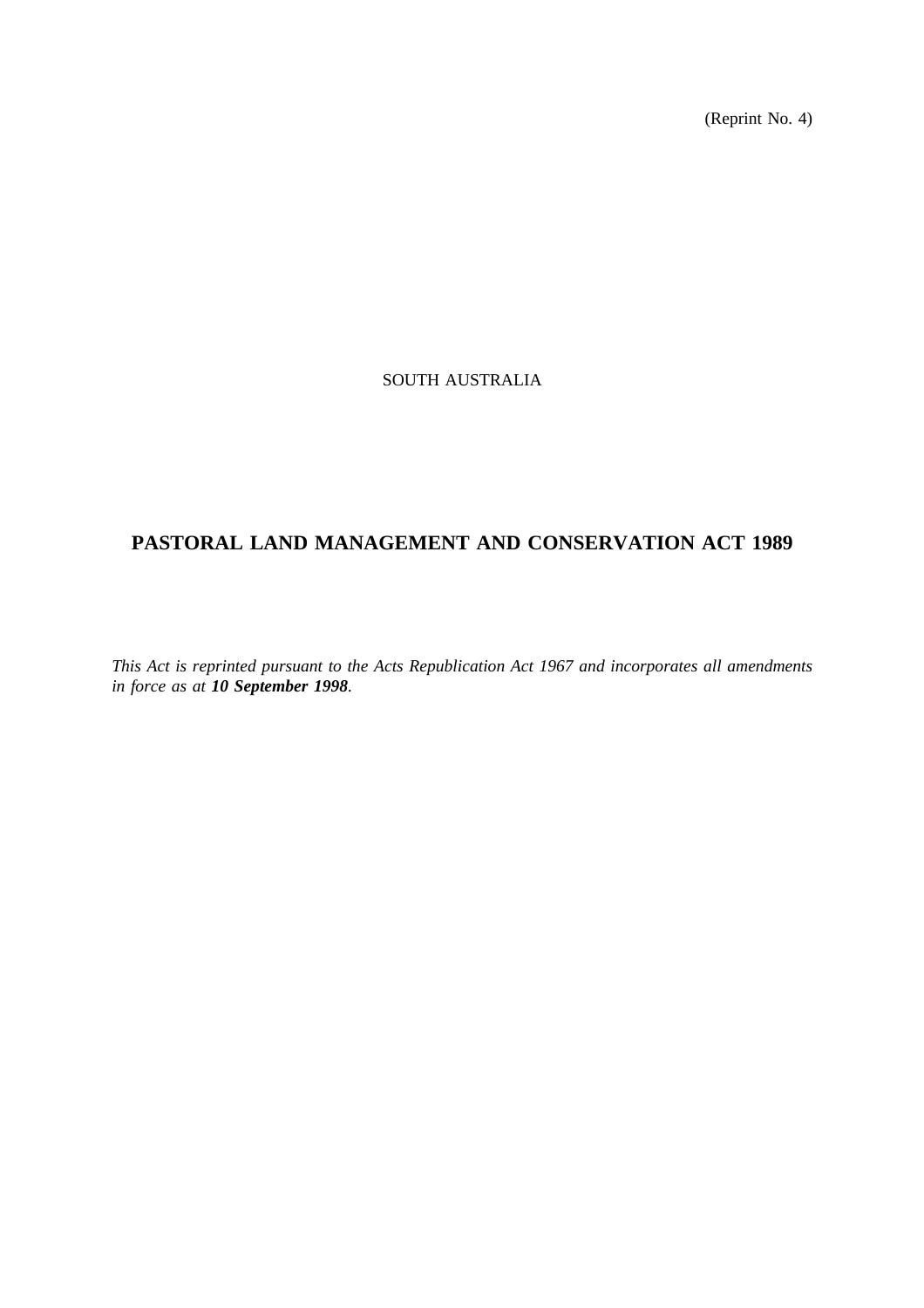## **SUMMARY OF PROVISIONS**

## **PART 1 PRELIMINARY**

3. Interpretation

#### **PART 2 OBJECTS AND DUTIES**

- 4. Objects of this Act
- 5. Duty of the Minister and the Board
- 6. Assessment of land<br>7. General duty of pas
- 7. General duty of pastoral lessees<br>8. Pastoral land not to be freeholde
- 8. Pastoral land not to be freeholded<br>9. Pastoral Land Management Fund
- Pastoral Land Management Fund

### **PART 3**

## **ADMINISTRATION**

### **DIVISION 1—THE MINISTER**

- 10. Power of Minister to delegate<br>11. Appointment of authorised off
- Appointment of authorised officers

#### **DIVISION 2—THE BOARD**

- 12. Establishment of the Pastoral Board
- 13. Conditions of office
- 14. Allowances and expenses
- 15. Procedure at meetings
- 16. Conflict of interest
- 17. Functions of Board
- 18. Delegation by Board
- 18A. Annual report

#### **PART 4 PASTORAL LEASES**

- 19. Grant of leases
- 20. Assessment of land prior to grant of lease<br>21. Execution of leases
- Execution of leases
- 22. Conditions of pastoral leases<br>23. Rent
- Rent
- 
- 24. Term of pastoral leases<br>25. Extension of term of pa Extension of term of pastoral leases
- 26. Variation of land management conditions
- 
- 27. Exemption from stamp duty<br>28. Dealing with pastoral leases 28. Dealing with pastoral leases<br>29. Agreements to deal with a le
- 29. Agreements to deal with a lease<br>30. Consent to certain share transfer.
- Consent to certain share transfers in pastoral company
- 31. Alteration of boundaries
- 32. Resumption of land
- 33. Abandonment of land
- 34. Vacation of land<br>35. Penalties for late
- 35. Penalties for late payment of rent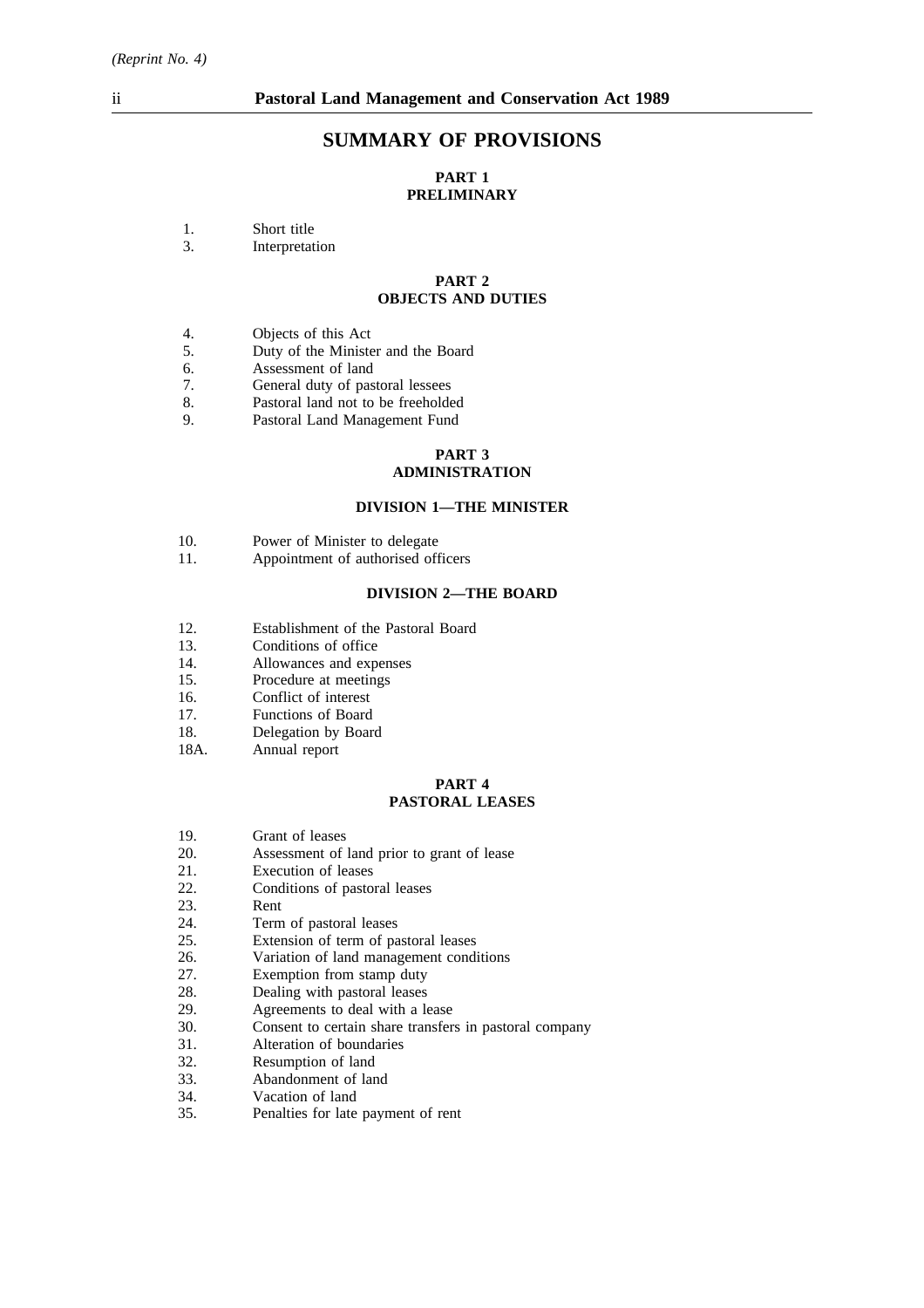#### **Pastoral Land Management and Conservation Act 1989** iii

- 36. Waiver
- 37. Cancellation of lease or imposition of fine on breach of conditions
- 38. Cancellation of pastoral lease obtained by false statement
- 39. Compensation
- 40. Notice of adverse action to be given to holders of registered interests or caveats

#### **PART 5**

# **LAND MANAGEMENT AND PROTECTION**

- 41. Property plans
- 42. Verification of stock levels
- 43. Notices to destock or take other action
- 44. Reference areas

#### **PART 6 ACCESS TO PASTORAL LAND**

### **DIVISION 1—PUBLIC ACCESS ROUTES AND STOCK ROUTES**

45. Establishment of public access routes and stock routes

### **DIVISION 2—TRAVELLING STOCK**

46. Travelling with stock

#### **DIVISION 3—PUBLIC ACCESS**

- 47. Rights of Aborigines
- 48. Right to travel across and camp on pastoral land
- 49. Public access not to be obstructed

#### **PART 7 APPEALS**

#### **DIVISION 1—THE TRIBUNAL**

- 50. Establishment of the Tribunal
- 51. Determination of questions
- 52. Powers and procedures of the Tribunal
- 53. Compulsory conferences

#### **DIVISION 2—RIGHT OF APPEAL TO TRIBUNAL**

- 54. Appeal against certain decisions
- 55. Operation of certain decisions pending appeal

#### **DIVISION 3—REVIEW OF VALUATION AND RIGHT OF APPEAL TO LAND AND VALUATION COURT**

56. Right of review or appeal

#### **PART 8 MISCELLANEOUS**

- 57. Misuse of pastoral land
- 58. Notice to be given of cattle muster
- 59. Right to take water
- 60. Policing powers
- 61. Powers of entry, etc.
- 62. Act does not derogate from Mining Act, Opal Mining Act or Petroleum Act
- 63. Offence of hindering or obstructing person exercising powers under this Act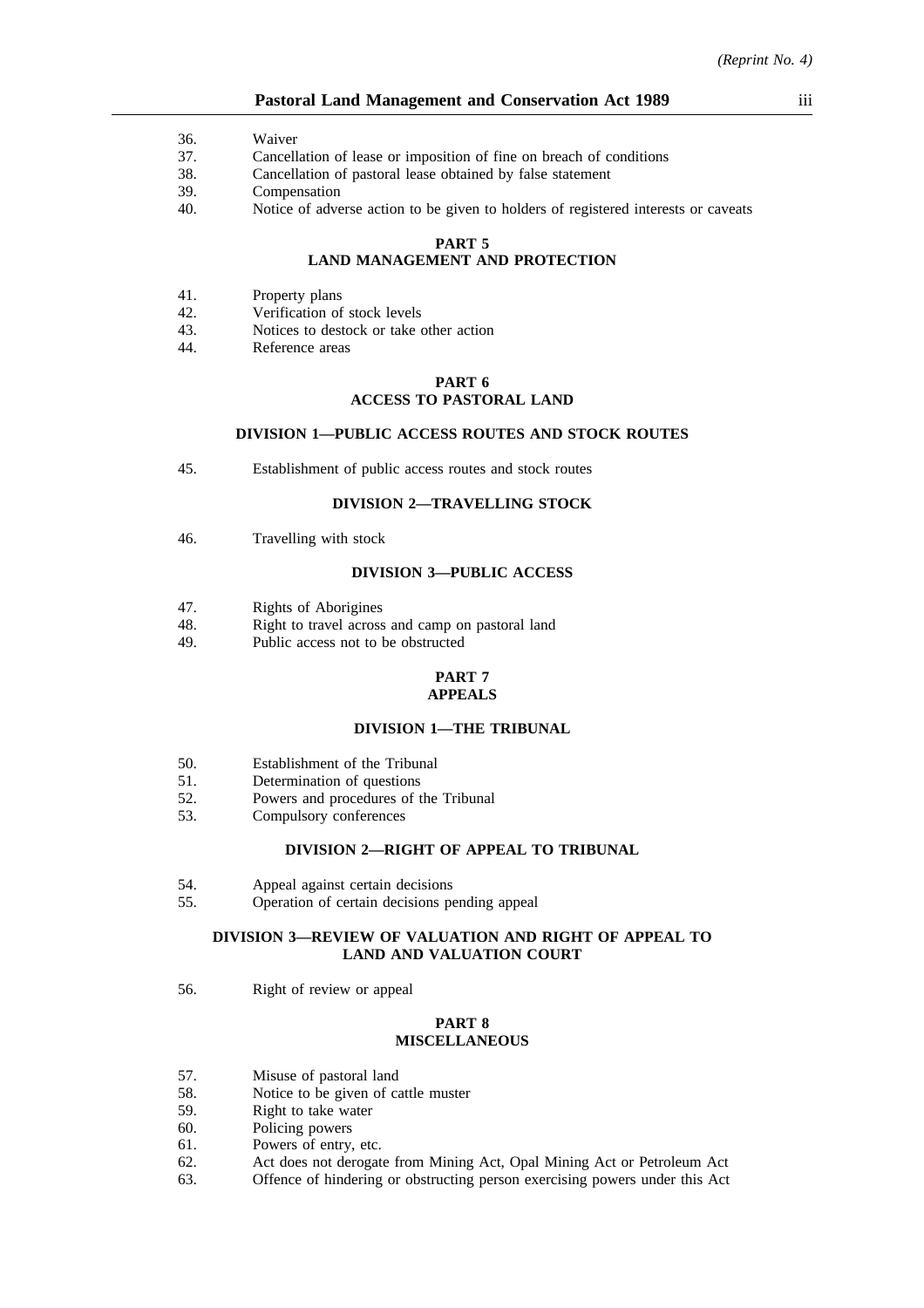# iv **Pastoral Land Management and Conservation Act 1989**

- 64. Protection from personal liability<br>65. Duty of Registrar-General
- 65. Duty of Registrar-General<br>66. Certain debts are charges of 66. Certain debts are charges over leases 67.
- 
- 67. Service of notices<br>68. Evidentiary provisi Evidentiary provision
- 69. General defence<br>70. Regulations
- **Regulations**

## **SCHEDULE**

#### **APPENDIX LEGISLATIVE HISTORY**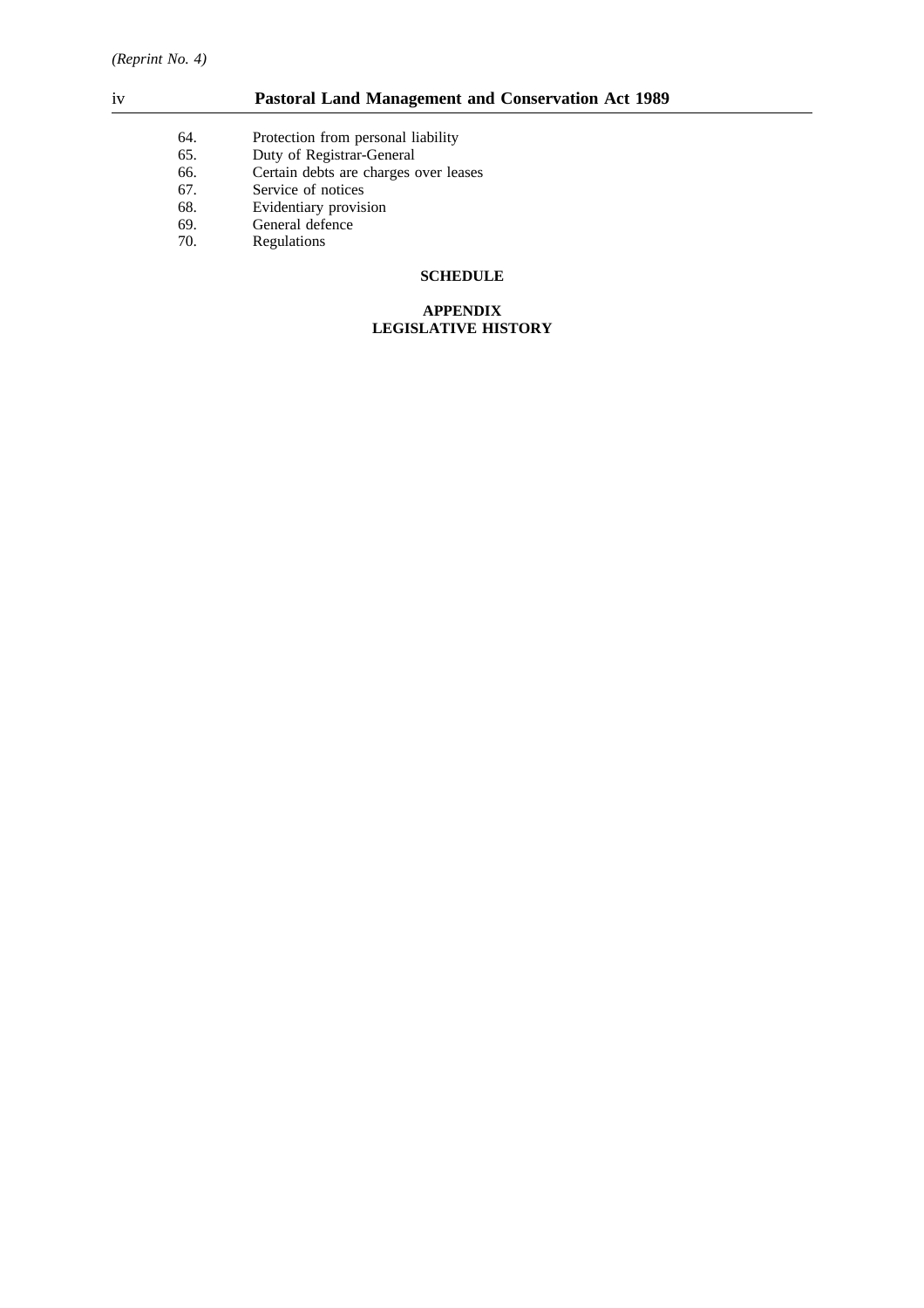# **PASTORAL LAND MANAGEMENT AND CONSERVATION ACT 1989**

being

Pastoral Land Management and Conservation Act 1989 No. 51 of 1989 [Assented to 7 September  $1989$ ]<sup>1</sup>

as amended by

Statutes Amendment (Expiation of Offences) Act 1992 No. 71 of 1992 [Assented to 19 November 1992]<sup>2</sup> Pastoral Land Management and Conservation (Board Membership) Amendment Act 1996 No. 9 of 1996 [Assented to 4 April 1996]

Statutes Amendment (Water Resources) Act 1997 No. 35 of 1997 [Assented to 19 June 1997]<sup>3</sup>

**Pastoral Land Management and Conservation (Board Procedures, Rent, etc.) Amendment Act 1998 No. 64 of 1998 [Assented to 10 September 1998]**

<sup>3</sup> Part 5 (ss. 22-24) came into operation 2 July 1997: *Gaz*. 26 June 1997, p. 3052.

### *NOTE:*

- *Asterisks indicate repeal or deletion of text.*
- *Entries appearing in bold type indicate the amendments incorporated since the last reprint.*
- *For the legislative history of the Act see Appendix.*

<sup>&</sup>lt;sup>1</sup> Came into operation (except s. 12(2)-(8)) 7 March 1990; s. 12(2)-(8) came into operation 7 March 1996: s. 2.

<sup>&</sup>lt;sup>2</sup> Came into operation 1 March 1993: *Gaz*. 18 February 1993, p. 600.<br><sup>3</sup> Part 5 (es. 22.24) some into operation 2 July 1993: *Ggz*. 26 June 19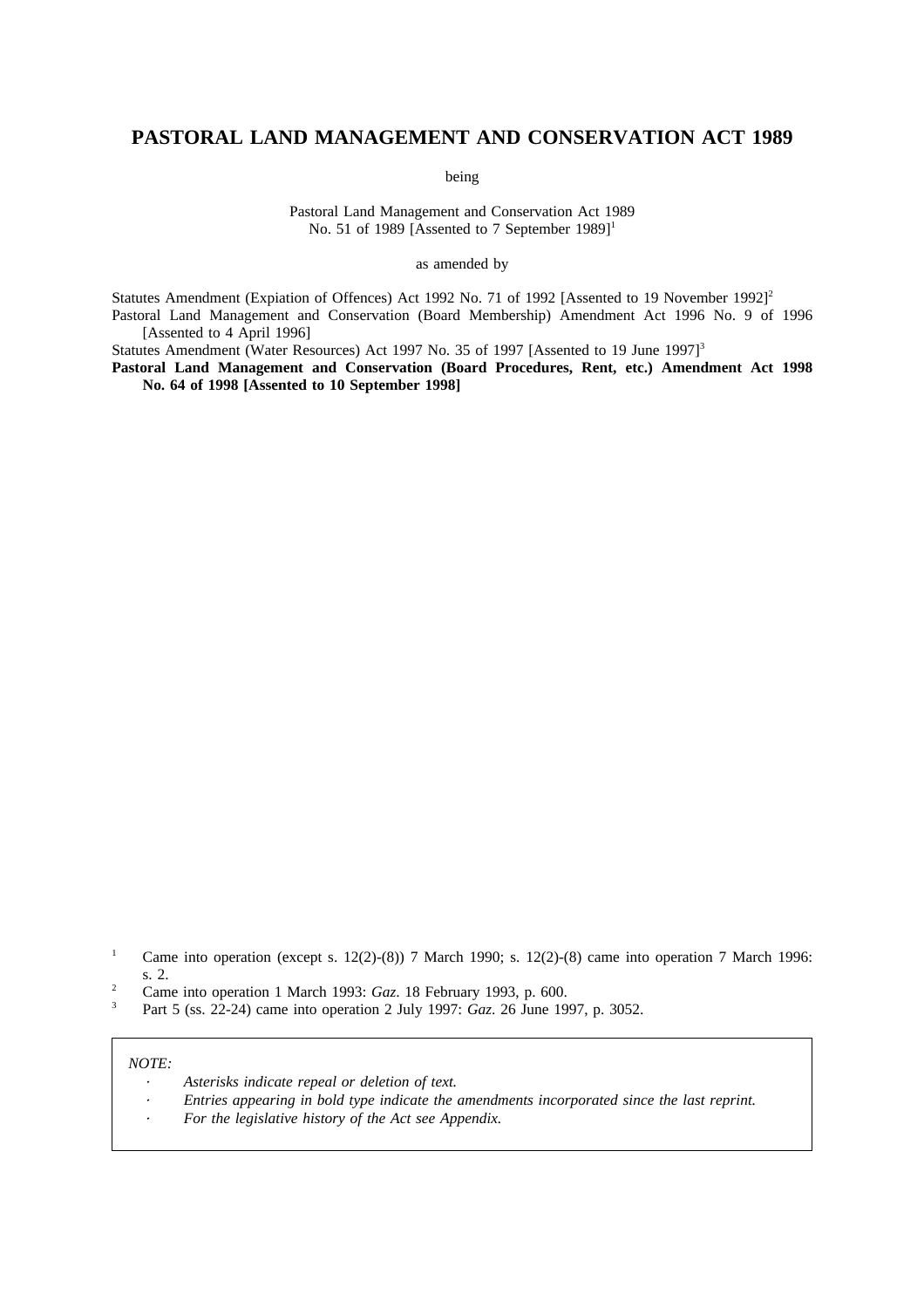### **An Act to make provision for the management and conservation of pastoral land; and for other purposes.**

The Parliament of South Australia enacts as follows:

## **PART 1 PRELIMINARY**

#### **Short title**

**1.** This Act may be cited as the *Pastoral Land Management and Conservation Act 1989*.

\*\*\*\*\*\*\*\*\*\*

#### **Interpretation**

**3.** In this Act, unless the contrary intention appears—

"**Aboriginal people**" means the people who inhabited Australia before European colonisation;

"**Aborigine**" means a descendant of the Aboriginal people who is accepted as a member by a group in the community who claim descent from the Aboriginal people;

### "**authorised officer**" means—

- *(a)* a member of the police force; or
- *(b)* a person appointed by the Minister as an authorised officer for the purposes of this Act;

## "**the Board**" means the *Pastoral Board* established under this Act;

"**Crown land**" means land held by the Crown that has not been alienated in fee simple and is not part of a reserve under the *National Parks and Wildlife Act 1972* or subject to any lease (other than a mining lease), agreement to purchase or dedication;

"**degradation**" of land means a decline in the quality of the natural resources of the land resulting from human activities on the land, and "**degraded**" has a corresponding meaning;

"**motor vehicle**" means any vehicle capable of being driven or ridden that is propelled by means of an engine;

"**pastoral land**" means land comprised in a pastoral lease;

"**pastoral lease**" means a lease granted under this Act over Crown land for pastoral purposes;

"**pastoral purposes**" means the pasturing of stock and other ancillary purposes;

"**rehabilitation**" of degraded land means to bring the land back to at least the condition it was in before its degradation, having particular regard to its capacity to carry stock and its level of soil stability;

"**the repealed Act**" means the *Pastoral Act 1936* repealed by this Act;

"**stock**" means any species of animal permitted by the terms of a pastoral lease to be pastured by the lessee on the land as part of the commercial enterprise under the lease;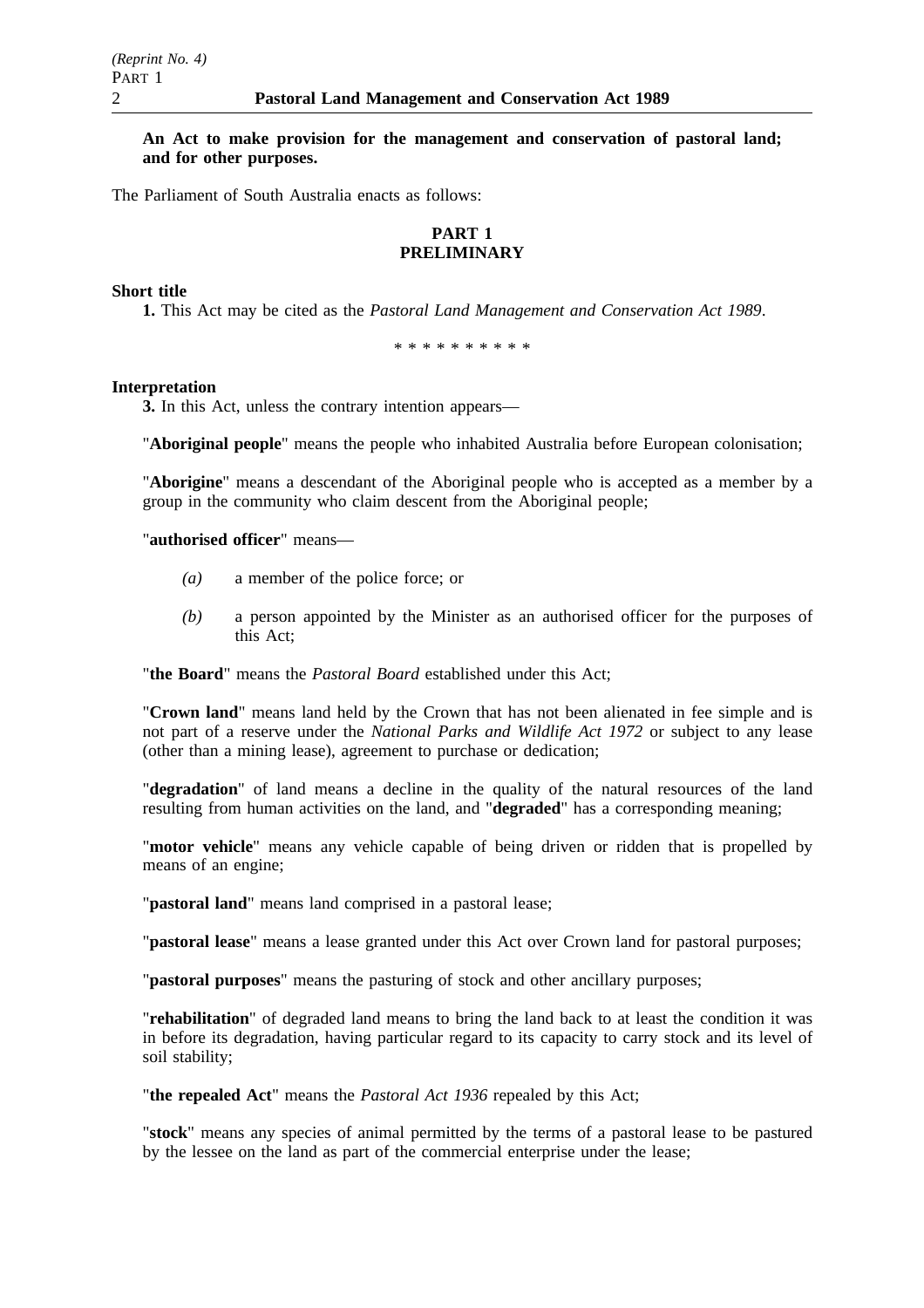"**unimproved value**", in relation to land, means unimproved value as defined in the *Valuation of Land Act 1971*;

"**variation**" of conditions includes an addition, deletion or substitution, and "**to vary**" has a corresponding meaning.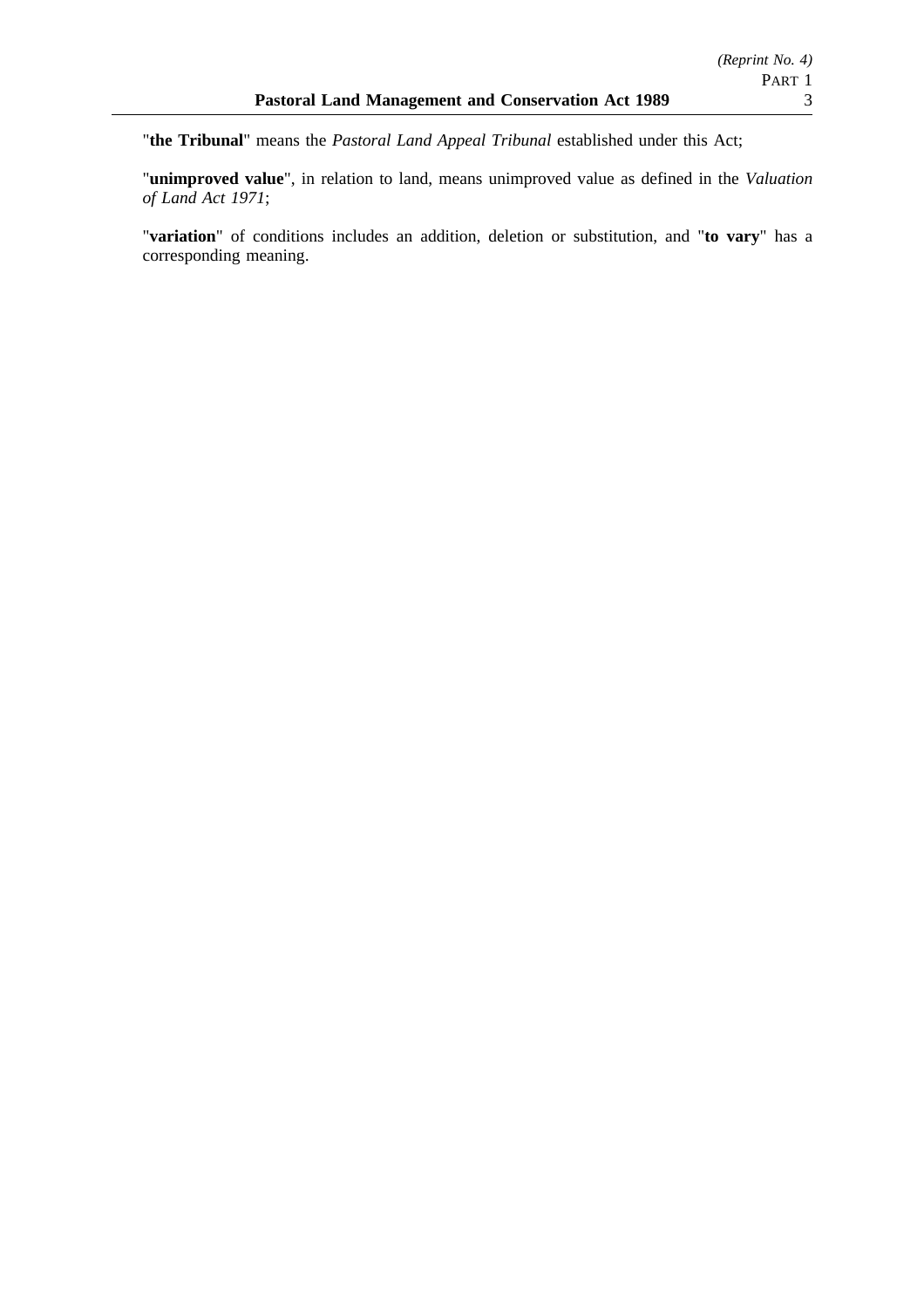## **PART 2 OBJECTS AND DUTIES**

## **Objects of this Act**

**4.** The objects of this Act are as follows:

- *(a)* to ensure that all pastoral land in the State is well managed and utilised prudently so that its renewable resources are maintained and its yield sustained; and
- *(b)* to provide for—
	- (i) the effective monitoring of the condition of pastoral land; and
	- (ii) the prevention of degradation of the land and its indigenous plant and animal life; and
	- (iii) the rehabilitation of the land in cases of damage; and
- *(c)* to provide a form of tenure of Crown land for pastoral purposes that is conducive to the economic viability of the pastoral industry; and
- *(d)* to recognise the right of Aborigines to follow traditional pursuits on pastoral land; and
- *(e)* to provide the community with a system of access to and through pastoral land that finds a proper balance between the interests of the pastoral industry and the interests of the community in enjoying the unique environment of the land.

## **Duty of the Minister and the Board**

**5.** The Minister and the Board, in administering this Act and in exercising any other power or discharging any other function in relation to pastoral leases—

- *(a)* must act consistently with and seek to further the objects of this Act; and
- *(b)* must have regard to plans or guidelines established by Government agencies, soil conservation authorities and planning authorities that are applicable to pastoral land.

#### **Assessment of land**

**6.** (1) Assessment of the condition of land pursuant to this Act—

- *(a)* must be thorough; and
- *(b)* must include an assessment of the capacity of the land to carry stock; and
- *(c)* must be conducted in accordance with recognised scientific principles; and
- *(d)* must be carried out by persons who are qualified and experienced in land assessment techniques.

(2) On completing an assessment of the condition of land, the Board must forward a copy of the assessment to the lessee.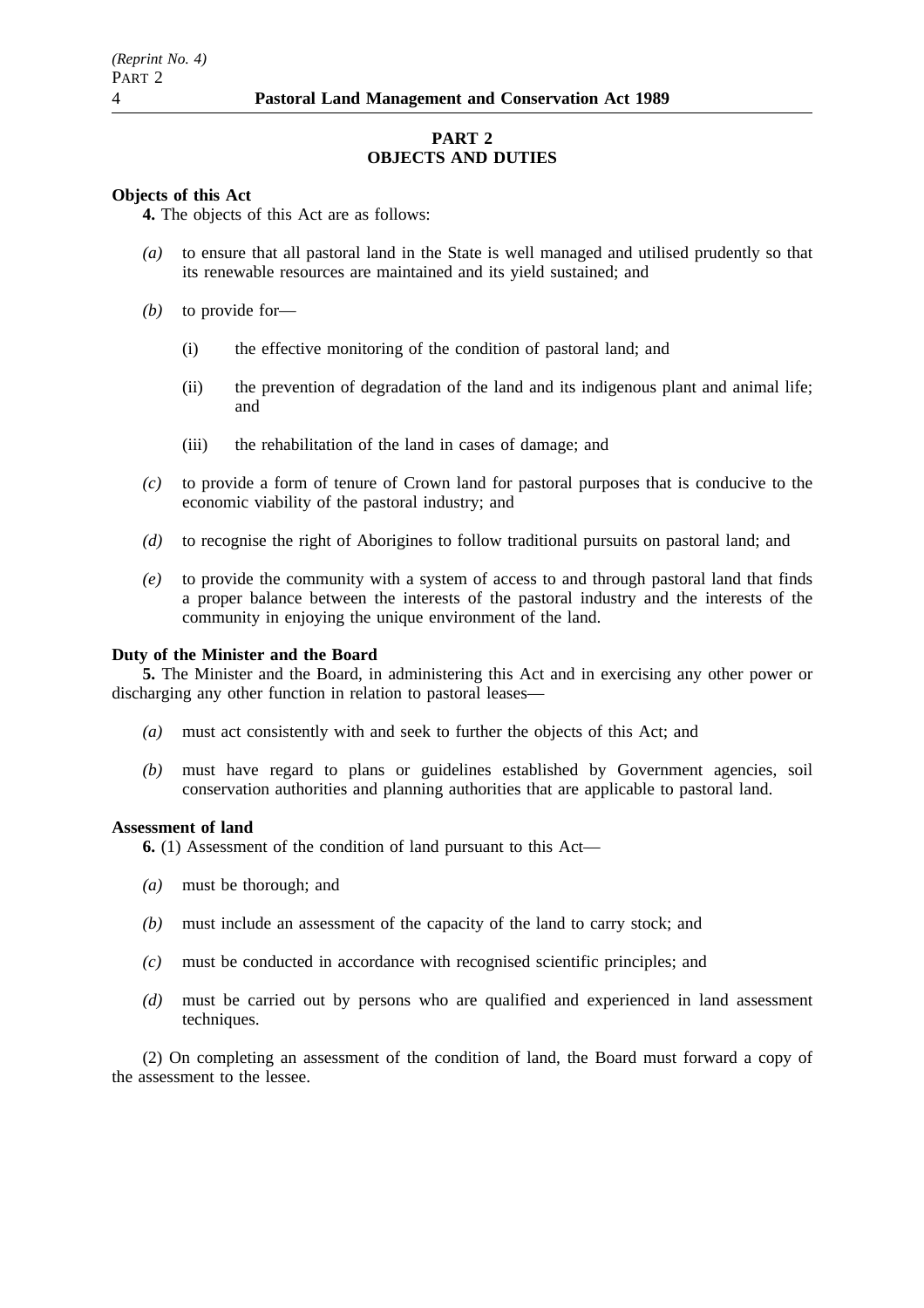- (3) The Board cannot take any action under this Act pursuant to an assessment unless—
- *(a)* the lessee has been given at least 60 days in which to consider and comment on the assessment; and
- *(b)* the Board has given consideration to such comments as the lessee may have made during that period.

### **General duty of pastoral lessees**

**7.** It is the duty of a lessee throughout the term of a pastoral lease—

- *(a)* to carry out the enterprise under the lease in accordance with good land management practices; and
- *(b)* to prevent degradation of the land; and
- *(c)* to endeavour, within the limits of financial resources, to improve the condition of the land.

## **Pastoral land not to be freeholded**

**8.** Despite any Act or law to the contrary—

- *(a)* the Minister cannot enter into any agreement or arrangement for transferring an estate in fee simple in pastoral land to the lessee of that land, except pastoral land that the Governor has determined is to be used for some purpose other than pastoral purposes;
- *(b)* a pastoral lease is the only form of tenure that can be granted over Crown land that is to be used wholly or principally for pastoral purposes.

#### **Pastoral Land Management Fund**

**9.** (1) The Minister must establish a fund to be entitled the *Pastoral Land Management Fund* (in this section referred to as "the Fund").

(2) The Fund will consist of—

- *(a)* a prescribed percentage (being not less than 5 per cent or more than 15 per cent) of the amount received each year by way of rent paid under pastoral leases as reduced by the administrative costs attributable to administering those leases; and
- *(b)* any money provided by Parliament for the purposes of the Fund; and
- *(c)* any money paid into the Fund pursuant to any other Act; and
- *(d)* any accretions arising out of investment of the money of the Fund.

(3) The amount to be paid into the Fund in respect of a particular year pursuant to subsection (2)*(a)* must be paid into the Fund no later than 30 June of the next ensuing year.

(4) The money in the Fund may be invested in such manner as the Minister thinks fit.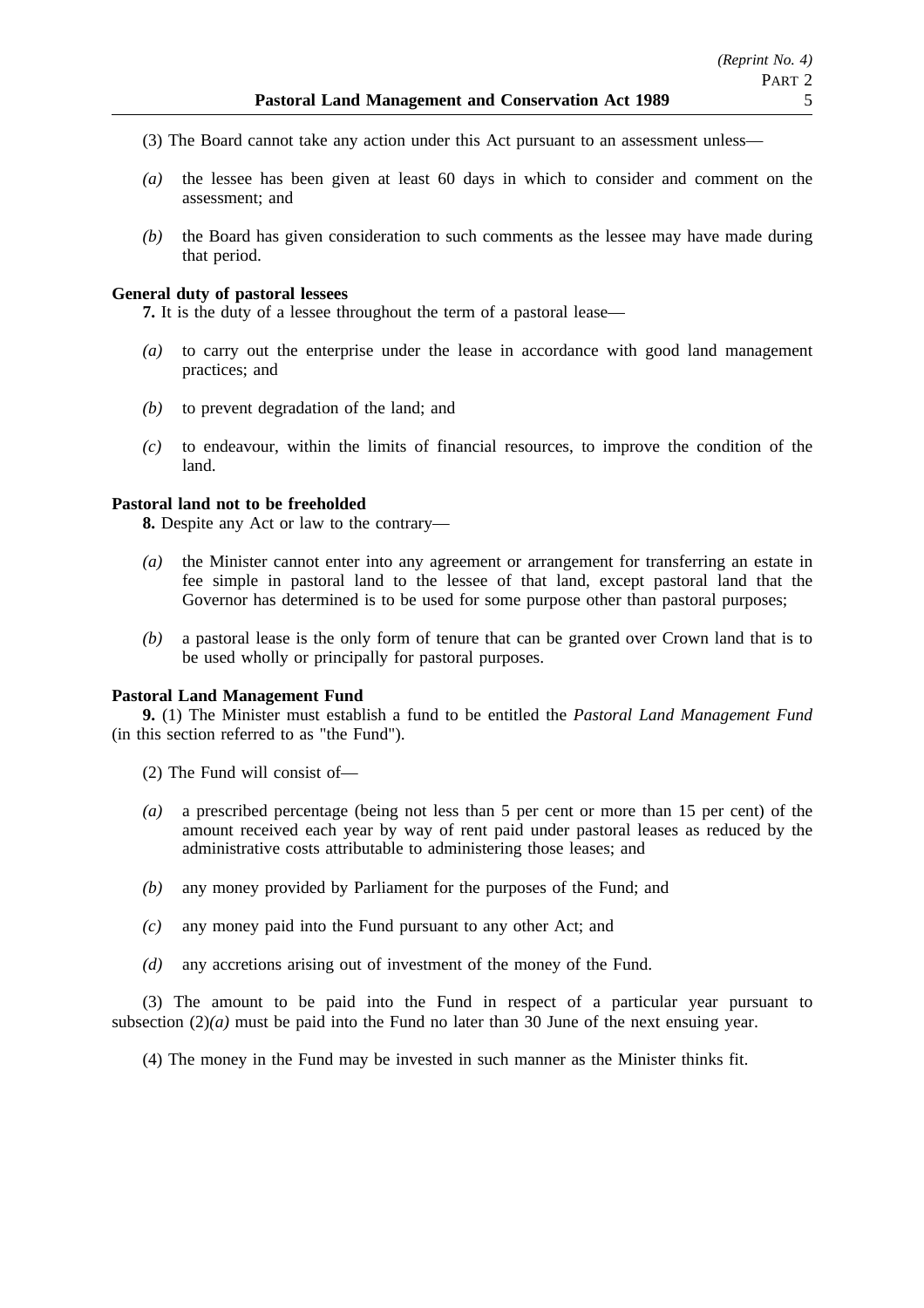(5) The Fund must be applied in such manner as the Minister, on the recommendation of the Board, thinks fit for the following purposes and in the following order of priority:

- *(a)* research into techniques for pastoral land management, for prevention or minimisation of pastoral land degradation and for rehabilitation of degraded pastoral land;
- *(b)* the publication of research findings and dissemination of information relating to those techniques;
- *(e)* experimentation with and practical development of those techniques;
- *(d)* such other projects relating to the management and conservation of pastoral land as the Minister thinks fit.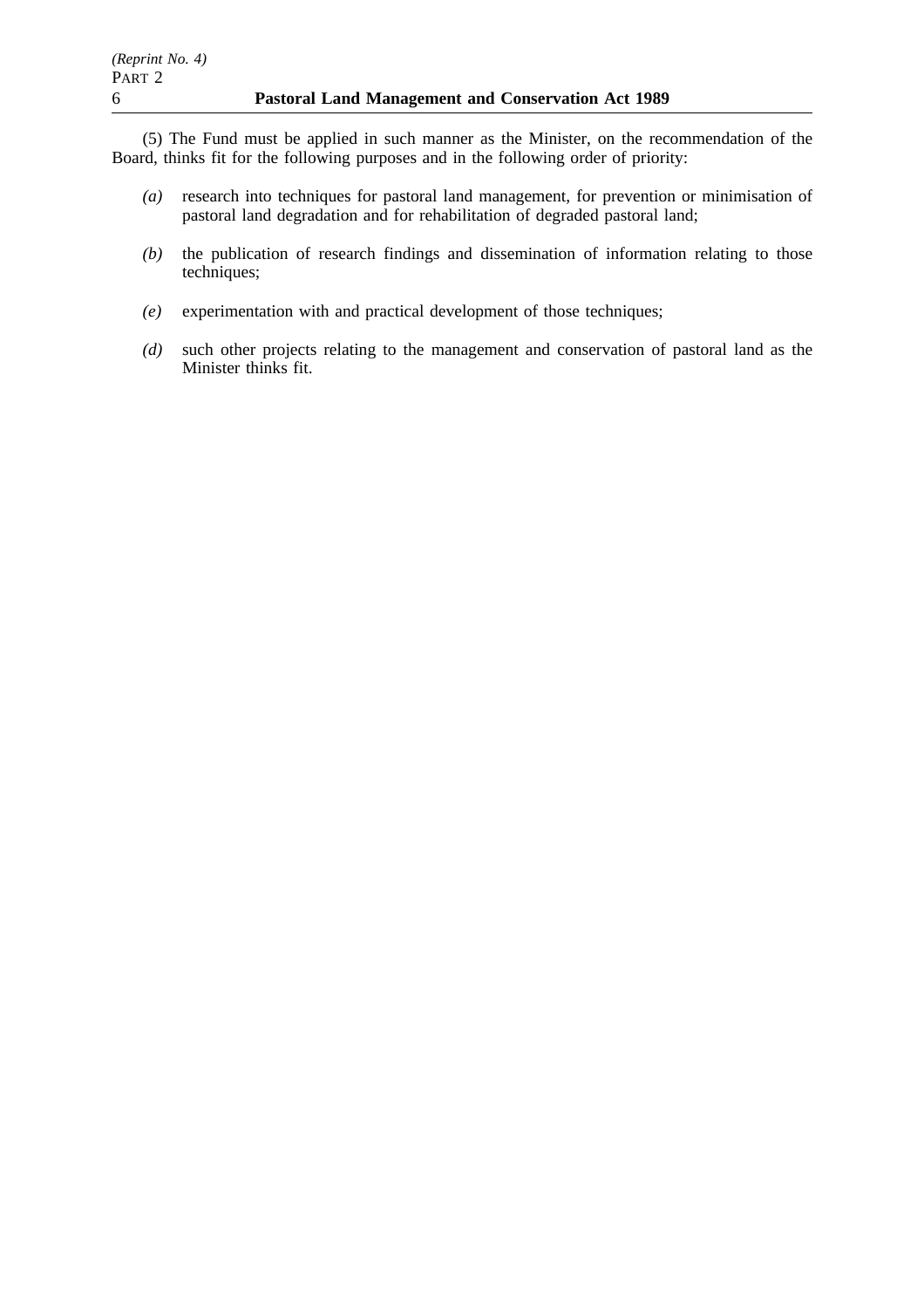## **PART 3 ADMINISTRATION**

## **DIVISION 1—THE MINISTER**

#### **Power of Minister to delegate**

**10.** (1) The Minister may delegate any of the Minister's powers or functions under this Act (except for this Part)—

- *(a)* to the Board; or
- *(b)* to any particular person or body; or
- *(c)* to the person for the time being occupying a particular office or position.
- (2) A delegation under this section—
- *(a)* must be by instrument in writing; and
- *(b)* may be absolute or conditional; and
- *(c)* does not derogate from the power of the Minister to act in any matter; and
- *(d)* is revocable at will by the Minister.

#### **Appointment of authorised officers**

**11.** (1) The Minister may appoint such persons to be authorised officers for the purposes of this Act as the Minister thinks fit.

- (2) An appointment under this section—
- *(a)* will be for a period stated in the instrument of appointment; and
- *(b)* may be made subject to conditions limiting the area within which, or the purposes for which, the appointee may exercise the powers of an authorised officer.

(3) A person appointed as an authorised officer must be issued with an identity card in a form approved by the Minister.

## **DIVISION 2—THE BOARD**

### **Establishment of the Pastoral Board**

**12.** (1) The *Pastoral Board* is established.

- (2) The Board consists of 6 members appointed by the Governor, of whom—
- *(a)* one, being a person who has, in the opinion of the Minister, wide experience in administration of pastoral leases, will be appointed on the nomination of the Minister; and
- *(b)* one, being a person who has, in the opinion of the Minister for Environment and Heritage, a wide knowledge of the ecology, and experience in the management, of the pastoral land of this State, will be appointed on the nomination of that Minister; and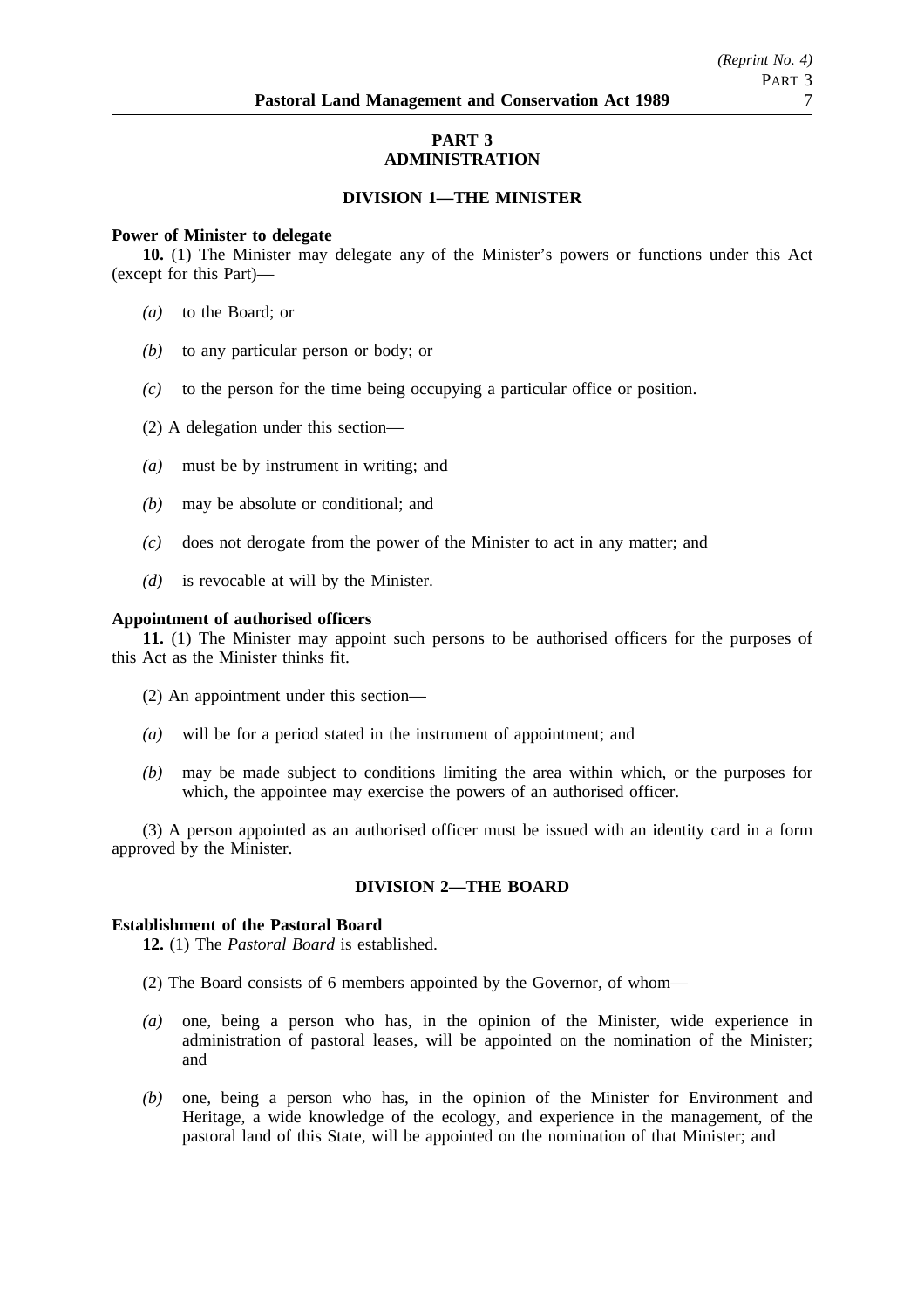- *(c)* one, being a person who, in the opinion of the Minister for Primary Industries, Natural Resources and Regional Development, has had wide experience in the field of land and soil conservation of pastoral land, will be appointed on the nomination of that Minister; and
- *(d)* one will be selected by the Minister from a list of 3 persons who produce beef cattle on pastoral land outside the dog fence, submitted by the South Australian Farmers Federation; and
- *(e)* one will be selected by the Minister from a list of 3 persons who produce sheep on pastoral land inside the dog fence, submitted by the South Australian Farmers Federation; and
- *(f)* one will be selected by the Minister from a list of 3 persons submitted by the Conservation Council of South Australia Inc.
- (3) At least one member must be a woman and one a man.
- (4) The Governor will appoint a member of the Board to preside at meetings of the Board.
- (5) The Governor must appoint a deputy to each member of the Board.

(6) A person who is to be the deputy of a member appointed under subsection  $(2)(d)$ ,  $(e)$  or  $(f)$ must be appointed in the same manner as the member was appointed to the Board.

(7) Where the appointments of a member under subsection  $(2)(d)$ ,  $(e)$  or  $(f)$  and of that member's deputy are being made at the same time, both must be selected from the one panel of names.

(8) A deputy may, in the absence of the member, act as a member of the Board.

#### **Conditions of office**

**13.** (1) A member of the Board will be appointed for a term not exceeding three years and will, on the expiration of a term of office, be eligible for reappointment.

- (2) The Governor may remove a member of the Board from office—
- *(a)* for misconduct; or
- *(b)* for neglect of duty; or
- *(c)* for incompetence; or
- *(d)* for mental or physical incapacity to carry out the duties of office satisfactorily.
- (3) The office of a member becomes vacant if the member—
- *(a)* dies; or
- *(b)* completes a term of office and is not reappointed; or
- *(c)* resigns by written notice addressed to the Minister; or
- *(d)* is removed from office by the Governor under subsection (2).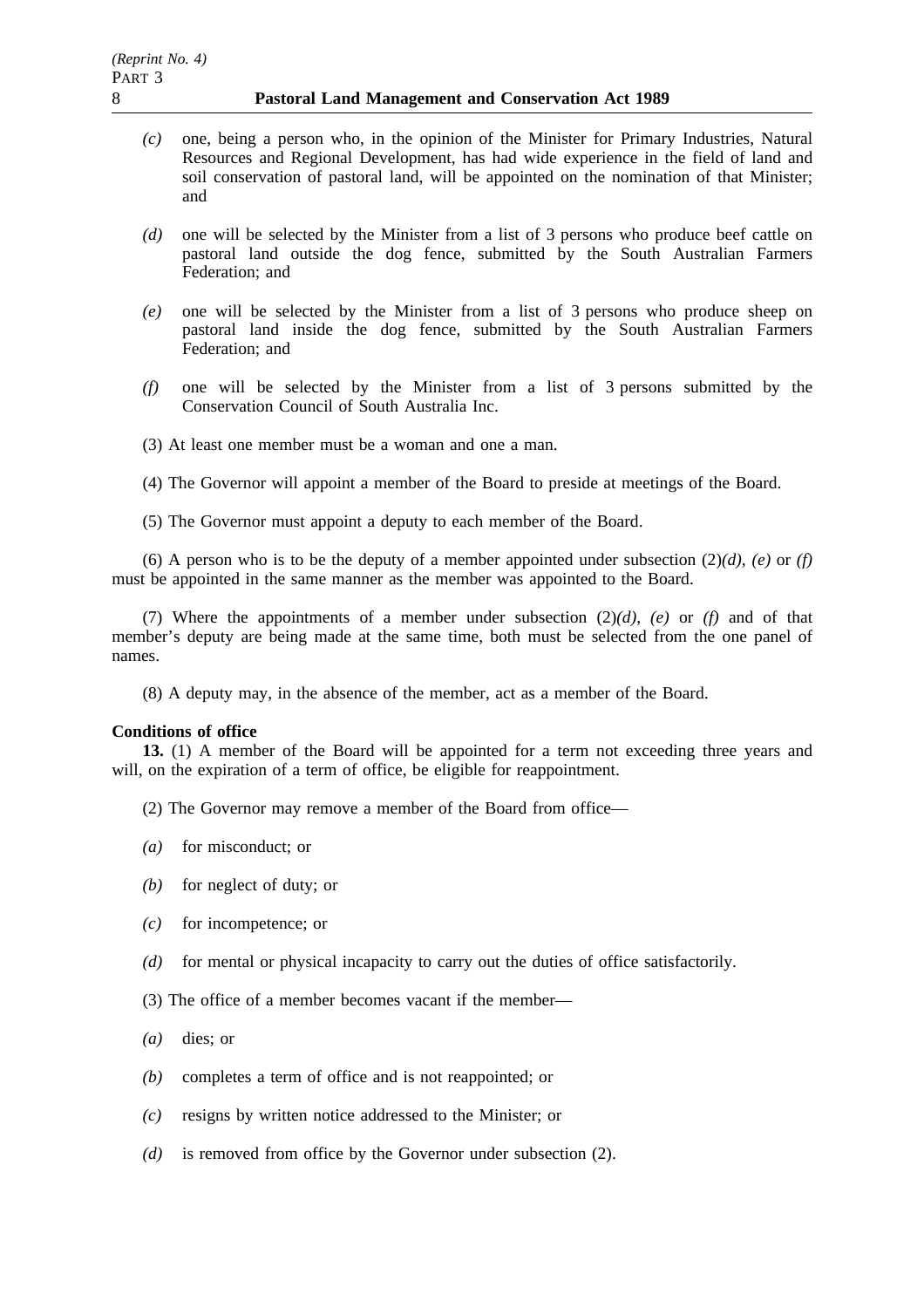(4) Upon the office of a member becoming vacant, a person must be appointed in accordance with this Act to the vacant office.

### **Allowances and expenses**

**14.** A member of the Board is entitled to such allowances and expenses as the Governor may determine.

## **Procedure at meetings**

**15.** (1) A meeting of the Board will be chaired by the member appointed to preside at meetings or, in the absence of that person, by a member chosen by the members present from amongst their own number.

(2) Subject to subsection (3), the Board may act despite there being vacancies in its membership.

(3) Four members constitute a quorum of the Board and no business may be transacted at a meeting of the Board unless a quorum is present.

(4) Each member present at a meeting of the Board has one vote on any question arising for decision and, if the votes are equal, the member presiding at the meeting may exercise a casting vote.

(5) A decision carried by a majority of the votes cast by the members present at a meeting is a decision of the Board.

(5a) A conference by telephone or other electronic means between members of the Board will, for the purposes of this section, be taken to be a meeting of the Board at which the participating members are present if—

- *(a)* notice of the conference is given to all members in the manner determined by the Board for that purpose; and
- *(b)* each participating member is capable of communicating with every other participating member during the conference.

(5b) A proposed resolution of the Board becomes a valid decision of the Board despite the fact that it is not voted on at a meeting of the Board if—

- *(a)* a notice of the proposed resolution is given to all members in accordance with procedures determined by the Board; and
- *(b)* a majority of the members expresses concurrence in the proposed resolution by letter, telex, facsimile transmission or other written communication setting out the terms of the proposed resolution.
- (5c) The Board must cause accurate minutes of its meetings to be kept.
- (6) Subject to this Act, the proceedings of the Board may be conducted as it thinks fit.

## **Conflict of interest**

**16.** (1) A member of the Board has an interest in a matter before the Board if—

*(a)* the member or a person with whom the member is closely associated would, if the matter were decided in a particular manner, receive or have a reasonable expectation of receiving a direct or indirect pecuniary benefit or suffer or have a reasonable expectation of suffering a direct or indirect pecuniary detriment; or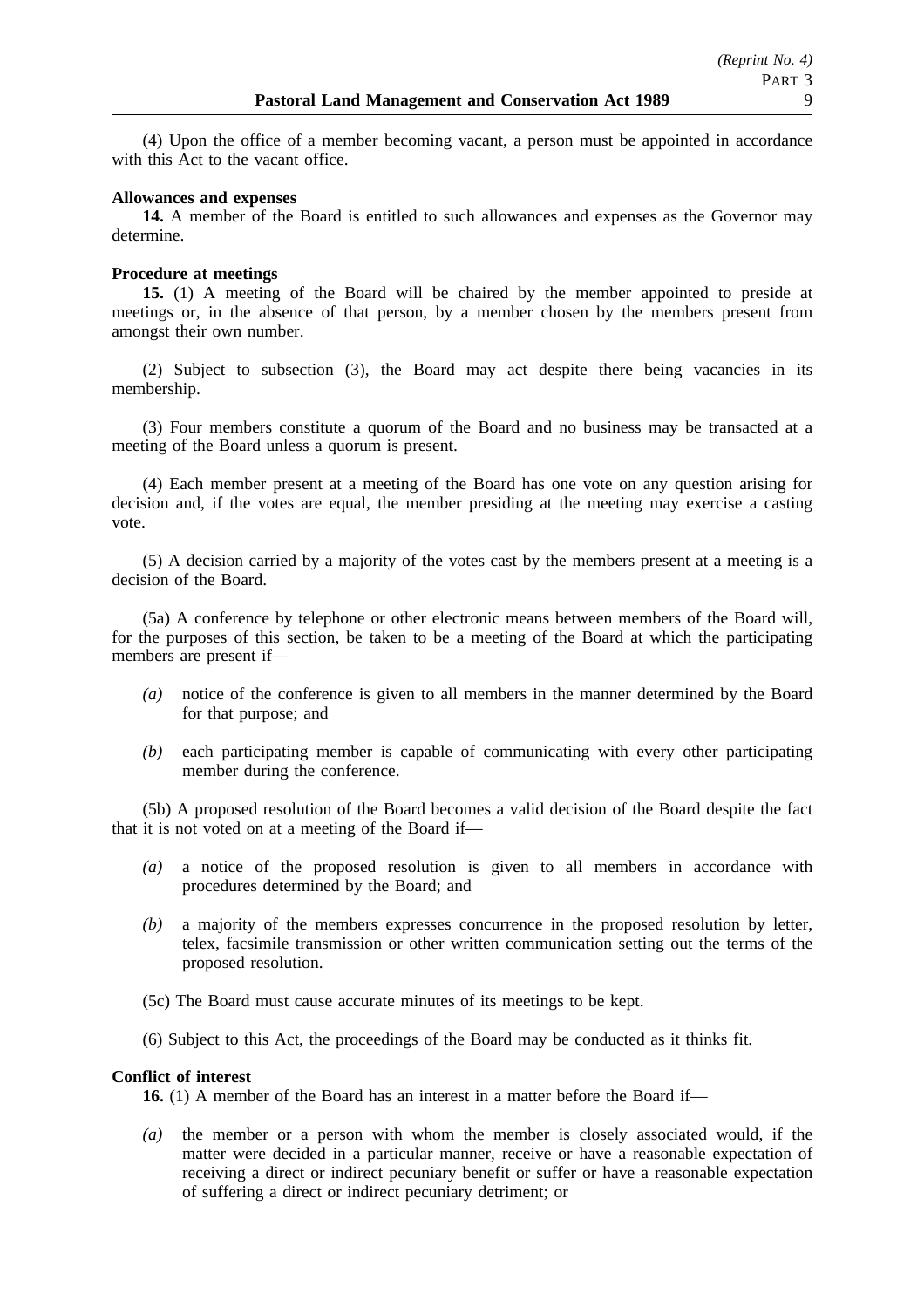*(b)* the member or a person with whom the member is closely associated would, if the matter were decided in a particular manner, obtain or have a reasonable expectation of obtaining a non-pecuniary benefit or suffer or have a reasonable expectation of suffering a non-pecuniary detriment

(not, in the case of a member who is a pastoralist, being a benefit or detriment that would be enjoyed or suffered in common by all or a substantial proportion of pastoralists).

- (2) A person is closely associated with a member of the Board if that person is—
- *(a)* a body corporate of which the member is a director or a member of the governing body; or
- *(b)* a proprietary company in which the member is a shareholder; or
- *(c)* a beneficiary under a trust or an object of a discretionary trust of which the member is a trustee; or
- *(d)* a partner of the member; or
- *(e)* an employer or an employee of the member; or
- *(f)* the spouse, parent or child of the member.

(3) A member of the Board who has an interest in a matter before the Board must disclose the existence of that interest to the Board.

Maximum penalty: \$5 000 or imprisonment for 1 year.

- (4) A disclosure made under subsection (1) must be recorded in the minutes of the Board.
- (5) A member of the Board who has an interest in a matter before the Board—
- *(a)* must not take part in any discussion by the Board relating to that matter; and
- *(b)* must not vote in relation to that matter; and
- *(c)* must be absent from the meeting room when any such discussion or voting is taking place.

Maximum penalty: \$5 000 or imprisonment for 1 year.

(6) It is a defence to a charge of an offence against this section for the defendant to prove that, at the time of the alleged offence, the defendant was unaware of his or her interest in the matter.

(7) The fact that a member has failed to comply with this section in relation to a matter does not, of itself, invalidate a resolution or decision on that matter, but, where it appears that the non-compliance may have had a decisive influence on the passing of the resolution or the making of the decision, the Supreme Court may, on the application of the Board, the Minister or any person affected by the resolution or decision, annul the resolution or decision and make such ancillary orders as it thinks fit.

#### **Functions of Board**

**17.** (1) The Board is responsible to the Minister for the administration of this Act and, in carrying out that function, is subject to the control and direction of the Minister.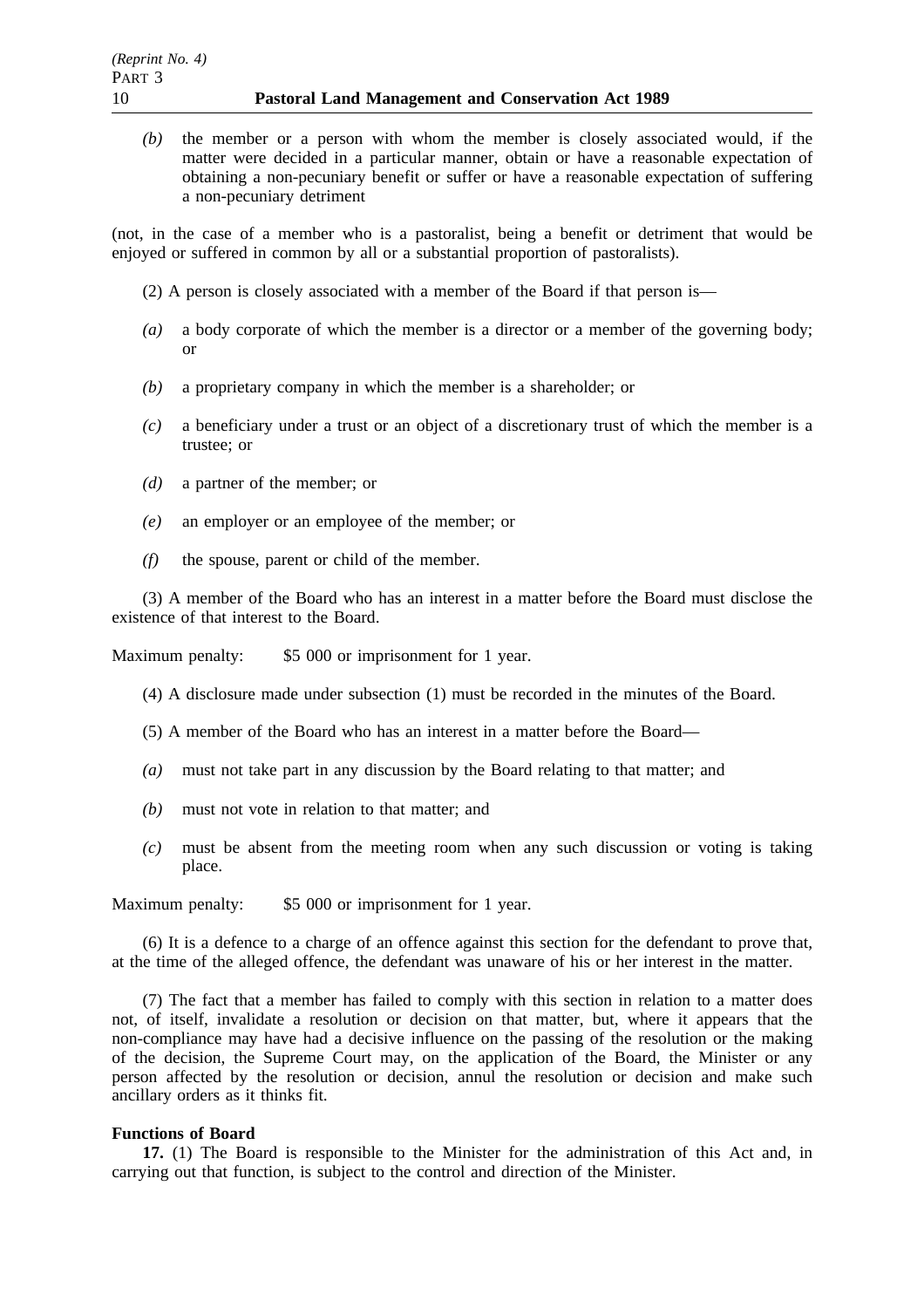- (2) The other functions of the Board are as follows:
- *(a)* to advise the Minister on the policies that should govern the administration of pastoral land;
- *(b)* to advise the Minister on any other matter referred to the Board by the Minister;
- *(c)* to perform the other functions assigned to the Board by or under this Act or by the Minister.

### **Delegation by Board**

**18.** (1) The Board may, with the consent of the Minister, delegate any of its powers or functions (other than the function of advising the Minister on the policies that should govern the administration of pastoral land)—

- *(a)* to a member of the Board; or
- *(b)* to any particular person or body; or
- *(c)* to the person for the time being occupying a particular office or position.
- (2) A delegation under this section—
- *(a)* must be by instrument in writing; and
- *(b)* may be absolute or conditional; and
- *(c)* does not derogate from the power of the Board to act in any matter; and
- *(d)* is revocable at will by the Board.

#### **Annual report**

**18A.** (1) The Board must, no later than 30 September in each year, furnish the Minister with a report of its operations during the preceding financial year.

(2) The Minister must, within 12 sitting days of receiving a report, have copies of it laid before both Houses of Parliament.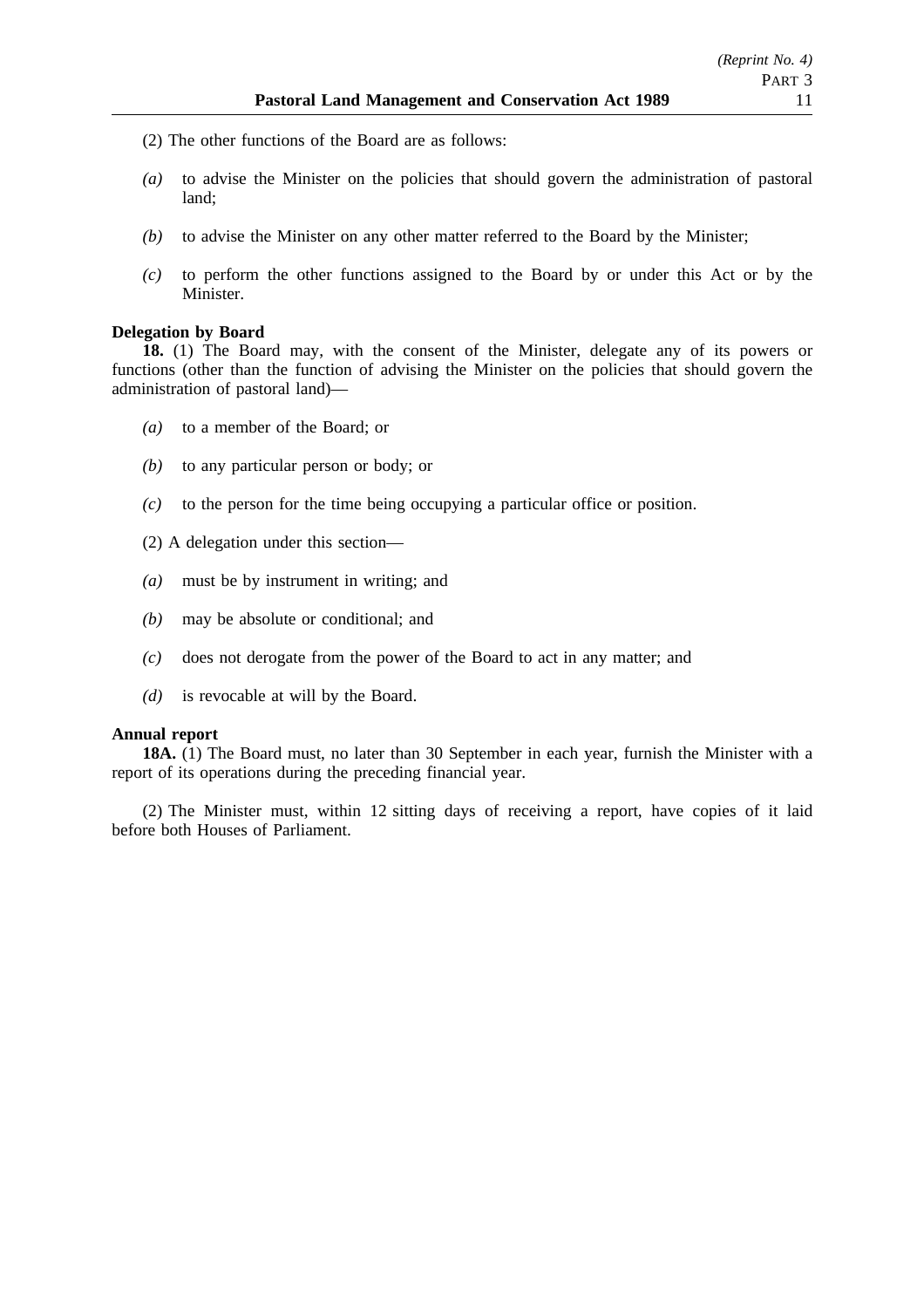## **PART 4 PASTORAL LEASES**

## **Grant of leases**

**19.** (1) Subject to this Act, the Minister may grant pastoral leases over Crown land.

(2) Where the Minister proposes to make Crown land available for lease for pastoral purposes, the process for taking a lease must be an open competitive process.

(3) Subsection (2) does not apply—

- *(a)* if the Minister is satisfied that special circumstances exist justifying the addition of the land to the holding of an existing lease; or
- *(b)* if the land was subject to a pastoral lease that was surrendered upon condition that a further such lease be granted to the same lessee or a nominee of the lessee; or
- *(c)* if the Minister is satisfied, on the recommendation of the Board, that for any other good and proper reason it would be just and equitable to offer the land to a particular person.

## **Assessment of land prior to grant of lease**

**20.** The Minister cannot grant a pastoral lease over Crown land—

- *(a)* if the Governor has determined that the land should be set aside or used for some other more appropriate purpose; or
- *(b)* unless—
	- (i) the Board is satisfied that the land is suitable for pastoral purposes; and
	- (ii) an assessment has been made of the condition of the land.

#### **Execution of leases**

**21.** Where—

- *(a)* a document intended to constitute a pastoral lease is sent to the prospective lessee for execution; and
- *(b)* the document is not returned duly executed, together with such fees or other amounts as may be required, within a period (which must be at least 30 days) specified in an accompanying notice,

the Minister may decline to enter into the lease and forfeit any deposit or other money paid in connection with it.

#### **Conditions of pastoral leases**

**22.** (1) A pastoral lease will be granted subject to conditions and reservations providing for the following matters (but no others):

- *(a) general conditions* providing for—
	- (i) the area of land subject to the lease;
	- (ii) the term of the lease;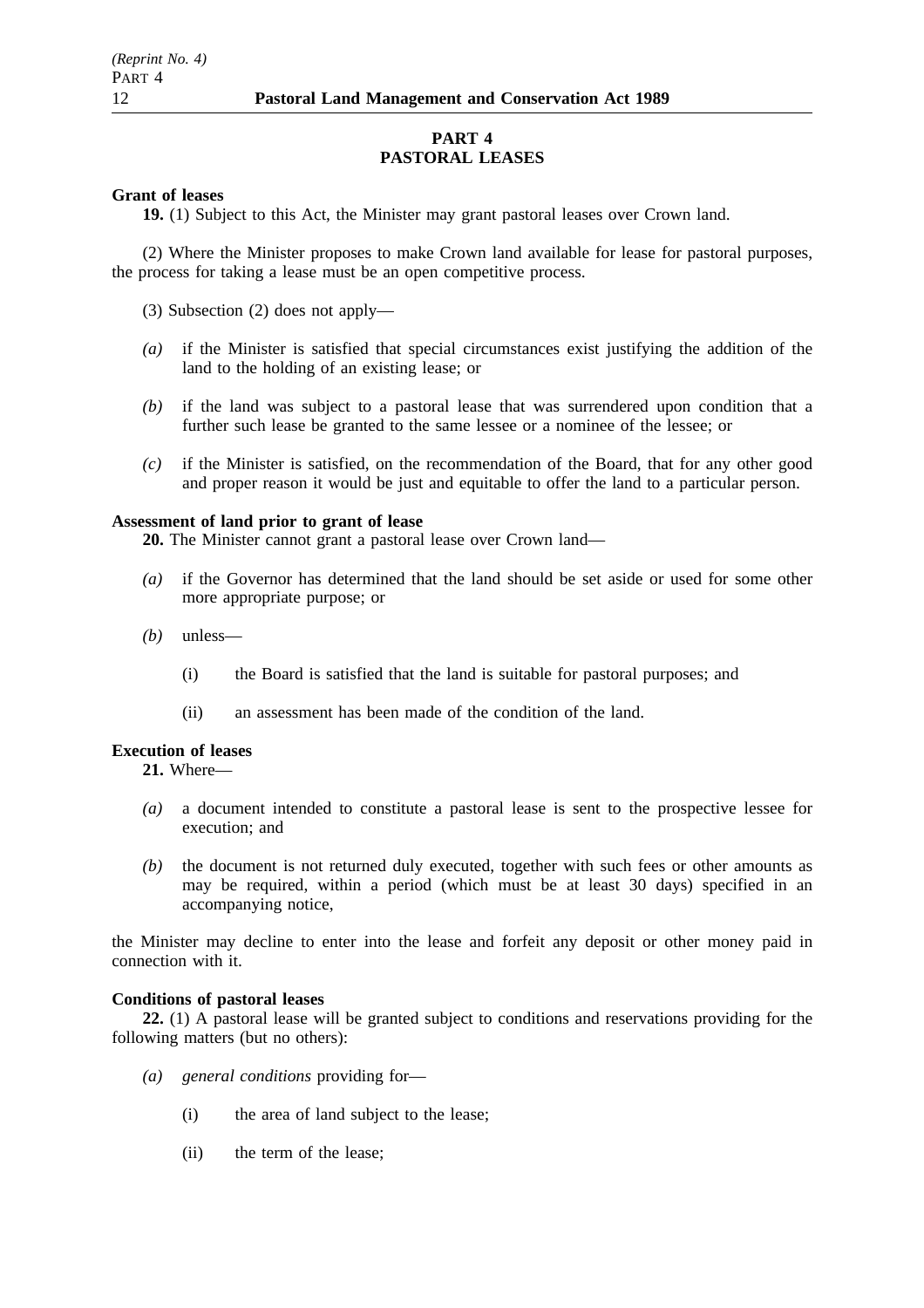- (iii) the payment of rent annually in arrears;
- (iv) the lessee's obligation to pay in the due manner all rates, taxes and other government charges in relation to the land;
- (v) the lessee's obligation to comply with the following Acts and any regulations under those Acts to the extent that they apply in relation to the land:
	- (A) the *Animal and Plant Control (Agricultural Protection and Other Purposes) Act 1986*; and
	- (B) the *Dog Fence Act 1946*; and
	- (C) the *Mining Act 1971*; and
	- (D) the *Petroleum Act 1940*; and
	- (E) the *Soil Conservation and Land Care Act 1989*; and
	- (F) the *Water Resources Act 1997*; and
	- (G) any other prescribed Act;
- (vi) the lessee's obligation not to hinder or obstruct any person who is exercising a right of access to the land pursuant to this Act or any other Act;
- *(b) land management conditions* providing for—
	- (i) the lessee's obligation not to pasture (as part of the commercial enterprise under the lease) any species of animal on the land other than the species specified in the lease, except with the prior approval of the Board;
	- (ii) the lessee's obligation to ensure that numbers of stock on the land or a particular part of the land do not exceed the maximum levels specified in the lease, except with the prior approval of the Board:
	- (iii) the lessee's obligation not to use the land for any purpose other than pastoral purposes, except with the prior approval of the Board;
	- (iv) the lessee's obligation to maintain existing fencing in a stockproof condition;
	- (v) the lessee's obligation to maintain existing constructed stock watering points in proper working order;
	- (vi) the lessee's obligation to close off specified areas on the land, or to close or move specified access points on the land, for the purposes of rehabilitation of degraded land;
- *(c) reservations* providing for—
	- (i) the property in minerals, petroleum, underground waters and live or dead standing timber on or under the land to be vested in the Crown;
	- (ii) the right of the Commissioner of Highways to establish public roads across the land.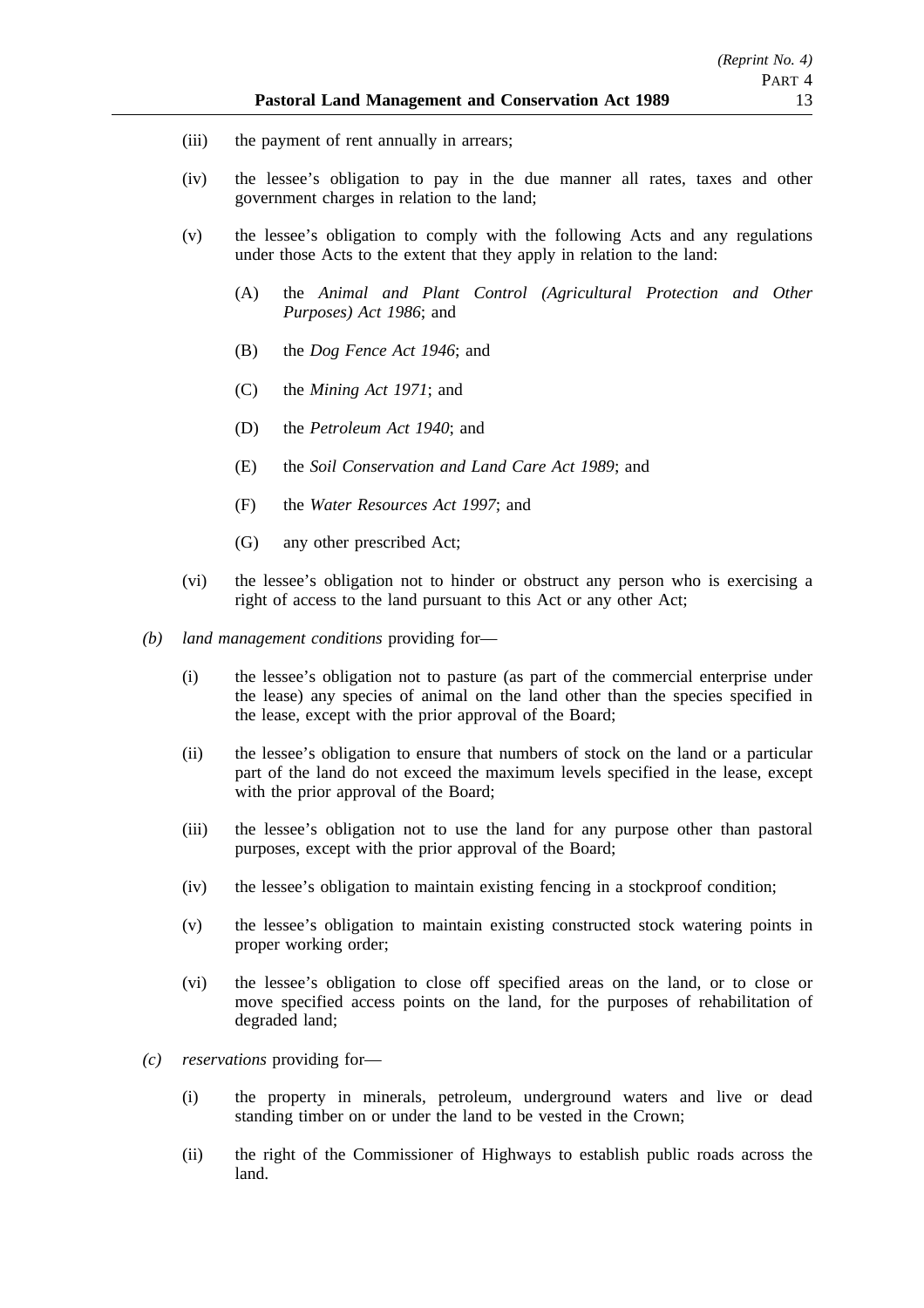(2) The form of a pastoral lease and any matters (such as maximum stock levels) to be specified in the conditions of a lease will be determined by the Board.

(3) The only conditions of a pastoral lease that can be varied by the Board pursuant to this Act are the land management conditions.

(4) Nothing in this Act prevents a lessee and the Board from entering into an agreement for the variation of a condition of the lease.

#### **Rent**

**23.** (1) The rent payable to the Crown under a pastoral lease—

- *(a)* is the amount from time to time determined under this section to be the annual rent for the lease; and
- *(b)* is payable annually in arrears.
- (2) The annual rent for a pastoral lease is to be determined as follows:
- *(a)* the Valuer-General will from time to time determine the unimproved value of the land in accordance with the *Valuation of Land Act 1971*, taking into account, in addition to any other matters taken into account under that Act, the following matters:
	- (i) the purposes, whether authorised under the lease or by the Board, for which the land is used and the inherent capacity of the land to be used for those purposes; and
	- (ii) any prevailing climatic conditions currently affecting the productivity of the land; and
	- (iii) the proximity and accessibility of markets and other facilities to the extent that they affect the profitability of the lessee's enterprise; and
	- (iv) any views as to land condition factors expressed by the soil conservation authority within whose area the land is situated (and the Valuer-General must seek those views before making the determination); and
	- (v) the views of any consultative committee established by the Minister for the purpose of assisting in the determination of pastoral lease rents;
- *(b)* the Valuer-General will, on making a determination under paragraph *(a)*, fix the annual rent for the lease as a percentage of the unimproved value of the land, being a percentage—
	- (i) that represents, in the Valuer-General's opinion, the appropriate rate of return for the land, taking into account the purposes for which the land is being used; and
	- (ii) that may vary from lease to lease according to the various purposes for which land is being used.

(3) The Valuer-General must make a determination of the rents for all pastoral leases at the same time.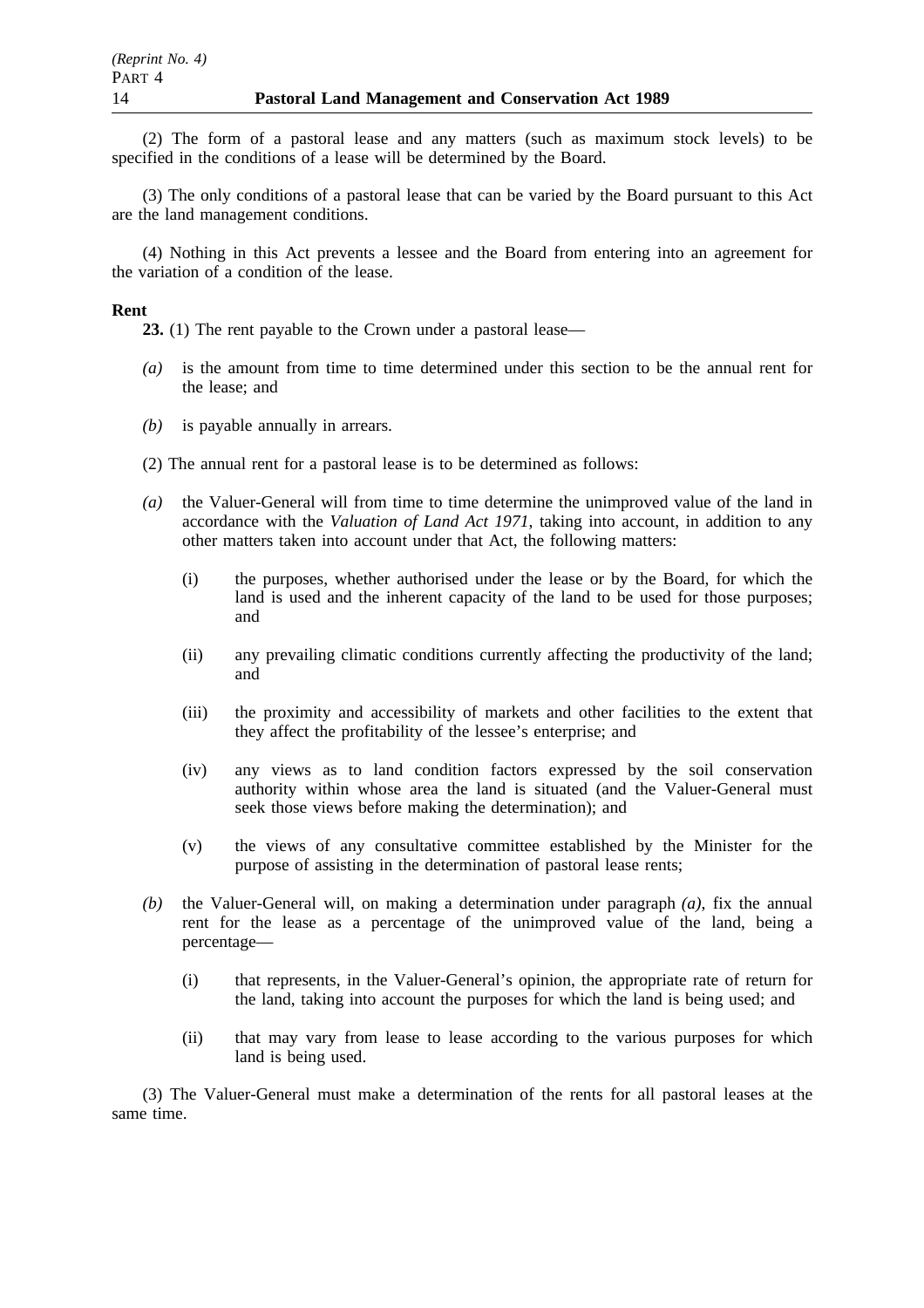- (4) The Valuer-General—
- *(a)* may make such a determination at any time; and
- *(b)* must do so on direction by the Minister,

but, in any event, must make such a determination at least every 5 years.

(5) On completing a determination of the annual rent for a pastoral lease, the Valuer-General must give to the Board a notice of the determination that includes a statement of the unimproved value of the land and the percentage on which the rent is based.

- (6) The Minister may, on the recommendation of the Board, and if the Minister is satisfied—
- *(a)* that some factor exists affecting the profitability of the enterprise under a pastoral lease that has arisen since the Valuer-General last determined the annual rent for the lease; or
- *(b)* that the lessee has, under an agreement with the Minister, carried out work on the land on behalf of the Minister for which the lessee has not been recompensed; or
- *(c)* that the lessee has, on his or her own initiative, undertaken special measures to remedy or prevent degradation of the land,

reduce by an appropriate amount the rent that would otherwise be payable under the lease in respect of any particular year.

(7) The Board is responsible for issuing and sending to lessees annual rent accounts.

(8) The Board may, for the purposes of administrative efficiency, fix a common day by which the rent under all pastoral leases must be paid in each year and, for that purpose, rent accounts for a period greater or less than a year may be sent to lessees.

- (9) A rent account must be accompanied by or include—
- *(a)* a copy of the Valuer-General's notice of determination if a new determination has been made since the last rent account sent to the lessee; and
- *(b)* an explanation of any debits or credits shown on the account; and
- *(c)* a statement of the reasons for any reduction, waiver or deferment of rent pursuant to this section.

(10) The Minister may, on the recommendation of the Board, and if the Minister is satisfied that a case of hardship exists, waive or defer payment of any amount of the rent due and payable under a pastoral lease, subject to such conditions (if any) as the Board recommends.

#### **Term of pastoral leases**

**24.** (1) Subject to subsection (2), a pastoral lease will be granted for a term of 42 years.

(2) Where a lessee surrenders two or more pastoral leases for the purposes of merger of the leases, the term of the lease to be granted to the lessee will be such term as the Board, having regard to the terms of the surrendered leases, thinks appropriate.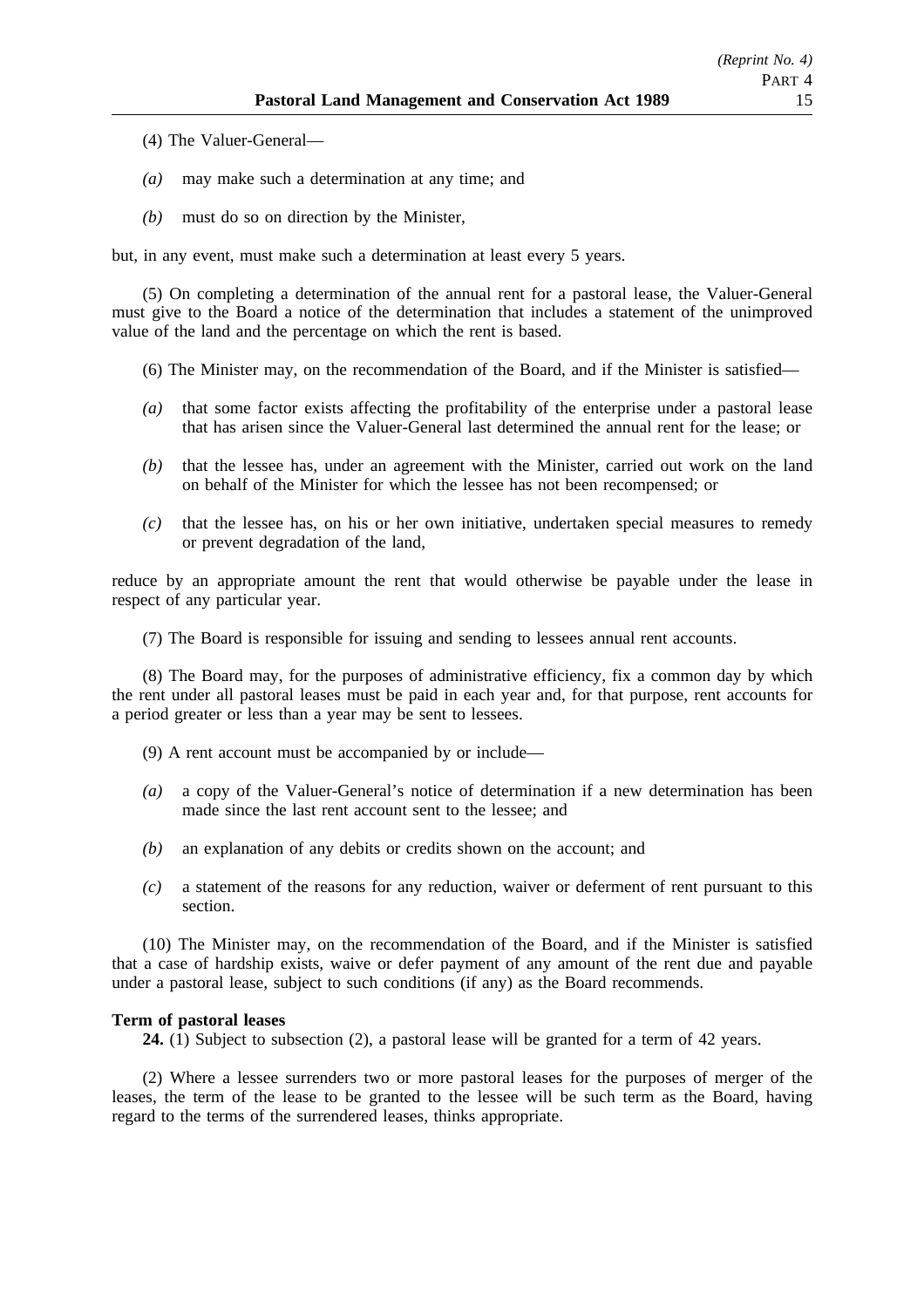#### **Extension of term of pastoral leases**

25. (1) Subject to this Act, the Board will, by notice in writing given to the lessee in the last year of each 14 year period of the term, extend the term of a pastoral lease by a period of 14 years.

(2) The Board must cause an assessment of the condition of the land comprised in a pastoral lease to be carried out before commencing to consider the extension of the term of the lease.

(3) The Board has a discretion not to extend the term of a pastoral lease if satisfied—

- *(a)* that there has been a wilful breach of a condition of the lease resulting in, or likely to result in, degradation of the land; or
- *(b)* that the lessee has, without reasonable excuse, failed to discharge a duty imposed by section 7.

(4) If the Board refuses to extend the term of a pastoral lease, the lessee may at any time apply to the Board for extension of the term of the lease.

(5) If the Board is satisfied on an application under subsection (4) that grounds for refusal no longer exist, it may extend the term of the lease by such period as will bring the balance of the term to 42 years.

#### **Variation of land management conditions**

**26.** (1) The Board may, by notice in writing to the lessee, vary the land management conditions of a pastoral lease to take effect at the commencement of the next 14 year period of the term of lease.

- (2) The Board cannot vary the conditions of a lease pursuant to subsection (1) unless—
- *(a)* the assessment of the condition of the land required by this Act has been completed; and
- *(b)* the notice to the lessee is given at least four months before the variation will take effect; and
- *(c)* the lease conditions as varied by the Board are accepted by the lessee.

(3) If the lessee does not accept the variation of the lease conditions, the term of the pastoral lease will not be extended.

(4) Any variation of the conditions of a pastoral lease must accord with the terms of any property plan that has been approved in respect of the lease.

## **Exemption from stamp duty**

**27.** The grant of a pastoral lease or extension of the term of a lease is exempt from stamp duty.

#### **Dealing with pastoral leases**

**28.** (1) Subject to the conditions of the lease, the interest of the lessee under a pastoral lease cannot be transferred, assigned, mortgaged, sublet or otherwise dealt with without the consent of the Minister.

(2) The Minister must not unreasonably or capriciously refuse or withhold consent under subsection  $(1)$ .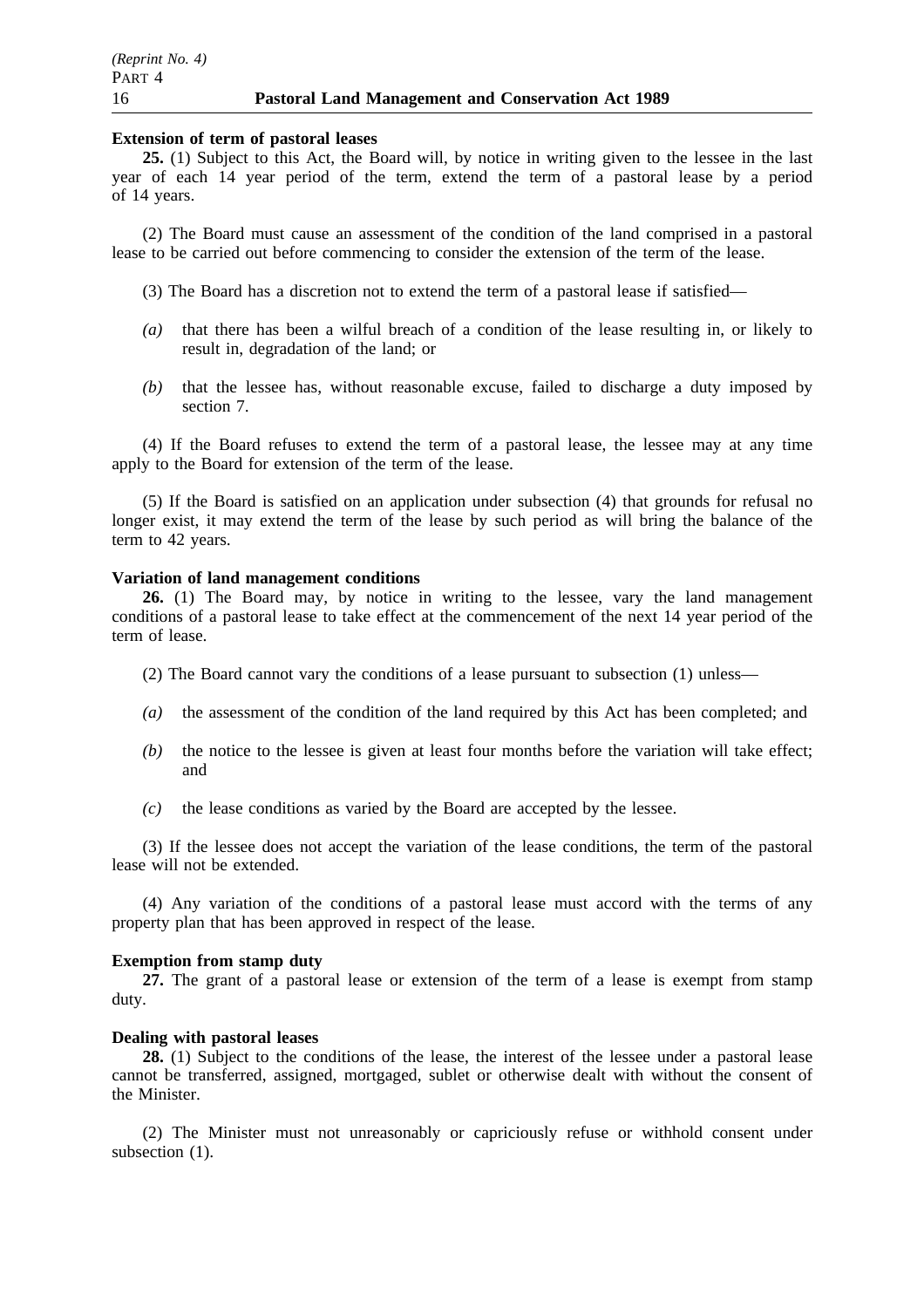(3) Where a lessee transfers or assigns his or her interest under a pastoral lease, all accrued and accruing liabilities pass to the transferee or assignee.

(4) Any such liabilities that had accrued before the date of the transfer or assignment may be enforced against the transferor or assignor (who will be regarded as jointly and severally liable with the transferee or assignee).

(5) A pastoral lease can be wholly or partially surrendered with the consent of the Minister (which may be unconditional or subject to conditions) and, subject to subsection (6), the consent of all persons who have a registered interest in or caveat over the lease.

(6) If it appears to the Minister that a consent has been unreasonably withheld, the Minister may accept the surrender despite the absence of that consent.

(7) Where the surrender of a pastoral lease is conditional on the granting of an interest in the land to the lessee or any other person, an interest or caveat registered on the lease continues in force and will be endorsed on the new lease or other documents of title, unless the holder of the interest or caveat consents to its discharge.

(8) Where the surrender of a pastoral lease is not conditional on the granting of an interest in the land to the lessee or any other person, the land reverts to the Crown freed from all encumbrances and claims.

#### **Agreements to deal with a lease**

**29.** Where an agreement is entered into under which the parties agree to transfer, assign, mortgage, sublet or otherwise deal with a pastoral lease, the agreement will expire 12 months after its execution unless the consent of the Minister to the transfer, assignment, mortgage, subletting or other dealing has been obtained.

### **Consent to certain share transfers in pastoral company**

**30.** (1) Where a company—

- *(a)* is a lessee under a pastoral lease; or
- *(b)* is a party to an agreement for the transfer, assignment, mortgage or subletting of a pastoral lease to the company,

no change in the ownership of the shares of the company can be effected without the prior consent of the Minister, if the change in ownership would result in a controlling interest in the company being held by some person, or by some other person than the present holder of such an interest.

(2) Subsection (1) does not apply to a change in ownership of shares effected by a will or other testamentary disposition.

#### **Alteration of boundaries**

**31.** (1) If the Board is satisfied that the boundary of land subject to a pastoral lease does not reflect the land actually occupied by the lessee, the Minister may, by notice in writing to the lessee, alter the boundary accordingly.

(2) The Minister may, in the same notice, vary the rent payable under the lease to take into account the increase or reduction in value of the lease that results from the alteration of the boundary.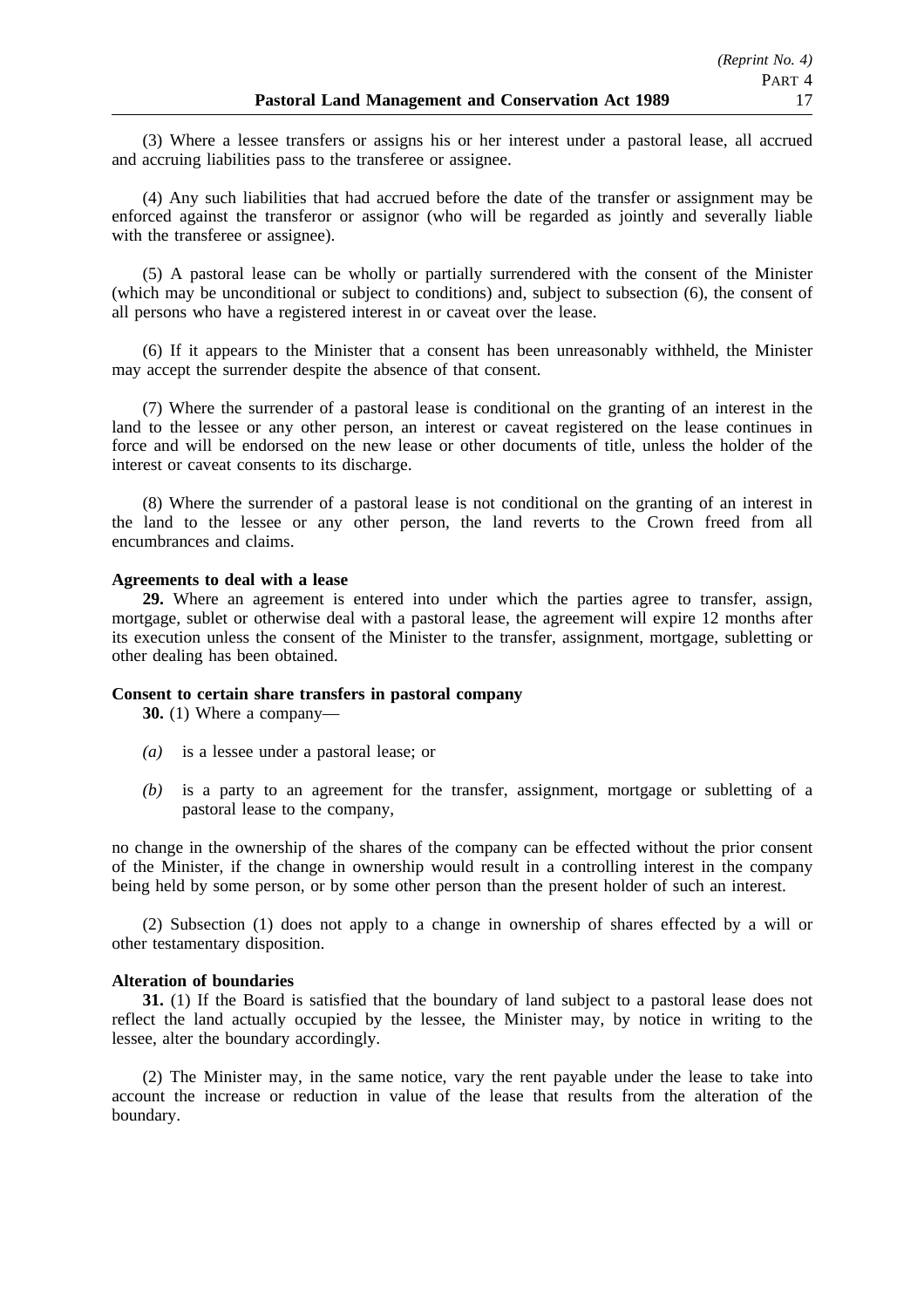(3) On registration by the Registrar-General of a boundary alteration pursuant to this section—

- *(a)* the alteration takes effect; and
- *(b)* all registered interests or caveats to which the pastoral lease is subject extend over the lease as so altered.

### **Resumption of land**

**32.** (1) The Minister may, by notice in the *Gazette*, resume any pastoral land.

(2) Before a notice is published under subsection (1), the Minister must give written notice of intention to resume to the lessee under the pastoral lease affected by the proposal.

(3) The resumption takes effect on a day specified in the notice in the *Gazette*, which must be a day falling at least six months after the date on which that notice is given.

(4) Where the whole of the land subject to a pastoral lease is resumed, the resumption operates to cancel the lease.

(5) Where part only of the land subject to a pastoral lease is resumed—

- *(a)* the area of land resumed is excised from the area to which the lease formerly applied; and
- *(b)* the lease continues to apply to the remainder of that land subject to—
	- (i) any variation of its conditions specified in the notice;
	- (ii) any variation of its conditions determined by the Tribunal on the application of the lessee (and any such variation may, according to the Tribunal's determination, operate in addition to or in substitution of a variation under subparagraph (i)).

#### **Abandonment of land**

**33.** If land subject to a pastoral lease has been abandoned, the Board may cancel the lease.

## **Vacation of land**

**34.** (1) Where the lessee or former lessee under a pastoral lease vacates the land leaving behind property, the Minister may, by notice in writing, require him or her to remove the property within a stipulated period.

(2) If the notice is not complied with within the stipulated period, the Minister may remove and dispose of the property.

(3) Any costs incurred by the Minister under subsection (2) that are not covered by the proceeds (if any) of the sale of the property may be recovered as a debt from the person to whom the notice under subsection (1) was given.

(4) Any surplus proceeds of the sale of the property must be paid to the lessee or former lessee.

### **Penalties for late payment of rent**

**35.** (1) The Minister may, by notice in the *Gazette*—

- *(a)* fix a scale of penalties to be paid by lessees for late payment of rent or any other amount due under pastoral leases;
- *(b)* vary or revoke a scale previously fixed under this section.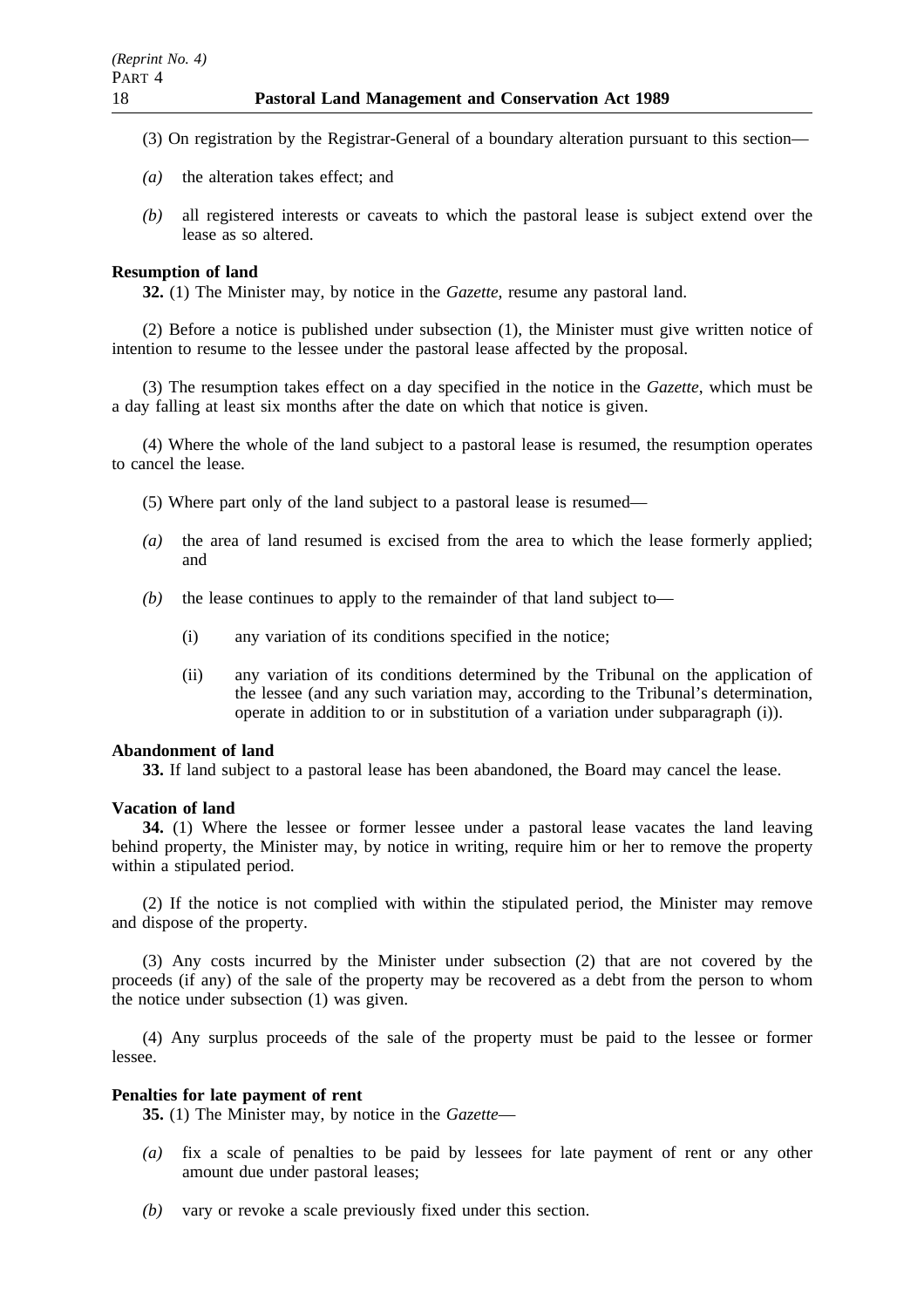(2) Any such penalty will be regarded as an amount that is due and payable under the pastoral lease.

(3) The Board may, for proper reasons, remit a penalty under this section in whole or part.

## **Waiver**

**36.** The Board may, if it thinks special reason exists for doing so, waive a breach of, or non-compliance with, a condition of a pastoral lease unconditionally or subject to conditions.

### **Cancellation of lease or imposition of fine on breach of conditions**

**37.** (1) Subject to subsection (2), the Board may—

- *(a)* impose a fine on the lessee under a pastoral lease of an amount not exceeding \$10 000; or
- *(b)* cancel a pastoral lease,

if satisfied that a breach of a condition of the lease has occurred.

(2) The Board cannot cancel a pastoral lease unless satisfied—

- *(a)* that the lessee has been allowed a reasonable opportunity to make good the breach but has failed to do so; or
- *(b)* that cancellation is necessary in order to prevent, arrest or minimise damage to or deterioration of the land.
- (3) On cancelling a pastoral lease under this section, the Board may—
- *(a)* order that the lessee or the holder of any registered interest in or caveat over the lease be compensated for loss suffered as a result of the cancellation to such extent as the board thinks fit (but the total amount payable under all such orders must not exceed the market value of the lessee's interest less the costs incurred by the Board in taking action under this section); or
- *(b)* make such incidental or ancillary orders as it thinks fit.

(4) On cancellation of a pastoral lease under this section, the land is freed from all encumbrances and claims.

- (5) Fines imposed under this section—
- *(a)* are payable by the Board into the Consolidated Account; and
- *(b)* if unpaid, may be recovered by the Board from the lessee as a debt.

#### **Cancellation of pastoral lease obtained by false statement**

**38.** The Board may cancel a pastoral lease if satisfied that the lease was obtained under this Act by a false declaration or statement.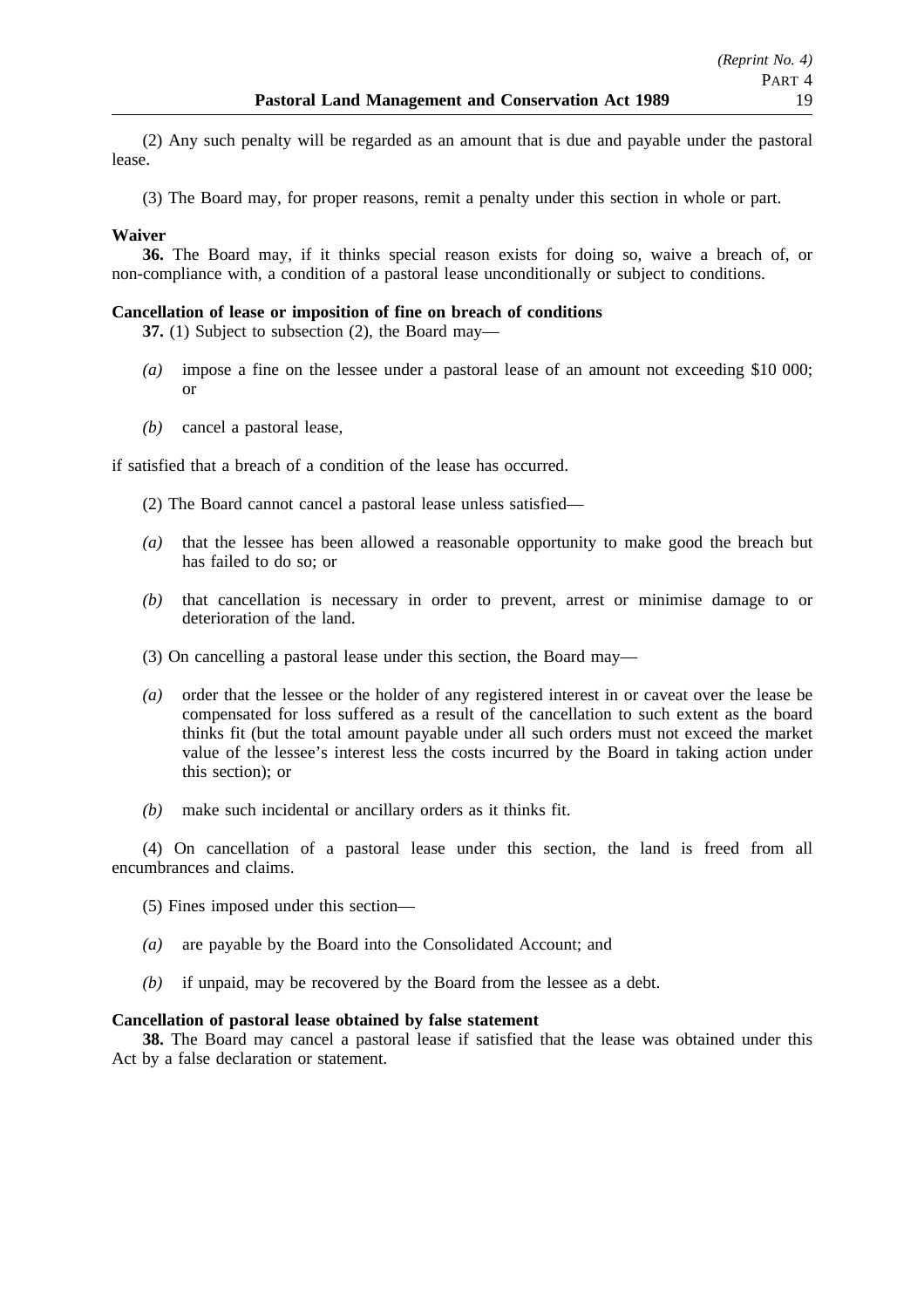#### **Compensation**

- **39.** (1) A lessee is entitled to compensation on—
- *(a)* resumption of pastoral land; or
- *(b)* expiry of a lease pursuant to a refusal to extend its term under section 25 or 26.
- (2) The amount of the compensation—
- *(a)* will be determined by agreement between the Minister and the lessee or, in default of agreement, by the Land and Valuation Court; and
- *(b)* must be based on the market value of the pastoral lease as if the lease were not being resumed or were not expiring but had been duly extended in accordance with this Act.

### **Notice of adverse action to be given to holders of registered interests or caveats**

**40.** (1) The Board or the Minister (as the case may require) must—

- *(a)* before resuming any pastoral land; or
- *(b)* before cancelling a lease pursuant to this Part; or
- *(c)* on making a decision under this Part not to extend the term of a lease,

give written notice of the action to all persons who have a registered interest in or caveat over the lease.

(2) Notice of a proposed resumption or cancellation must be given at least 14 days before the proposal is implemented.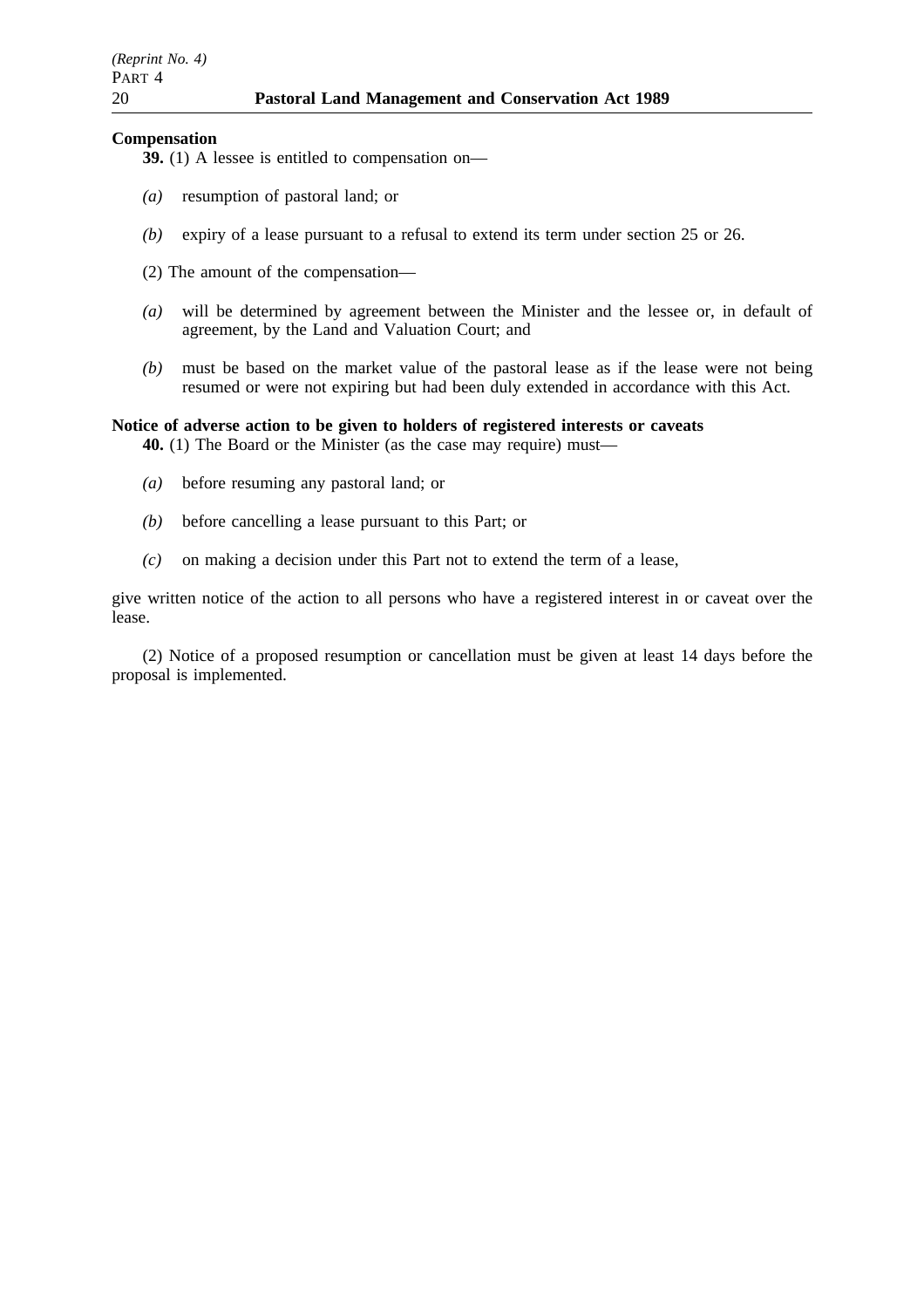## **PART 5 LAND MANAGEMENT AND PROTECTION**

#### **Property plans**

**41.** (1) If the Board is of the opinion that pastoral land has, from any cause, been damaged, or is likely to suffer damage or deteriorate, and that in order to prevent, arrest or minimise damage to or deterioration of the land, or to rehabilitate the land, it is necessary that action under this section be taken, the Board may, by notice in writing to the lessee, require the lessee—

- *(a)* to submit to the Board a plan (a "property plan") detailing the proposed management of the pastoral land over a specified period; or
- *(b)* to submit to the Board a revised property plan,

in accordance with the terms of the notice.

(2) The Board must not, in exercising its powers under subsection (1), act capriciously or vexatiously.

(3) A property plan must contain such information as the Board may require.

(4) The Board may—

- *(a)* approve, by endorsement, a property plan or revised property plan; or
- *(b)* refer the plan back to the lessee for modification; or
- *(c)* reject the plan and—
	- (i) require, by notice in writing, the lessee to submit a fresh plan; or
	- (ii) prepare (or revise, as the case may be) a property plan itself and recover the cost of doing so from the lessee as a debt.

(5) If a lessee fails to comply with a notice under subsection (1) or (4), the Board may prepare a property plan or revised property plan in respect of the pastoral land and recover the cost of doing so from the lessee as a debt.

(6) A property plan or revised property plan prepared by the Board pursuant to subsection (4) or (5) will be taken to be an approved property plan for the land to which it relates.

(7) The Board may, by endorsement, approve a property plan voluntarily submitted to the Board by a lessee.

(8) An approved property plan may, with the approval of the Board, be varied by the lessee.

(9) A property plan or revised property plan must be prepared in consultation with the soil conservation authority for the area in which the pastoral land to which the plan relates is located.

(9a) Where a proposed property plan (including a property plan prepared or revised by the Board) includes or will include an activity for which a permit would, but for section 12 of the *Water Resources Act 1997*, be required under that Act, the Board must not approve the plan or prepare or revise it without first consulting and having regard to the views of the authority under that Act to whom an application for a permit for that activity would otherwise have to be made.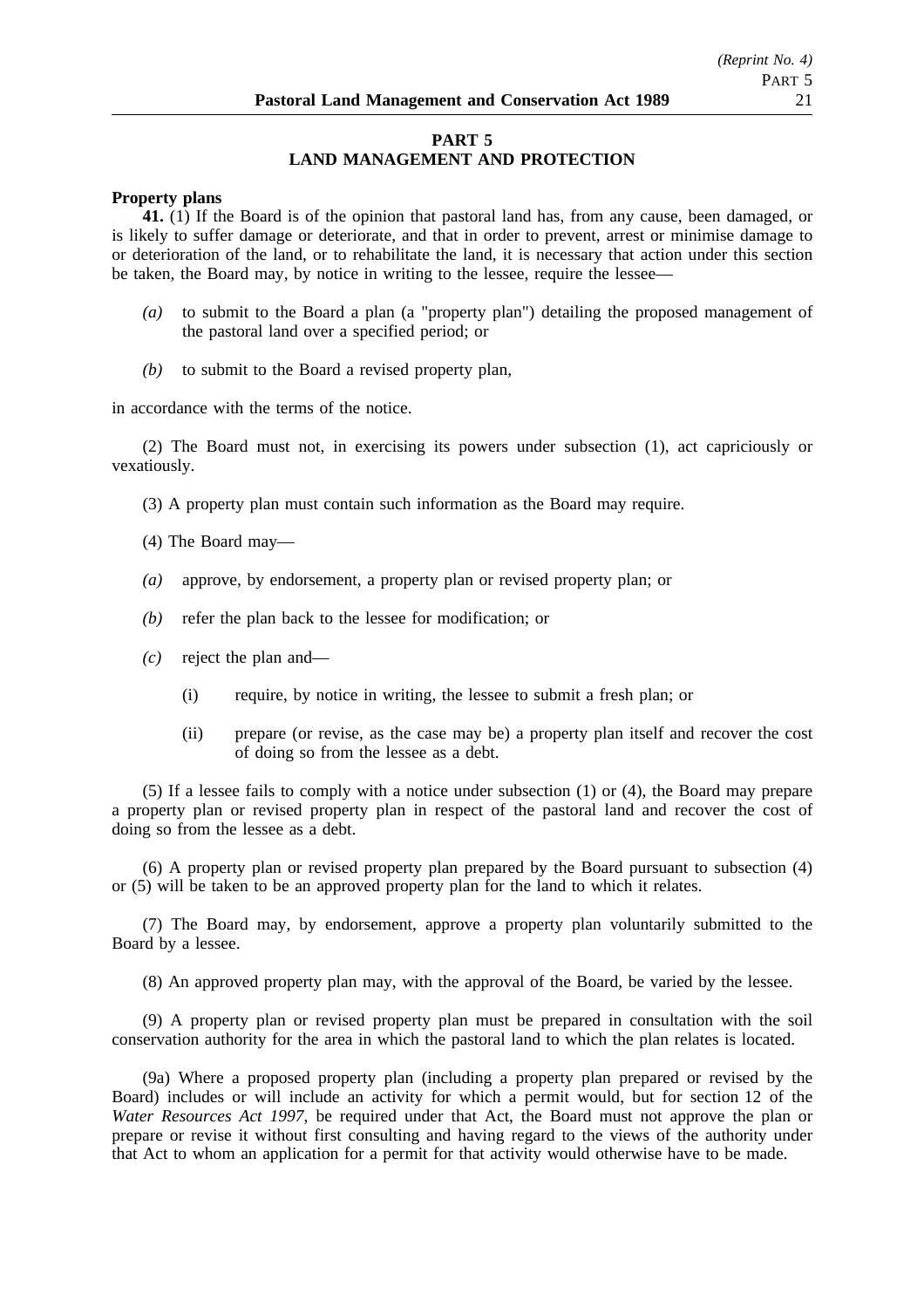- (10) If a lessee fails, without reasonable excuse—
- *(a)* to comply with a notice under subsection (1) or (4); or
- *(b)* to implement an approved property plan,

the failure constitutes a breach of the conditions of the pastoral lease.

### **Verification of stock levels**

**42.** (1) The lessee under a pastoral lease must, not later than 30 April in each year, furnish the Board with a statutory declaration as to stock levels on the pastoral land.

(2) For the purpose of ascertaining at any time the amount of stock on pastoral land, or on any particular area of pastoral land, the Board may, by notice in writing to the lessee—

- *(a)* require the lessee to furnish the Board, within a specified time, with a statutory declaration as to stock levels on the land; or
- *(b)* require the lessee to muster stock in accordance with the terms of the notice in order to allow a person authorised by the Minister to count the stock.

(3) A statutory declaration furnished pursuant to this section must contain such information as the Board may require.

(4) If a lessee fails to comply with a notice under subsection (2)*(b)*, the Board may cause the muster to be carried out and, subject to subsection (5), may recover the cost of doing so from the lessee as a debt.

(5) If a muster carried out pursuant to this section verifies that the stock levels as declared by the lessee in accordance with this section were accurate, the cost of carrying out the muster will be borne by the Crown.

(6) A declaration as to stock levels will be taken to be accurate if a subsequent muster finds that the numbers of stock on the land are less than or do not exceed by more than 10 per cent the declared levels.

(7) If a lessee fails, without reasonable excuse, to comply with a requirement of, or notice under, this section, the failure constitutes a breach of the conditions of the pastoral lease.

#### **Notices to destock or take other action**

**43.** (1) If the Board is of the opinion that pastoral land has, from any cause, been damaged, or is likely to suffer damage or deteriorate, and that in order to prevent, arrest or minimise damage to or deterioration of the land, or to rehabilitate the land, it is necessary that action under this section be taken, the Board may, by notice in writing to the lessee, require the lessee to do any one or more of the following:

- *(a)* remove a specified number of stock from the land or a particular part of the land;
- *(b)* keep the amount of stock on the land or a particular part of the land to a specified level, or to keep no stock at all on that land;
- *(c)* carry out specified improvements to or land treatment works on the land;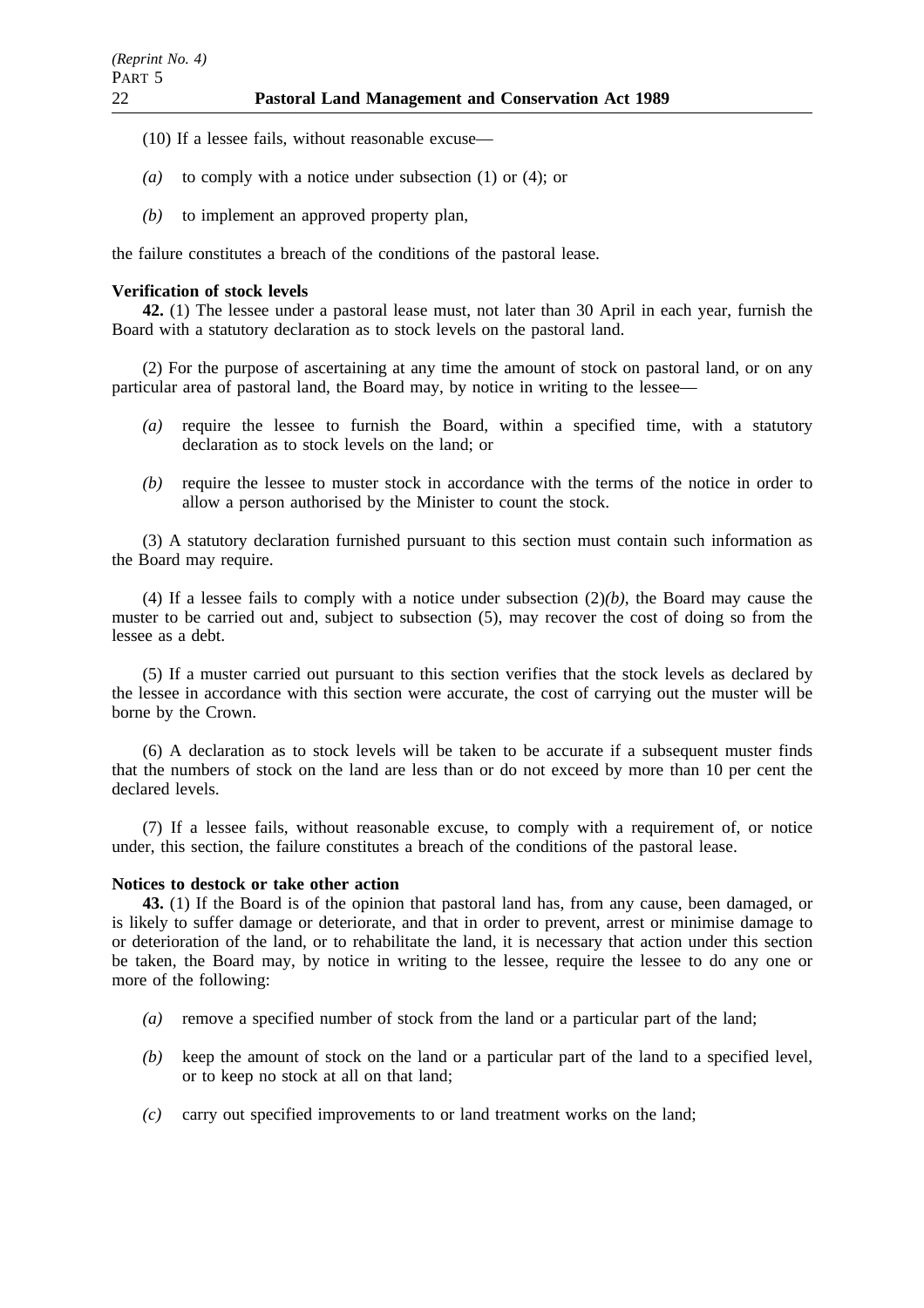*(d)* adopt or desist from specified land management practices,

in accordance with the terms of the notice.

(2) A notice under subsection (1) may provide—

- *(a)* that it is to have effect for a specified period; or
- *(b)* that it is to have effect until the Board, on the application of the lessee, directs that the notice cease to operate.

(2a) Where the Board proposes to issue or vary a notice under subsection (1) that would require a lessee to undertake an activity for which a permit would, but for section 12 of the *Water Resources Act 1997*, be required under that Act, the Board must not issue or vary the notice without first consulting and having regard to the views of the authority under that Act to whom an application for a permit for that activity would otherwise have to be made.

(3) The Board may, by notice in writing to the lessee, vary or revoke a notice under this section.

(4) If a lessee fails to comply with a notice under subsection (1), the Board may cause the required action to be carried out and may recover the cost of doing so from the lessee as a debt.

(5) If a lessee fails to comply with a notice under subsection (1), the failure constitutes a breach of the conditions of the pastoral lease.

#### **Reference areas**

**44.** (1) The Board may, by notice in the *Gazette*, declare a specified area of pastoral land to be a reference area for the purposes of evaluating the effect that the grazing of stock has on the land.

(2) A reference area—

- *(a)* cannot exceed one square kilometre in size; and
- *(b)* will, where necessary, be fenced by the Minister.

(3) A lessee is not obliged to maintain a reference area or its fences, subject to any agreement between the lessee and the Minister to the contrary.

(4) The lessee of pastoral land on which a reference area is established—

- *(a)* must not, if the area is fenced, allow any stock within the reference area; and
- *(b)* must, if the Board so requires, inspect the area and its fences and make reports to the Board in accordance with the directions of the Board.

Maximum penalty: \$5 000.

(5) The Board may, by notice in the *Gazette*, vary or revoke a notice under this section.

(6) The lessee of pastoral land on which a reference area is established is not entitled to compensation for any reduction in the value of the lease resulting from the establishment of the reference area, but any such reduction in value will be taken into account when the lease is next revalued for the purposes of rent determination.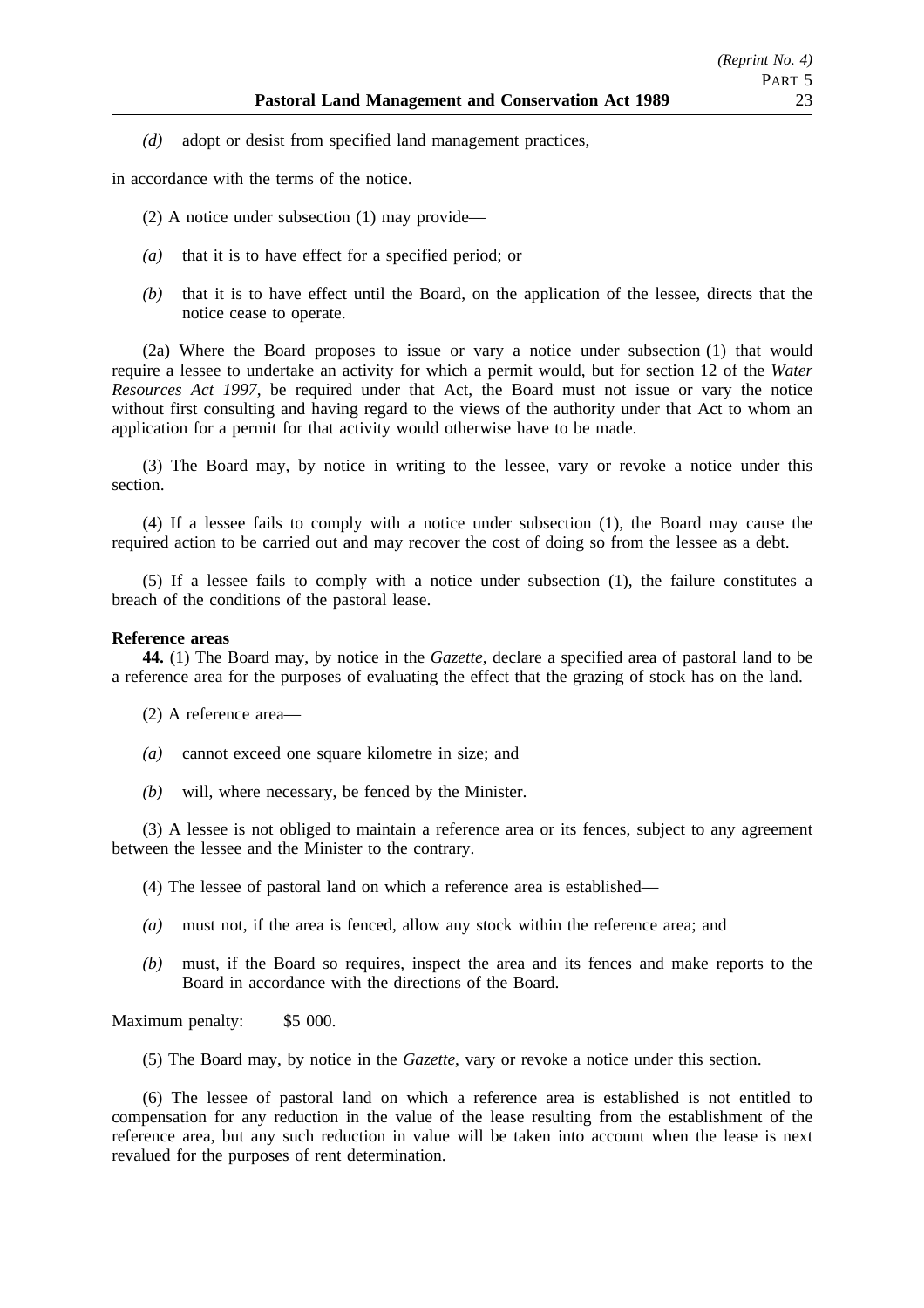## **PART 6 ACCESS TO PASTORAL LAND**

### **DIVISION 1—PUBLIC ACCESS ROUTES AND STOCK ROUTES**

#### **Establishment of public access routes and stock routes**

**45.** (1) A public access route is a route dedicated as a public access route pursuant to this section.

- (2) A stock route is a route—
- *(a)* delineated as a stock route on a prescribed plan; or
- *(b)* dedicated as a stock route pursuant to this section.
- (3) The Board may, by notice in the *Gazette*—
- *(a)* dedicate delineated routes over pastoral land as public access routes or stock routes, or both; or
- *(b)* vary or revoke a notice under this section.

(4) A map in a notice published under this section must also show all public roads that cross the pastoral land, and all stock routes delineated on a prescribed plan that cross the land.

- (5) A notice must not be published under this section unless—
- *(a)* the proposal to be implemented by the notice has been published in a newspaper circulating generally in the State inviting members of the public to comment on the proposal within a specified period of not less than three months; and
- *(b)* the Board has considered any such comments; and
- *(c)* the Board has consulted with—
	- (i) all pastoral lessees affected by the proposal; and
	- (ii) the soil conservation authority for the area within which the public access route or stock route lies; and
	- (iii) such organisations as the Board believes have an interest in the matter.

(6) Subsection (5) does not apply in relation to the temporary closure of a public access route or stock route, or any part of such a route, pursuant to subsection (7).

(7) On being satisfied, on the application of a lessee, that it is necessary to do so for the purposes of the safety of the public, the management of stock or the carrying out of rehabilitative work on land adjacent to the route, the Board may, by notice in the *Gazette*, temporarily close a public access route or a stock route, or a part of such a route and, for that purpose, may require the lessee to erect such signs or barriers as the Board thinks fit for the purpose of warning the public of the closure.

(8) If a public access route or a stock route as delineated on a prescribed plan or on a map published under this section differs from the route as it exists on the ground or as marked out on the ground, the latter prevails.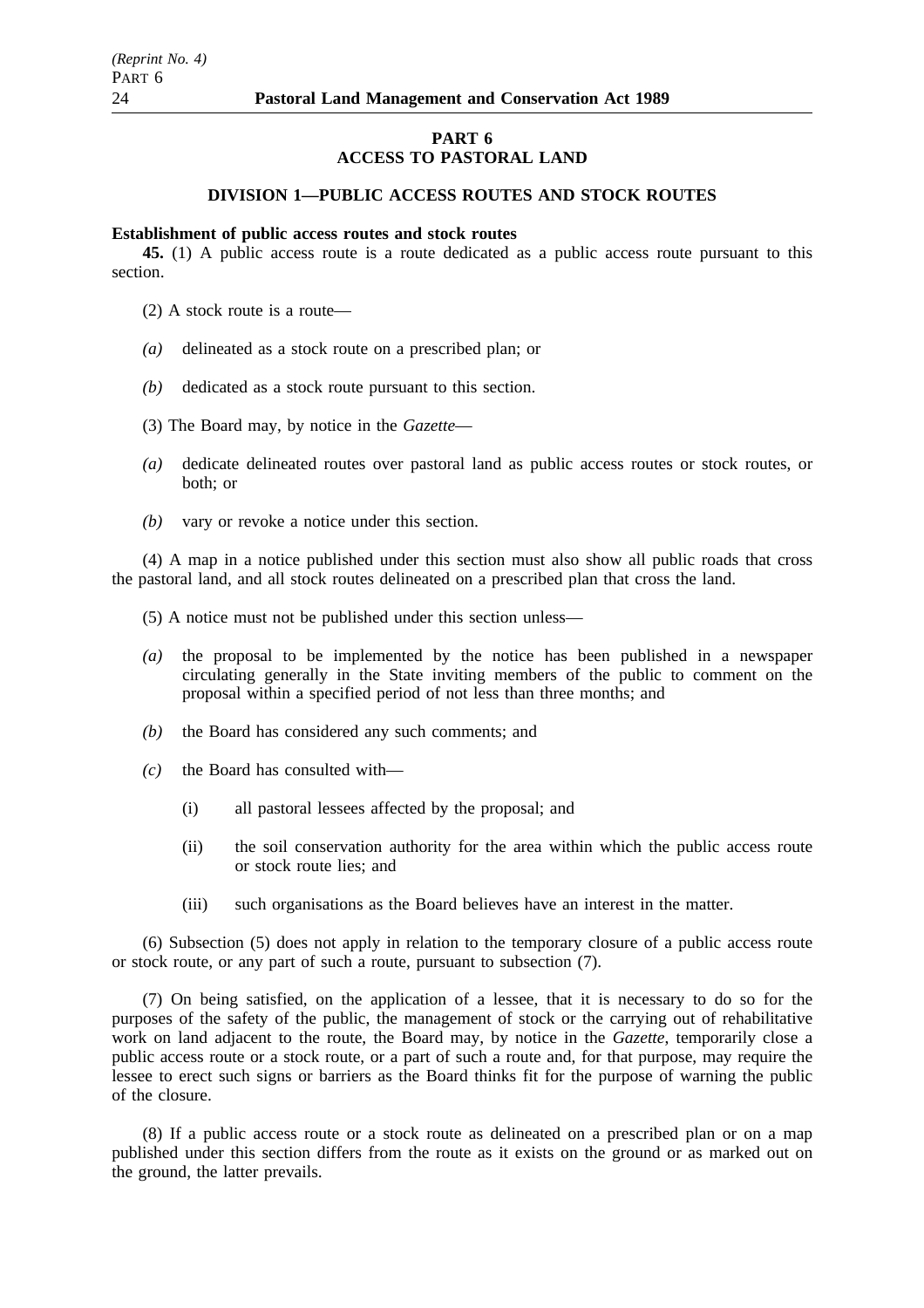- (9) On a public access route or stock route being established—
- *(a)* the lessee's rights under the pastoral lease over the land comprising the route cease; and
- *(b)* the care, control and management of the route is vested in the Minister,

but the Minister is not thereby obliged to maintain any such route.

(10) However, the Minister may, if of the opinion that an access route has suffered considerable damage as a result of it being used by members of the public, contribute towards the repair or maintenance of the route.

(11) A lessee of pastoral land over which a public access route or stock route is established is not obliged and cannot be required to keep stock off the route, and may use the route for the purposes of droving stock.

(12) The lessee of pastoral land over which a public access route or stock route is established is not entitled to compensation for any reduction in the value of the lease resulting from establishment of the route, but any such reduction in value will be taken into account when the lease is next revalued for the purposes of rent determination.

# **DIVISION 2—TRAVELLING STOCK**

#### **Travelling with stock**

**46.** (1) A person may, after giving notice in accordance with the regulations to the lessee of pastoral land, travel with stock across the land.

(2) Where the predominant purpose of a person exercising the powers conferred by subsection (1) is to obtain feed for the stock from land comprised in the lease, that person is liable to pay compensation to the lessee in accordance with the regulations.

(3) A person who exercises powers conferred by this section—

- *(a)* must—
	- (i) if there is a stock route across the land—use the stock route;
	- (ii) if there is no such stock route—use a route directed by the lessee;
	- (iii) in the absence of a stock route and directions from the lessee—use the most direct practicable route; and
- *(b)* must travel the stock across the land—
	- (i) in the case of sheep—not less than 8 kilometres each day;
	- (ii) in the case of cattle—not less than 16 kilometres each day; and
- *(c)* must comply with any conditions imposed by the regulations.

Maximum penalty: \$1 250.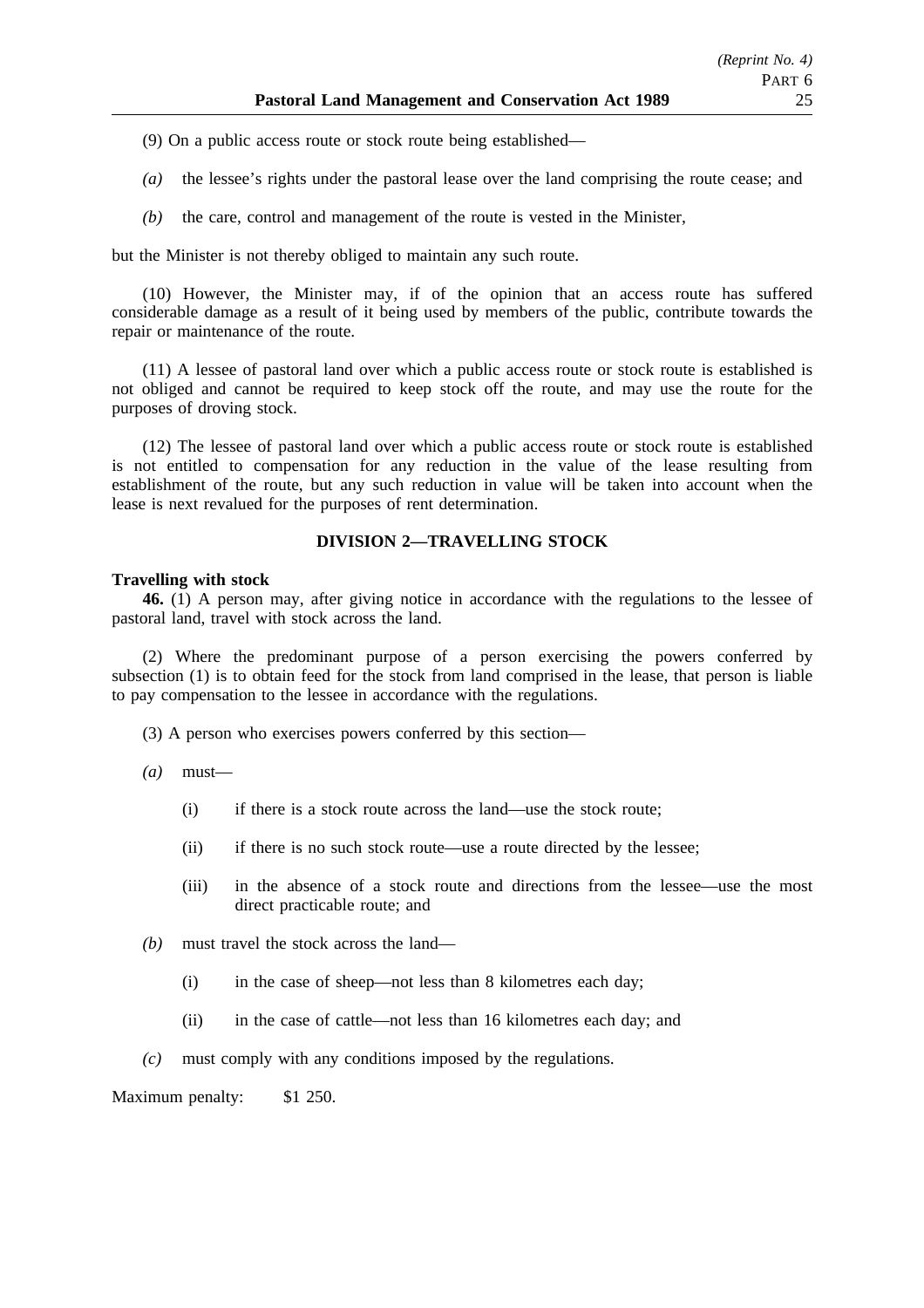(4) If pastoral land is fenced, the lessee must, for the purpose of facilitating the exercise of rights conferred by this section—

- *(a)* provide a gate or other means of access at any point at which the fence is intersected by a stock route; and
- *(b)* provide such other gates or other means of access as are necessary so that the length of fence between points of access does not exceed 16 kilometres.

Maximum penalty: \$1 250.

### **DIVISION 3—PUBLIC ACCESS**

#### **Rights of Aborigines**

**47.** (1) Despite this Act or any pastoral lease granted under this Act or the repealed Act, but subject to subsection (2), an Aborigine may enter, travel across or stay on pastoral land for the purpose of following the traditional pursuits of the Aboriginal people.

- (2) Subsection (1) does not give an Aborigine a right to camp—
- *(a)* within a radius of one kilometre of any house, shed or other outbuilding on pastoral land; or
- *(b)* within a radius of 500 metres of a dam or any other constructed stock watering point.

#### **Right to travel across and camp on pastoral land**

**48.** (1) Subject to this Act, a person may travel (by any means) or camp temporarily on a public access route.

(2) Subject to this Act, a person may, on giving oral or written notice to the lessee, travel across pastoral land (otherwise than on a public access route) by any means other than a motor vehicle, a horse or a camel and, in the course of so travelling, camp temporarily on the land.

(3) Subject to this Act, a person may, with the consent of the lessee or the Minister, travel across pastoral land (otherwise than on a public access route) by means of a motor vehicle, a horse or a camel and, in the course of so travelling, camp temporarily on the land.

- (4) This section does not give a person the right to camp—
- *(a)* within a radius of one kilometre of any house, shed or other outbuilding on the land; or
- *(b)* within a radius of 500 metres of a dam or any other constructed stock watering point on the land.

(5) A person who proposes to travel across or camp on pastoral land in the manner referred to in subsection (3) must first seek the lessee's consent to the proposal and the lessee may refuse that consent if of the opinion that it is necessary to do so for the purposes of the safety of the public, the management of stock or the carrying out of rehabilitative work on the land or for any other good and sufficient reason.

(6) If the lessee refuses to consent to a proposal under subsection (5), the person may seek the Minister's consent to the proposal.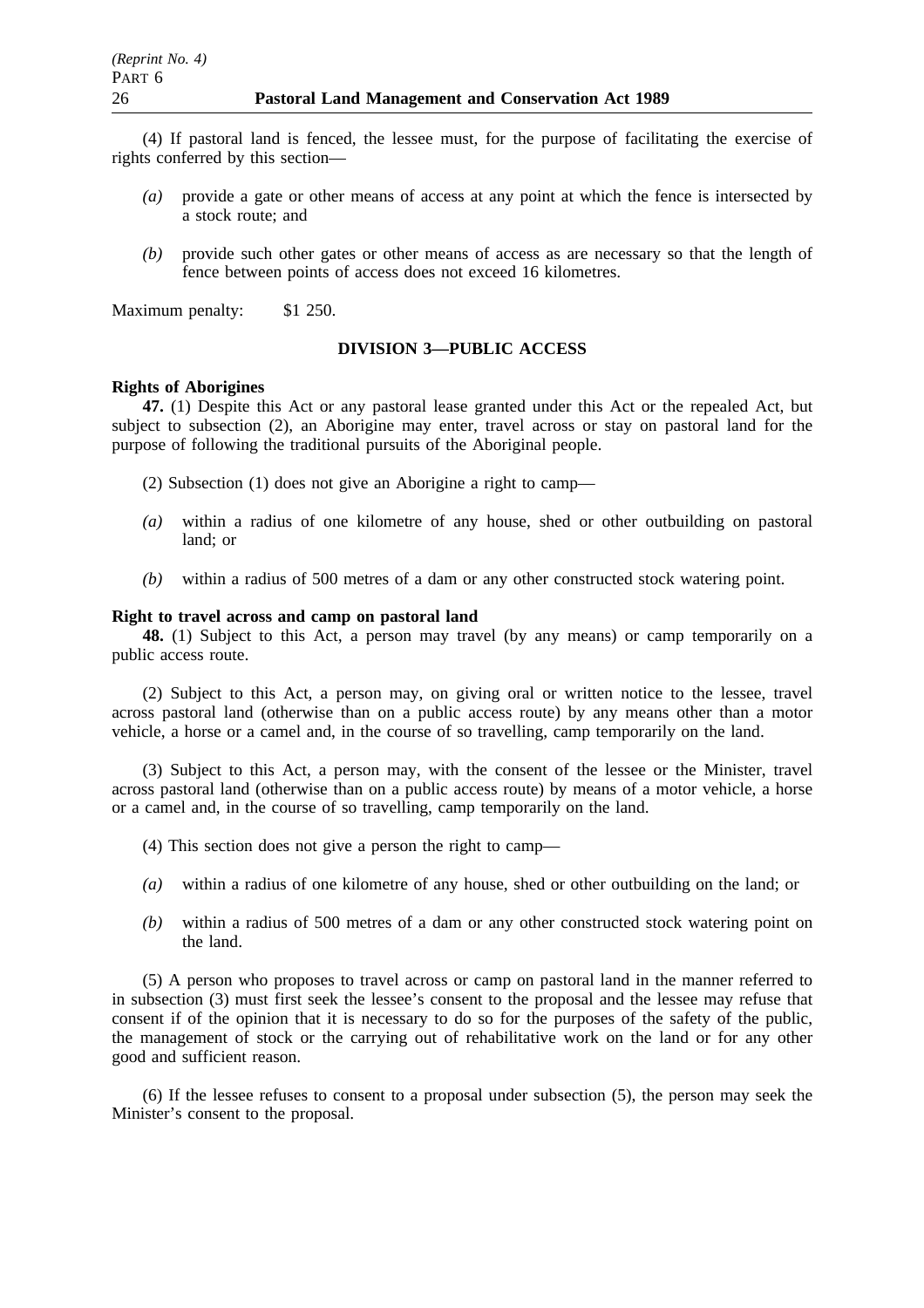(7) The Minister may, without consulting the lessee, consent to the proposal but, if the Minister consents to the proposal without consulting the lessee, the proposal cannot be carried out until the Minister has notified the lessee that consent has been given.

(8) The Minister incurs no liability by virtue of giving consent to a proposal to travel across or camp on pastoral land.

(9) For the purposes of this section, camping is temporary if it is for a period not exceeding two weeks or, if some other greater or lesser period is prescribed in respect of a particular area, that period in relation to camping in that area.

#### **Public access not to be obstructed**

**49.** (1) A person must not, without lawful authority, place any obstruction across a public access route or stock route.

Maximum penalty: \$1 250.

(2) If any pastoral land over which a public access route is established is fenced, the lessee—

- *(a)* must provide a gate or other means of access at the point of intersection; and
- *(b)* must keep any such gate unlocked.

Maximum penalty: \$1 250.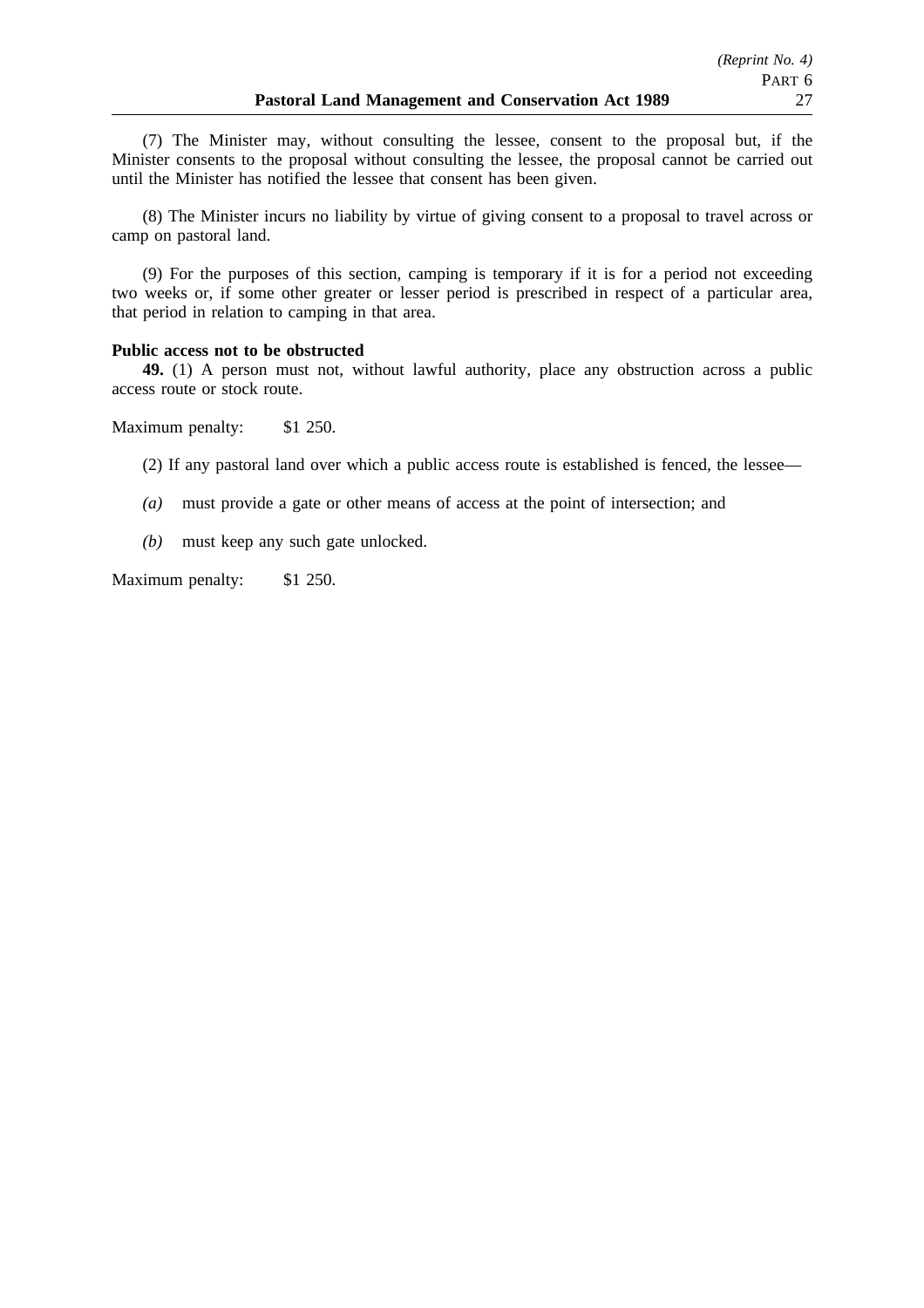## **PART 7 APPEALS**

## **DIVISION 1—THE TRIBUNAL**

### **Establishment of the Tribunal**

**50.** (1) The *Pastoral Land Appeal Tribunal* is established.

- (2) The Tribunal will be constituted of—
- *(a)* a District Court Judge nominated by the Senior Judge as a Judge of the Tribunal; and
- *(b)* two experts chosen by the Judge from the panel of experts established under subsection (3).

(3) The Governor will establish, in accordance with the regulations, a panel of experts (comprising experts in such fields as the Governor considers appropriate) from which members of the Tribunal may be drawn.

(4) If a person ceases to be a member of the panel through expiry of a period of office, the person may nevertheless continue as a member of the Tribunal for the purpose of completing part-heard proceedings.

(5) There will be a Registrar of the Tribunal.

#### **Determination of questions**

**51.** (1) Any question of law or procedure arising before the Tribunal will be determined by the Judge and any other question by unanimous or majority decision of the members.

(2) The Tribunal must act according to equity, good conscience and the substantial merits of the case, without regard to technicalities and legal forms, and is not bound by the rules of evidence but may inform itself on any matter in such manner as it thinks fit.

#### **Powers and procedures of the Tribunal**

**52.** (1) The Tribunal may, for the purposes of proceedings before the Tribunal—

- *(a)* by summons signed on behalf of the Tribunal by a member of the Tribunal or the Registrar, require the attendance of a person before the Tribunal or at a conference; or
- *(b)* by summons signed on behalf of the Tribunal by a member of the Tribunal or the Registrar, require the production before the Tribunal of any relevant books, papers or documents; or
- *(c)* inspect any books, papers or documents produced before it and retain them for such reasonable period as it thinks fit and makes copies of any of them or any of their contents; or
- *(d)* require any person to make an oath or affirmation to answer truly all questions put by a member of the Tribunal, or a person appearing before the Tribunal, relating to a matter before the Tribunal; or
- *(e)* require any person appearing before the Tribunal to answer any relevant questions put by a member of the Tribunal or by a person appearing before the Tribunal.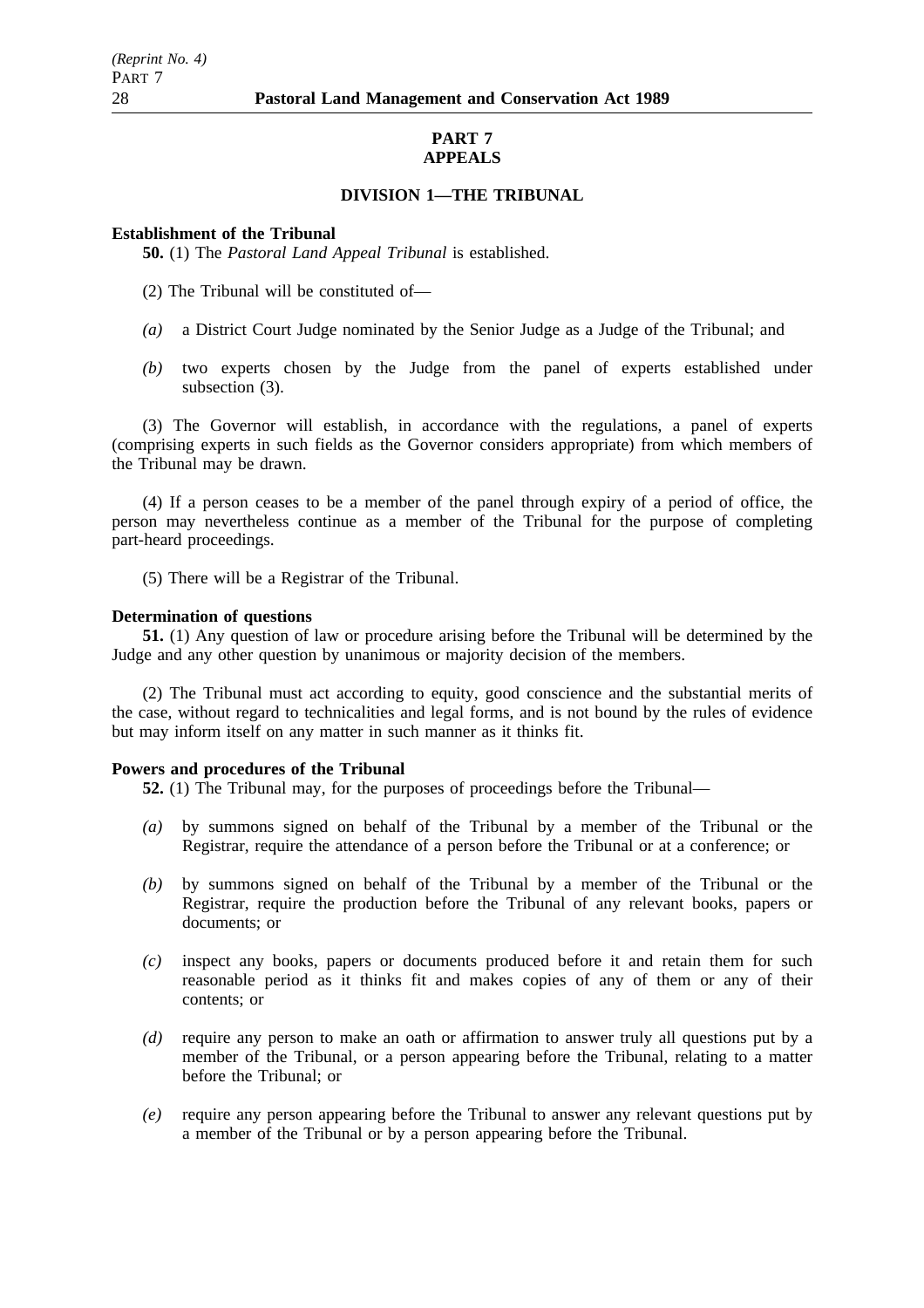(2) Subject to subsection (3), a person who—

- *(a)* has been served with a summons to appear before the Tribunal or at a conference and fails, without reasonable excuse, to attend in obedience to the summons; or
- *(b)* has been served with a summons to produce books, papers or documents and fails, without reasonable excuse, to comply with the summons; or
- *(c)* misbehaves before the Tribunal, wilfully insults the Tribunal or any member of the Tribunal, or interrupts the proceedings of the Tribunal; or
- *(d)* refuses to be sworn or to affirm, or to answer any relevant question when required to do so by the Tribunal,

is guilty of an offence.

Maximum penalty: \$10 000.

(3) A person who appears as a witness before the Tribunal has the same protection as a witness in proceedings before a District Court.

(4) The Tribunal cannot allow non-party intervention in proceedings before the Tribunal.

(5) The Registrar must give the parties to proceedings reasonable notice of the time and place of the proceedings.

(6) A party is entitled to appear before the Tribunal personally or by counsel or other representative.

(7) Counsel for the parties to proceedings are not entitled to attend a compulsory conference.

(8) A party must be allowed a reasonable opportunity to call or give evidence, to examine or cross-examine witnesses and to make submissions to the Tribunal.

(9) A witness will, unless the Tribunal otherwise determines, be allowed witness fees in accordance with a prescribed scale or, if a scale has not been prescribed, with the scale applicable to civil proceedings in the District Court.

(10) The Tribunal may make a determination in any proceedings in the absence of a party to the proceedings if satisfied that the party was given reasonable opportunity to appear but failed to do so.

(11) The Tribunal may make orders for costs in accordance with a prescribed scale against—

- *(a)* the Minister or the Board; or
- *(b)* any other party to proceedings,

but an order cannot be made under paragraph *(b)* unless the Tribunal is satisfied that the party's conduct in relation to the proceedings was frivolous, vexatious or calculated to cause delay.

(12) At the conclusion of proceedings, the Tribunal must furnish the parties with a written statement of the reasons for its decision.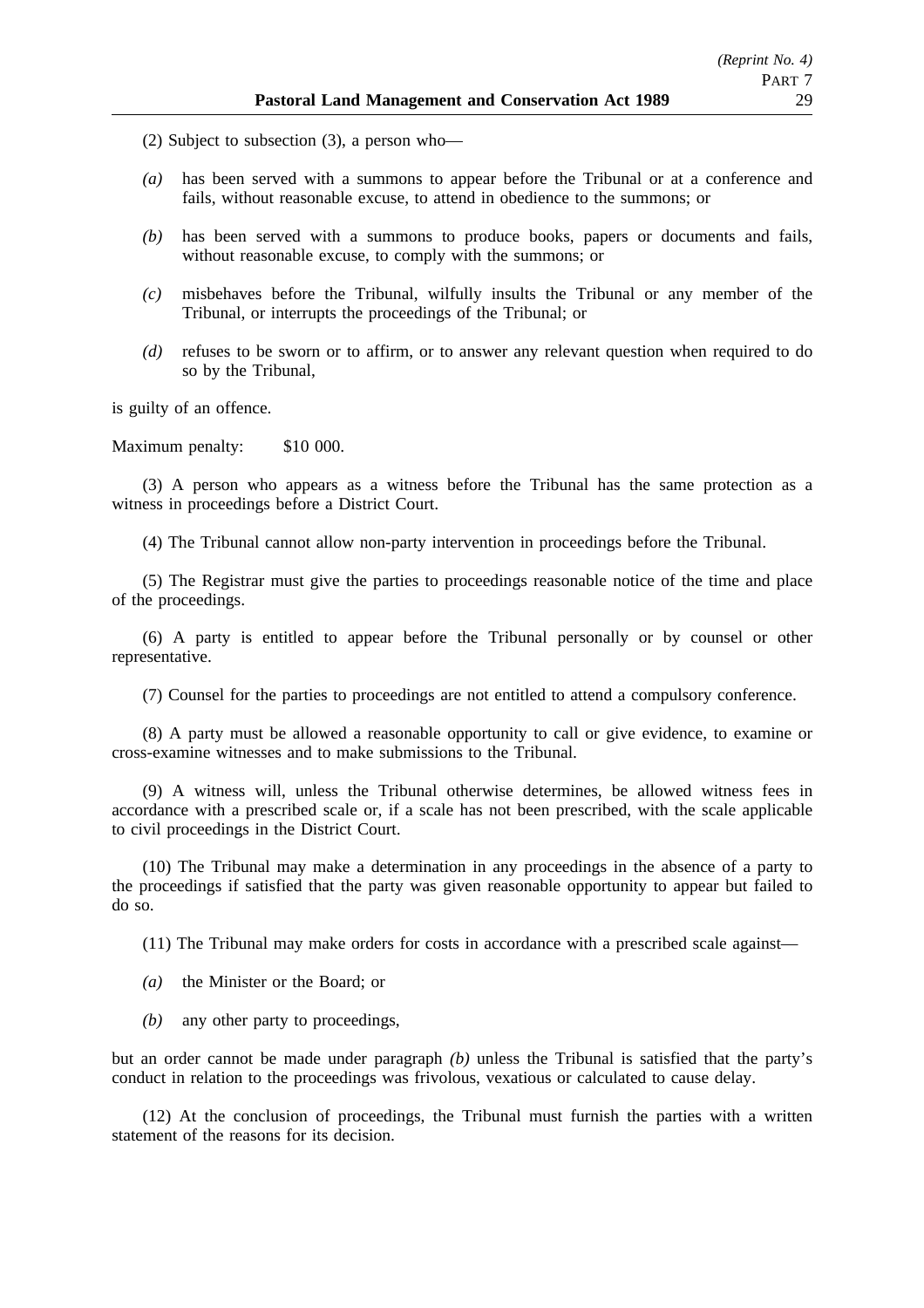#### **Compulsory conferences**

**53.** (1) Before the Tribunal commences to hear an appeal, the Registrar must convene a conference between the parties to the proceedings for the purpose of attempting to resolve the matters in dispute.

(2) A member of the Tribunal will preside over a conference, but the member who so presides cannot be a member of the Tribunal as constituted for the purpose of hearing the appeal.

(3) Subject to subsection (4), evidence of anything said or done in the course of a conference under this section is inadmissible in proceedings before the Tribunal except by consent of all parties to the proceedings.

(4) The person presiding over a conference under this section must report to the Tribunal on whether a settlement was reached at the conference and, if so, the terms of the settlement and the Tribunal may, without further inquiry, make such determination or order as may be necessary to give effect to the settlement.

## **DIVISION 2—RIGHT OF APPEAL TO TRIBUNAL**

### **Appeal against certain decisions**

**54.** (1) A lessee who is dissatisfied with—

- *(a)* a decision to vary the conditions of a pastoral lease; or
- *(b)* a decision not to extend the term of a pastoral lease; or
- *(c)* a decision under section 41 (property plans); or
- *(d)* a decision under section 45 (establishment of access routes); or
- *(e)* a refusal of consent to a transfer, assignment, mortgage, subletting or other dealing with a pastoral lease; or
- *(f)* a decision to cancel a pastoral lease or impose a fine on a lessee for breach of lease conditions,

may appeal to the Tribunal against the decision.

(2) An appeal under this section must be instituted within three months after notification of the decision to the lessee.

- (3) On an appeal, the Tribunal must review the decision the subject of the appeal and may—
- *(a)* confirm the decision; or
- *(b)* vary or revoke the decision; or
- *(c)* substitute its own decision.
- (4) The Tribunal must, in determining an appeal, have regard to the objects of this Act.

#### **Operation of certain decisions pending appeal**

**55.** (1) Subject to this section, a decision against which a right of appeal lies continues to operate despite that right of appeal or the institution of appeal proceedings.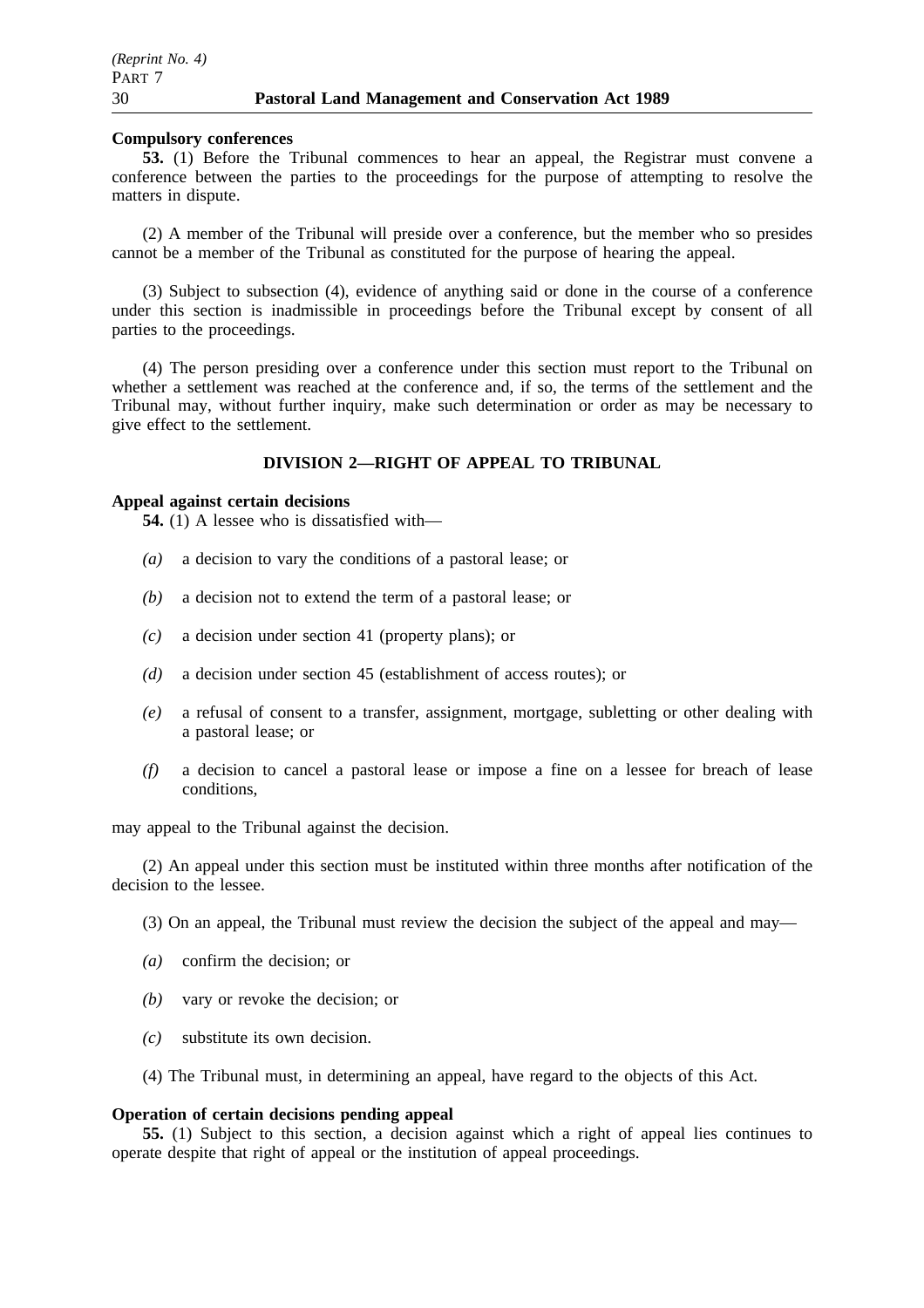(2) A decision to cancel a pastoral lease or to impose a fine on a lessee for breach of lease conditions cannot be implemented or enforced until the period for instituting an appeal has elapsed or, if an appeal has been instituted, the appeal has been determined or withdrawn.

(3) The operation of a decision against which an appeal has been instituted may, on the application of the lessee, be suspended by the Tribunal pending the determination of the appeal.

## **DIVISION 3—REVIEW OF VALUATION AND RIGHT OF APPEAL TO LAND AND VALUATION COURT**

## **Right of review or appeal**

**56.** (1) A lessee who is dissatisfied with a determination by the Valuer-General of the annual rent for his or her pastoral lease may, within 3 months of receiving a copy of the notice of determination—

- *(a)* apply to the Valuer-General for review of the determination; or
- *(b)* appeal to the Land and Valuation Court against the determination.

(1a) The Valuer-General must, on the written request of a lessee who is dissatisfied with a determination of annual rent, endeavour to resolve the matter informally by conferring with the lessee, whether or not the lessee has lodged an application for review under subsection (1).

(2) An application under subsection  $(1)(a)$  must be made, and will be dealt with, in accordance with the *Valuation of Land Act 1971*, as if it were an application for review of a valuation under that Act.

(3) If a lessee or the Valuer-General is dissatisfied with the decision of a land valuer on a review under subsection (2), he or she may, within one month of receiving notification of the decision, appeal to the Land and Valuation Court against the decision.

(4) An appeal under this section must be instituted in accordance with rules of court.

(5) On an appeal under this section, the Land and Valuation Court must review the determination or decision the subject of the appeal and may—

- *(a)* confirm the determination or decision; or
- *(b)* vary or revoke the determination or decision; or
- *(c)* substitute its own determination or decision,

and may make such orders in relation to incidental or ancillary matters as it thinks fit.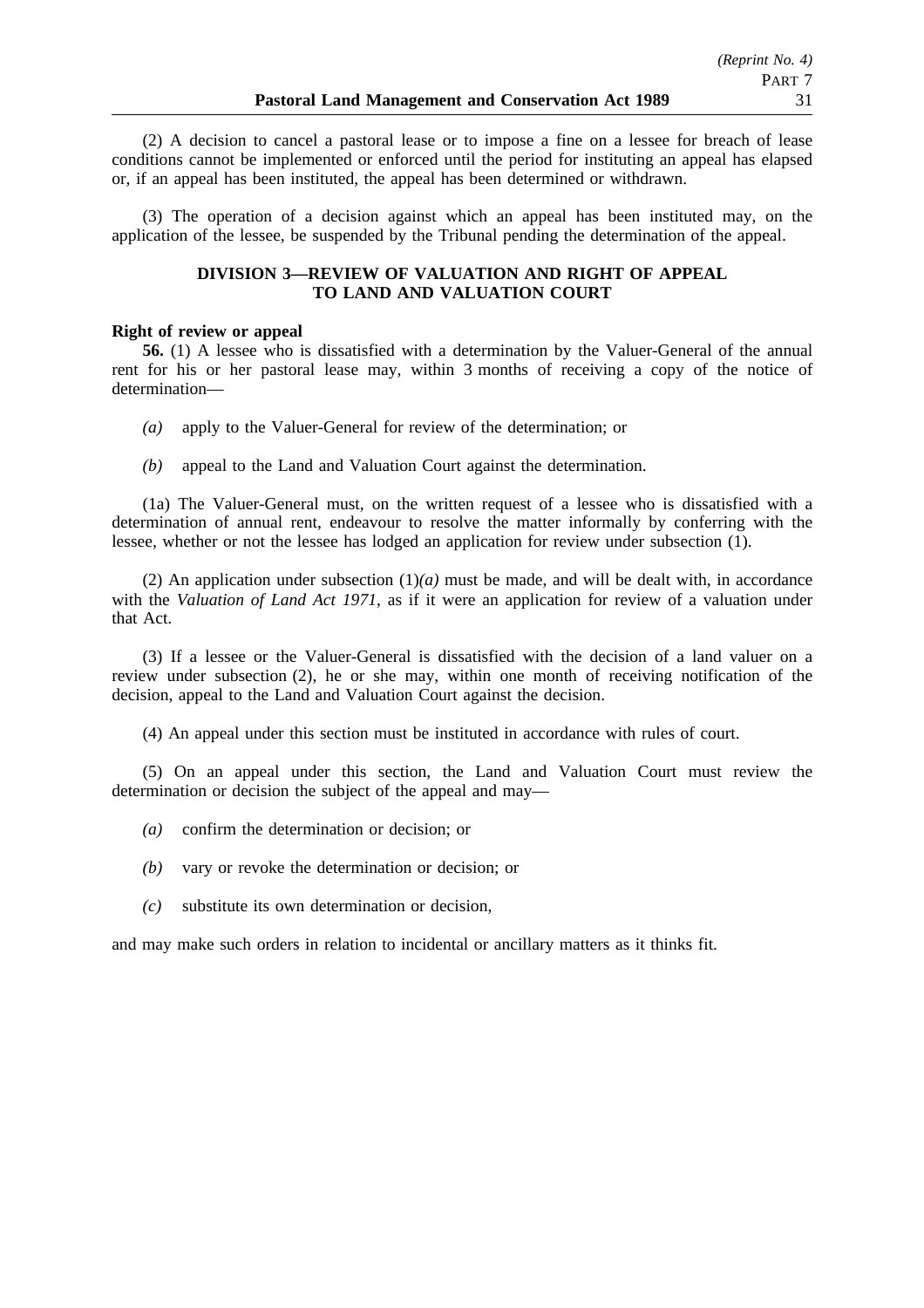## **PART 8 MISCELLANEOUS**

#### **Misuse of pastoral land**

**57.** (1) A person who, without lawful authority or excuse—

- *(a)* occupies pastoral land; or
- *(b)* brings animals onto pastoral land or causes or permits animals (for which the person is responsible) to enter or remain on pastoral land; or
- *(c)* damages or interferes with pastoral land, or anything on pastoral land; or
- *(d)* cuts down, lops branches from or otherwise damages any living tree or bush on pastoral land; or
- *(e)* pollutes any water on the land, whether stored or a natural source of water; or
- *(f)* deposits litter or abandons any goods on pastoral land; or
- *(g)* erects or places any structure on pastoral land; or
- *(h)* hunts or shoots on pastoral land,

is guilty of an offence.

| Maximum penalty: | \$10 000. |
|------------------|-----------|
| Expiation fee:   | \$315.    |

(2) In proceedings for an offence against subsection (1), the onus of proving lawful authority or excuse lies on the defendant.

#### **Notice to be given of cattle muster**

**58.** (1) Subject to subsection (2), a person must not muster cattle on pastoral land outside the dog fence unless at least 14 but not more than 28 days notice in writing of the proposed muster has been given to the occupiers of adjacent land.

(2) Subsection (1) does not require notice to be given to a particular occupier of adjacent land if an agreement, approved by the Board, for the giving of some other form or period of notice exists between the person proposing to muster and that occupier.

Maximum penalty: \$1 250.

#### **Right to take water**

**59.** (1) A person exercising a right of access to or through pastoral land pursuant to this Act—

- *(a)* may take water from any natural source or storage point on the land, but only so much as is sufficient for his or her personal or domestic needs; and
- *(b)* in the case of a person travelling with stock, may permit the stock access to water on the land, subject to compliance with such directions as the lessee may give.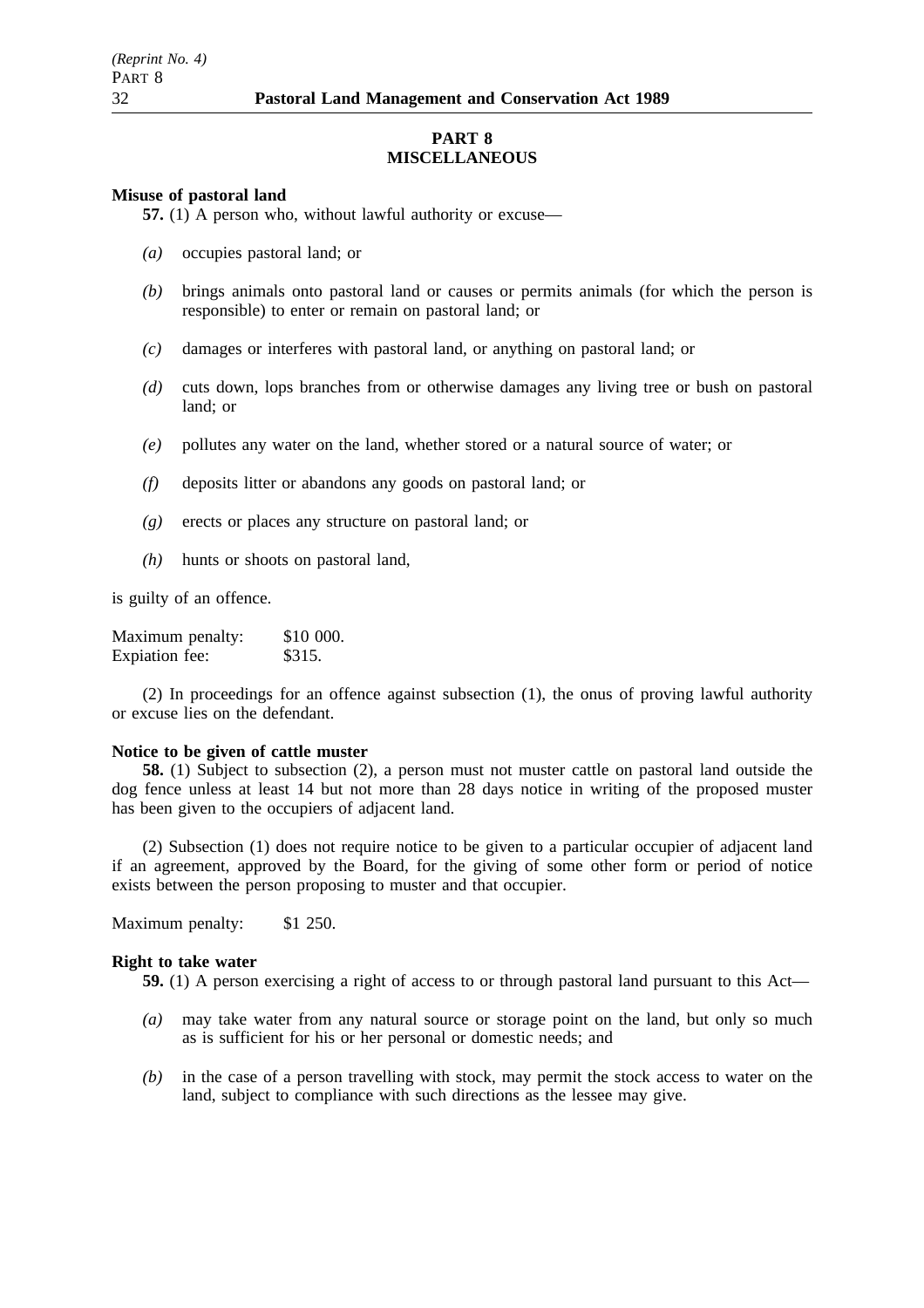(2) The holder of a mining tenement over pastoral land may, with the approval of the Board, take reasonable quantities of water from any natural source or storage point on the land for mining, personal or domestic purposes, but not so as to deprive the lessee of the water necessary for all of the lessee's purposes.

(3) A person who takes water pursuant to subsection (2) is liable to pay compensation to the lessee in accordance with the regulations.

(4) Subsections (1) and (2) do not entitle a person to take water from a domestic rainwater tank.

(5) This section is subject to the *Water Resources Act 1997*.

## **Policing powers**

**60.** (1) An authorised officer may—

- *(a)* require any person who is on pastoral land without lawful authority or excuse to leave the land;
- *(b)* require any person reasonably suspected of having committed an offence in relation to pastoral land to state his or her name and address;
- *(c)* arrest any person on pastoral land who is reasonably suspected of having committed an offence in relation to pastoral land.

(2) A person who fails to comply with a requirement under subsection (1) is guilty of an offence.

Maximum penalty: \$2 500.

(3) A person arrested under this section must be taken as soon as practicable to the nearest police station.

#### **Powers of entry, etc.**

**61.** (1) Subject to this section, an authorised officer, a member of the Board, the Minister or any other person authorised by the Minister for the purpose may, at any reasonable time, exercise any of the following powers in relation to pastoral land:

- *(a)* enter the land;
- *(b)* carry out an inspection of the land;
- *(c)* take samples from the land;
- *(d)* take photographs;
- *(e)* carry out work authorised by the Board pursuant to this Act on the land.

(2) A person cannot exercise powers under subsection (1) unless reasonable notice has been given to the lessee, orally or in writing, but no such notice need be given in the following circumstances: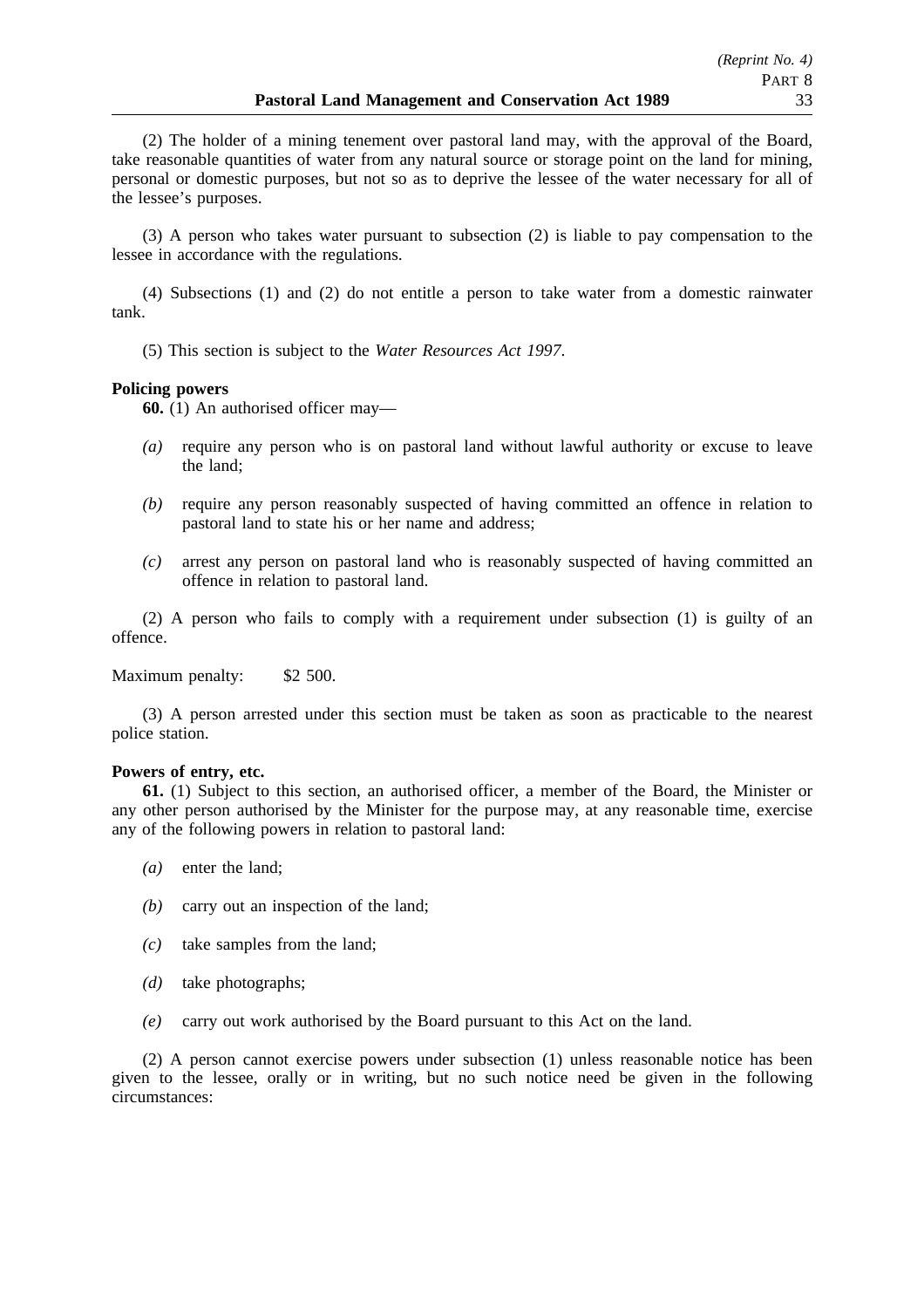- *(a)* where it is not practicable to do so; or
- *(b)* where the person believes on reasonable grounds that an offence has been, is being or is about to be committed on the land, or that a breach of the conditions of the pastoral lease has occurred or is occurring.
- (3) An authorised officer or person may seize any animals found trespassing on pastoral land.

(4) Any such animals will be impounded, sold or destroyed in accordance with policies determined by the Minister.

(5) A person exercising powers under this section may be accompanied by such assistants as are reasonably necessary in the circumstances.

(6) An authorised officer or other person must at the request of the lessee, or an agent of the lessee, produce for the inspection of that person a certificate or other proof of his or her authority to exercise the powers conferred by this section.

#### **Act does not derogate from Mining Act, Opal Mining Act or Petroleum Act**

**62.** Nothing in this Act derogates from the operation of the *Mining Act 1971*, the *Opal Mining Act 1995* or the *Petroleum Act 1940* or of a tenement granted under any of those Acts.

#### **Offence of hindering or obstructing person exercising powers under this Act**

**63.** (1) A person who intentionally hinders or obstructs a person acting in the exercise of powers conferred by this Act is guilty of an offence.

| Maximum penalty: | \$2 500. |
|------------------|----------|
| Expiation fee:   | \$210.   |

(2) A person who addresses offensive language to a person acting in the exercise of powers conferred by this Act is guilty of an offence.

Maximum penalty: \$2 500. Expiation fee: \$210.

(3) A person who assaults a person acting in the exercise of powers conferred by this Act is guilty of an offence.

Maximum penalty: \$2 500 or imprisonment for 6 months.

#### **Protection from personal liability**

**64.** (1) A person engaged in the administration of this Act incurs no liability for an honest act or omission in the exercise or discharge, or purported exercise or discharge, of a power, function or duty under this Act.

(2) A liability that would, but for subsection (1), lie against the person, lies instead against the Crown.

#### **Duty of Registrar-General**

**65.** (1) The Registrar-General will—

- *(a)* issue such pastoral leases; or
- *(b)* cancel such pastoral leases; or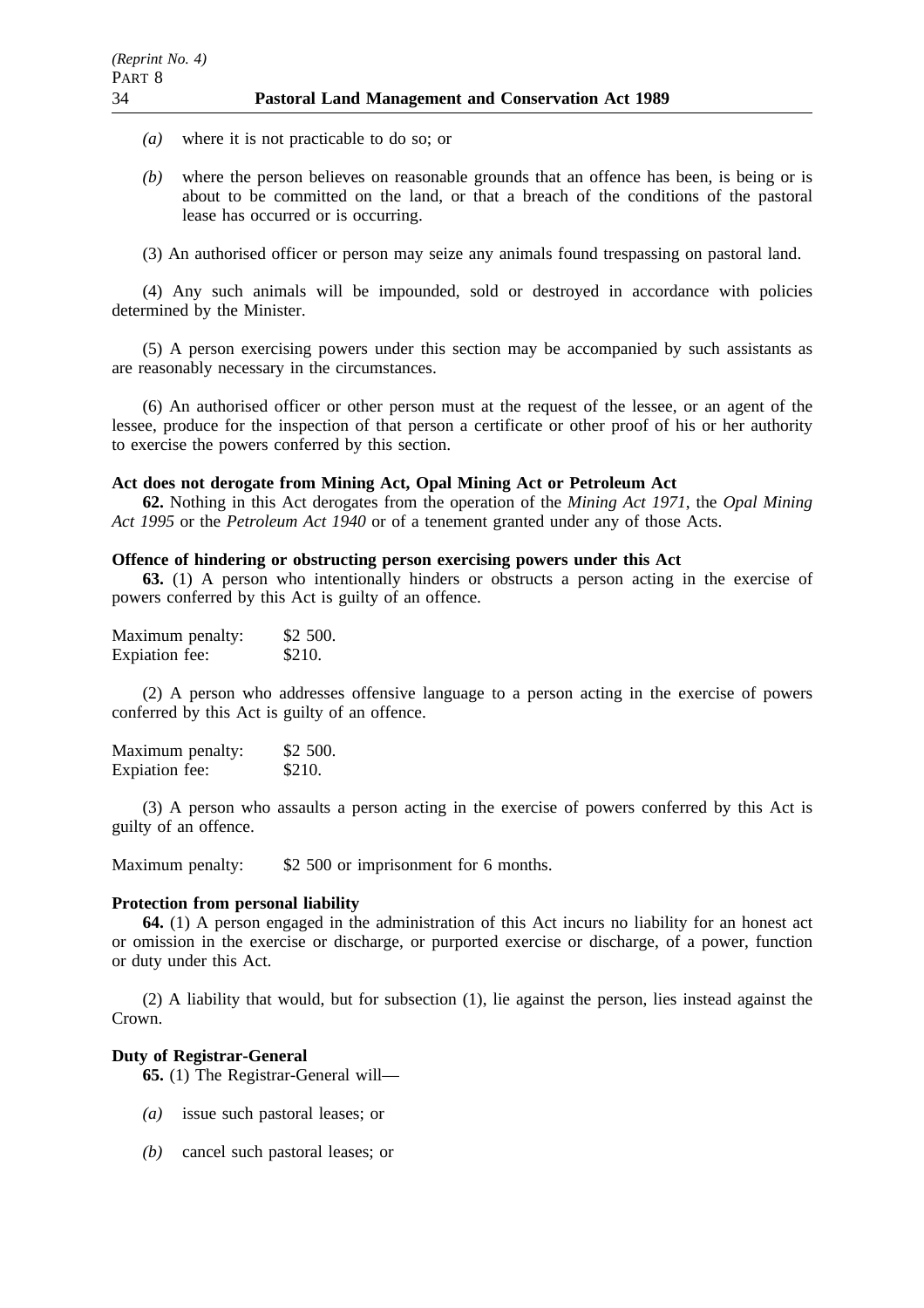*(c)* make such endorsements on pastoral leases or other instruments,

as may be necessary or expedient for the purposes of the administration of this Act.

(2) The reference in this section to the issuing of a pastoral lease extends to any process (including an electronic process) under which a pastoral lease is brought into existence.

## **Certain debts are charges over leases**

**66.** Where pursuant to this Act the Board may recover from a lessee the costs incurred by the Board in taking action under this Act, the amount from time to time due and payable by the lessee is a charge over the pastoral lease, ranking in priority before all other charges or mortgages (other than a charge or mortgage in favour of the Crown or a Crown instrumentality).

## **Service of notices**

**67.** A written notice required or authorised by this Act to be given to a person may be given as follows:

- *(a)* by personal service on the person or an agent of the person;
- *(b)* by leaving it for the person at his or her place of residence or business with someone apparently over the age of 16 years;
- *(c)* by serving it by post on the person or an agent of the person;
- *(d)* if the whereabouts of the person is unknown—by affixing it in a prominent position on the land to which it relates, or publishing a copy of it in a newspaper circulating generally throughout the State.

## **Evidentiary provision**

**68.** In any proceedings—

- *(a)* a certificate apparently signed by the Minister or the Chief Executive of the Department responsible to the Minister for the administration of this Act that specified land is or is not—
	- (i) pastoral land; or
	- (ii) a public access route; or
	- (iii) a stock route; or
	- (iv) a reference area,

will be accepted, in the absence of proof to the contrary, as proof of the matter certified;

- *(b)* a map or plan apparently signed by or on behalf of the Surveyor-General will be accepted, in the absence of proof to the contrary, as an accurate map or plan of the land to which it relates;
- *(c)* a certificate of value apparently signed by or on behalf of the Valuer-General will be accepted, in the absence of proof to the contrary, as proof of the value of the pastoral lease to which it relates as at the date of the certificate;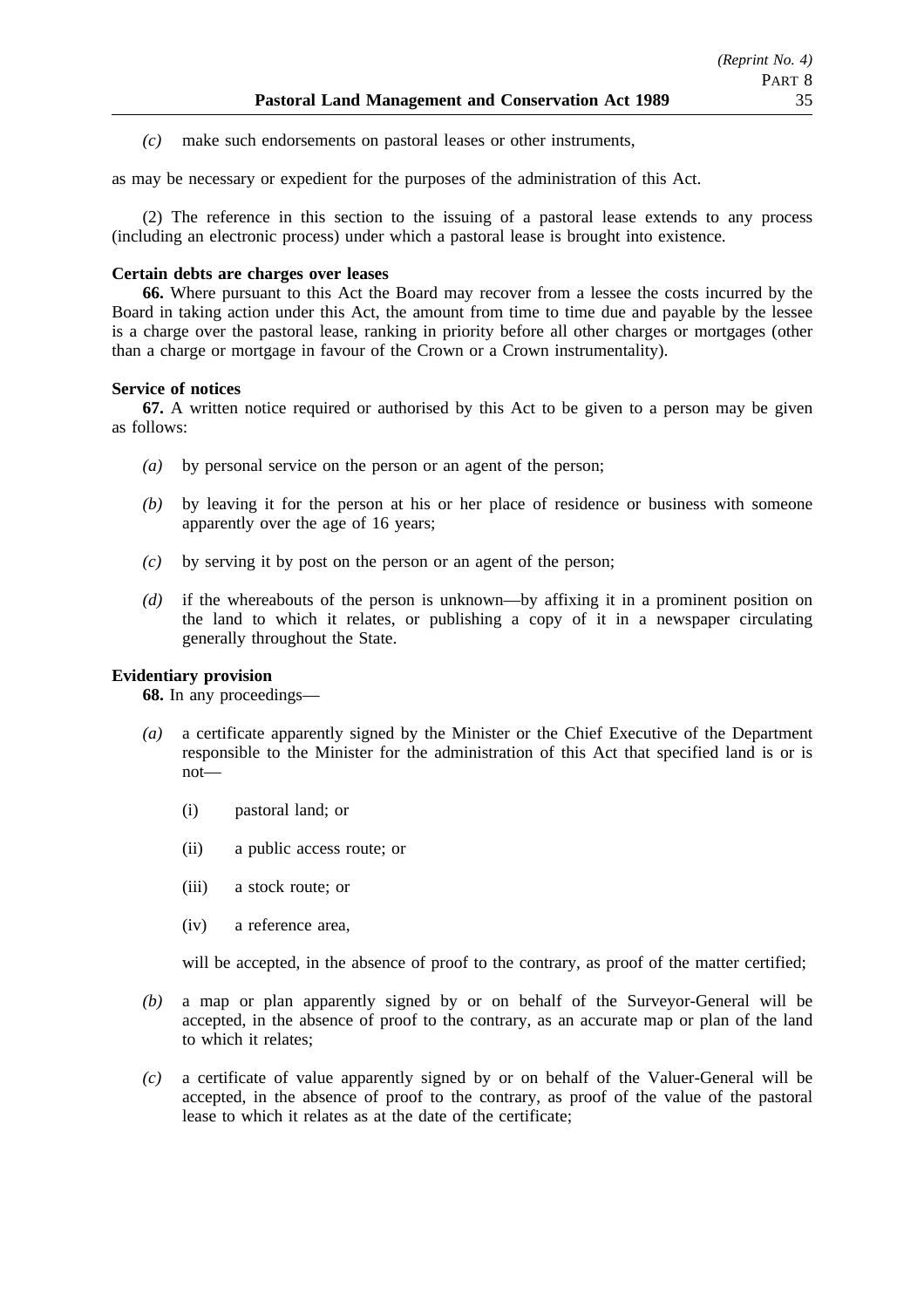- *(d)* a certificate as to a delegation apparently signed by a body or person who has a power of delegation under this Act will be accepted, in the absence of proof to the contrary, as proof of the delegation;
- *(e)* a document appearing to be a copy of an order of the Tribunal and signed by the Registrar of the Tribunal will be accepted, in the absence of proof to the contrary, as a true copy of the order.

### **General defence**

**69.** \*\*\*\*\*\*\*\*\*\*\*

(2) In any proceedings for an offence against this Act it is a defence for the defendant to prove that, in the circumstances of the case, there was no failure on his or her part to take reasonable care to avoid commission of the offence.

## **Regulations**

**70.** (1) The Governor may make such regulations as are contemplated by this Act or as are necessary or expedient for the purposes of this Act.

(2) Without limiting the generality of subsection (1), those regulations may—

- *(a)* prohibit, regulate or restrict a specified activity or a specified class of activity on pastoral land generally, or on a specified area of pastoral land, or on public access routes or stock routes generally, or on a specified route or specified part of a route;
- *(b)* fix standard conditions or reservations for pastoral leases;
- *(c)* prescribe fees and provide for their recovery or waiver by the Minister;
- *(d)* prescribe fines, not exceeding \$1 250, for contravention of the regulations.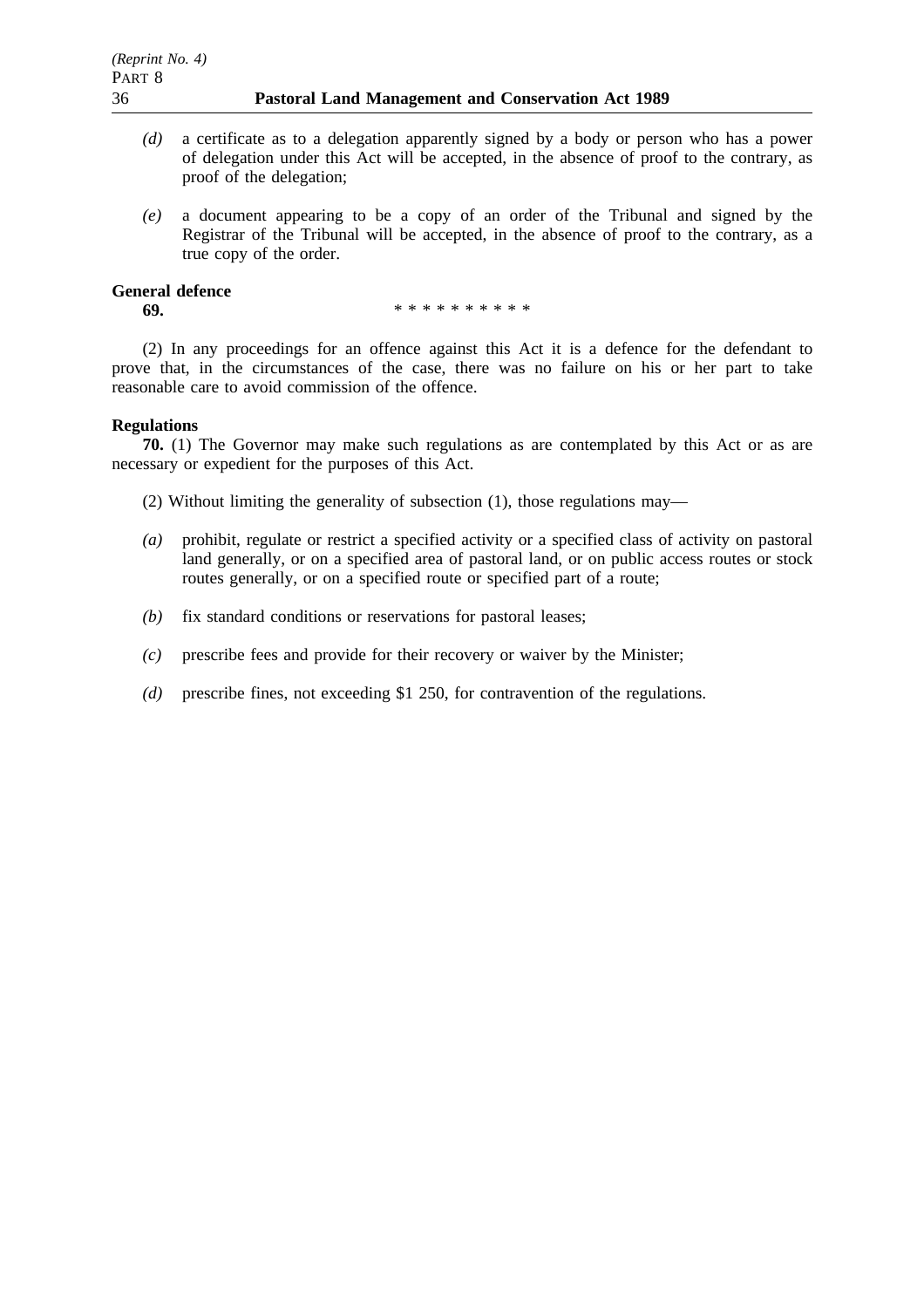#### **SCHEDULE**

#### \*\*\*\*\*\*\*\*\*\*

#### **DIVISION 3—TRANSITIONAL PROVISIONS**

\*\*\*\*\*\*\*\*\*\*

4. A reference to "the Pastoral Board" in any Act or instrument will be taken (where the context admits) to be a reference to the Pastoral Board established under this Act.

5. (1) Subject to clause 6, a lease in force under the repealed Act immediately prior to the commencement of this Act becomes, on that commencement, and continues in force as, a pastoral lease under this Act with a term of 42 years running from that commencement.

(2) The conditions (including covenants) and reservations of such a lease are not affected by its conversion to a pastoral lease pursuant to subclause (1), with the following exceptions:

- *(a)* rent is payable in accordance with this Act;
- *(b)* no species of animal other than sheep or beef cattle can be pastured on the land as part of the commercial enterprise under the lease without the prior approval of the Board;
- *(c)* the reservations relating to aboriginal persons and access to the land will be taken to have been revoked.
- (3) Despite sections 25 and 26 of the Act—
- *(a)* the question of the first extension of the term of a pastoral lease to which this clause applies and the variation (if at all) of its land management conditions must be dealt with, in accordance with those sections, no later than 31 December 2000; and
- *(b)* any such extension must be for such period as will bring the balance of the term of the lease to 42 years.
- 6. (1) Clause 5 does not apply to a lease in force under the repealed Act if—
- *(a)* the Governor has determined that the land subject to the lease should be set aside or used for some other more appropriate purpose; or
- *(b)* the Minister is satisfied that the land subject to the lease is no longer suitable for pastoral purposes,

and written notice has been given by the Minister to the lessee proposing resumption of the land or offering some other form of tenure of the land.

- (2) An offer of alternative tenure, if not accepted by the lessee, lapses two years after it is made.
- (3) The following provisions apply in relation to a lease referred to in subclause (1):
- *(a)* the lease continues in force despite the repeal of the repealed Act and will, subject to this Act, continue in force until expiry of its term;
- *(b)* this Act applies in relation to the lease as if it were a pastoral lease under this Act, but—
	- (i) the term of the lease cannot be extended; and
	- (ii) the conditions of the lease cannot (except by agreement with the lessee) be varied by the Board;
- *(c)* rent is payable in accordance with this Act;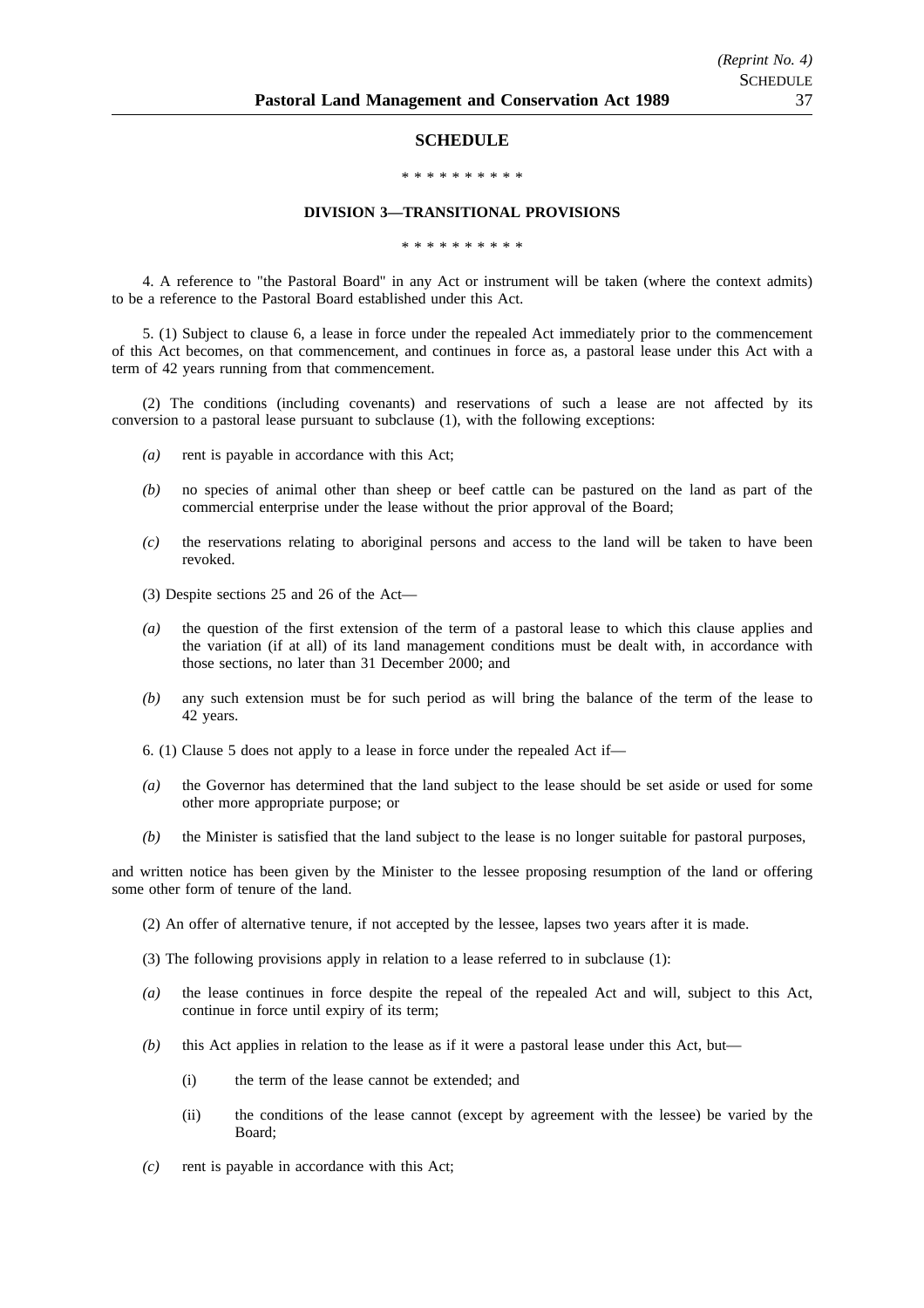- *(d)* the reservations in the lease relating to aboriginal persons and access to the land will be taken to have been revoked.
- (4) On expiry of a lease to which this clause applies—
- *(a)* the lessee is entitled to compensation;
- *(b)* compensation will be based on the market value of the lease as if the lessee were the holder of a pastoral lease; and
- *(c)* the amount of the compensation will be determined by agreement between the Minister and the lessee or, in default of agreement, by the Land and Valuation Court.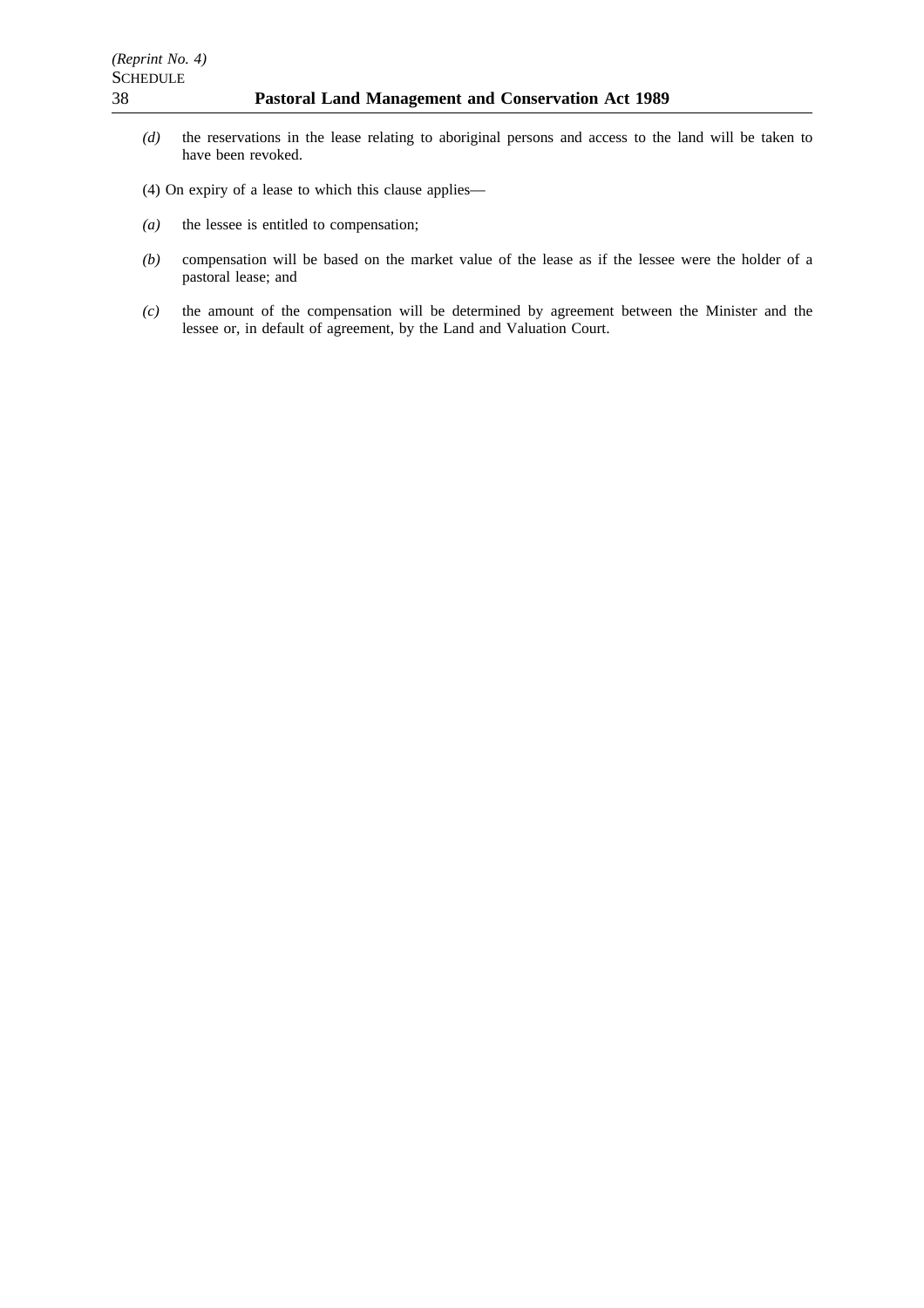# **APPENDIX**

## **LEGISLATIVE HISTORY**

#### **Repeals**

The *Pastoral Land Management and Conservation Act 1989* repealed the *Pastoral Act 1936*.

## **Legislative History**

(*entries in bold type indicate amendments incorporated since the last reprint*)

| Long title:                 | amended by 64, 1998, s. 8 (Sched.)                                  |  |
|-----------------------------|---------------------------------------------------------------------|--|
| <b>Section 2:</b>           | repealed by 64, 1998, s. 8 (Sched.)                                 |  |
| <b>Section 3:</b>           | definition of "the Minister" repealed by 64, 1998, s. 8<br>(Sched.) |  |
|                             | definition of "unimproved value" inserted by 64, 1998, s. 2         |  |
| <b>Section 8:</b>           | amended by 64, 1998, s. 8 (Sched.)                                  |  |
| Section $12(2)$ :           | amended by 9, 1996, s. 2(a)-(d); 64, 1998, s. 8 (Sched.)            |  |
| Section $12(6)$ :           | amended by 9, 1996, s. $2(e)$                                       |  |
| Section $12(7)$ :           | amended by 9, 1996, s. 2(f)                                         |  |
| Section $15(2)$ :           | amended by 64, 1998, s. 8 (Sched.)                                  |  |
| Section $15(4)$ :           | substituted by $64$ , 1998, s. $3(a)$                               |  |
| Section 15(5a) - (5c):      | inserted by 64, 1998, s. 3(b)                                       |  |
| Section $16(3)$ :           | amended by 64, 1998, s. 8 (Sched.)                                  |  |
| Section $16(5)$ :           | amended by 64, 1998, s. 8 (Sched.)                                  |  |
| <b>Section 18A:</b>         | inserted by 64, 1998, s. 4                                          |  |
| Section $22(1)$ :           | amended by 64, 1998, s. 8 (Sched.)                                  |  |
| Section 23:                 | substituted by 64, 1998, s. 5                                       |  |
| Section $28(6)$ :           | amended by 64, 1998, s. 8 (Sched.)                                  |  |
| Section $37(5)$ :           | amended by 64, 1998, s. 8 (Sched.)                                  |  |
| Section 41(9a):             | inserted by 35, 1997, s. 22                                         |  |
| Section $43(2a)$ :          | inserted by 35, 1997, s. 23                                         |  |
| Section $44(4)$ :           | amended by 64, 1998, s. 8 (Sched.)                                  |  |
| Section $45(10)$ :          | amended by 64, 1998, s. 8 (Sched.)                                  |  |
| Section $46(3)$ and $(4)$ : | amended by 64, 1998, s. 8 (Sched.)                                  |  |
| Section $47(1)$ :           | amended by 64, 1998, s. 8 (Sched.)                                  |  |
| Section $49(1)$ and $(2)$ : | amended by 64, 1998, s. 8 (Sched.)                                  |  |
| Section $52(2)$ :           | amended by 64, 1998, s. 8 (Sched.)                                  |  |
| Section $55(1)$ :           | amended by 64, 1998, s. 8 (Sched.)                                  |  |
| Section $56(1)$ :           | substituted by $64$ , 1998, s. $6(a)$                               |  |
| Section $56(1a)$ :          | inserted by $64$ , 1998, s. $6(a)$                                  |  |
| Section $56(3)$ :           | amended by 64, 1998, s. 6(b)                                        |  |
| Section $56(5)$ :           | amended by 64, 1998, s. 6(c), (d)                                   |  |
| Section $57(1)$ :           | amended by 71, 1992, s. 3(1) (Sched.); 64, 1998, s. 8 (Sched.)      |  |
| Section $58(2)$ :           | amended by 64, 1998, s. 8 (Sched.)                                  |  |
| Section $59(5)$ :           | inserted by 35, 1997, s. 24                                         |  |
| Section $60(2)$ :           | amended by 64, 1998, s. 8 (Sched.)                                  |  |
| Section 62:                 | amended by 64, 1998, s. 8 (Sched.)                                  |  |
| Section $63(1)$ and $(2)$ : | amended by 71, 1992, s. 3(1) (Sched.); 64, 1998, s. 8 (Sched.)      |  |
| Section $63(3)$ :           | amended by 64, 1998, s. 8 (Sched.)                                  |  |
| Section 68:                 | amended by 64, 1998, s. 8 (Sched.)                                  |  |
| Section $69(1)$ :           | repealed by 64, 1998, s. 8 (Sched.)                                 |  |
| Section $70(2)$ :           | amended by 64, 1998, s. 8 (Sched.)                                  |  |
| <b>Schedule</b>             |                                                                     |  |
| Divisions 1 and 2:          | repealed by 64, 1998, s. 8 (Sched.)                                 |  |
| Division 3                  |                                                                     |  |
| Clause 3:                   | repealed by 64, 1998, s. 8 (Sched.)                                 |  |
| Clause 2:                   | redesignated as cl. 4 by 64, 1998, s. 8 (Sched.)                    |  |
| Clause 4:                   | redesignated as cl. 5 by 64, 1998, s. 8 (Sched.)                    |  |